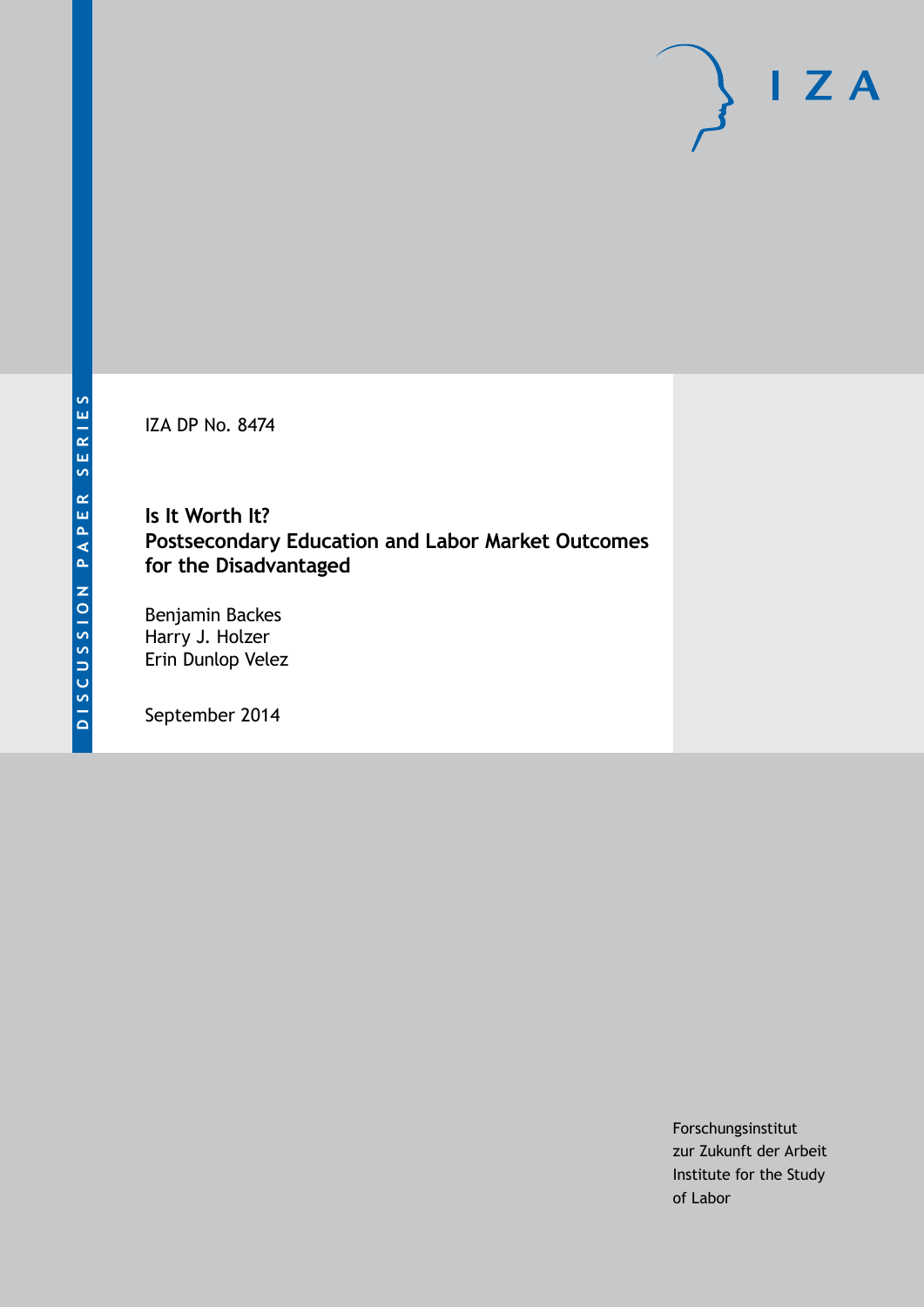# **Is It Worth It? Postsecondary Education and Labor Market Outcomes for the Disadvantaged**

# **Benjamin Backes**

*American Institutes for Research (AIR)/CALDER*

### **Harry J. Holzer**

*Georgetown University, AIR/CALDER and IZA*

# **Erin Dunlop Velez**

*RTI International*

Discussion Paper No. 8474 September 2014

IZA

P.O. Box 7240 53072 Bonn **Germany** 

Phone: +49-228-3894-0 Fax: +49-228-3894-180 E-mail: [iza@iza.org](mailto:iza@iza.org)

Any opinions expressed here are those of the author(s) and not those of IZA. Research published in this series may include views on policy, but the institute itself takes no institutional policy positions. The IZA research network is committed to the IZA Guiding Principles of Research Integrity.

The Institute for the Study of Labor (IZA) in Bonn is a local and virtual international research center and a place of communication between science, politics and business. IZA is an independent nonprofit organization supported by Deutsche Post Foundation. The center is associated with the University of Bonn and offers a stimulating research environment through its international network, workshops and conferences, data service, project support, research visits and doctoral program. IZA engages in (i) original and internationally competitive research in all fields of labor economics, (ii) development of policy concepts, and (iii) dissemination of research results and concepts to the interested public.

<span id="page-1-0"></span>IZA Discussion Papers often represent preliminary work and are circulated to encourage discussion. Citation of such a paper should account for its provisional character. A revised version may be available directly from the author.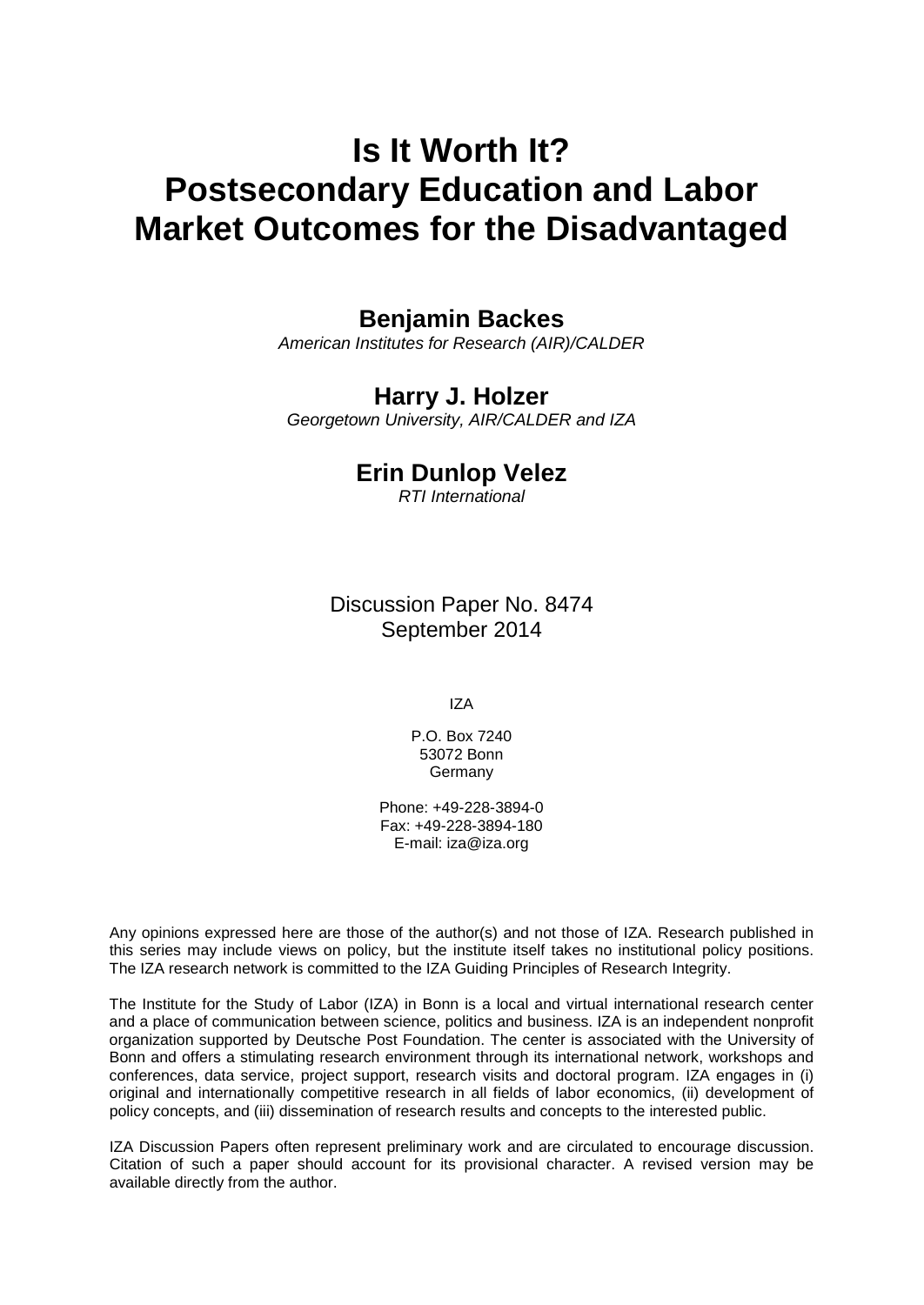IZA Discussion Paper No. 8474 September 2014

# **ABSTRACT**

# **Is It Worth It? Postsecondary Education and Labor Market Outcomes for the Disadvantaged[\\*](#page-1-0)**

In this paper we examine a range of postsecondary education and labor market outcomes, with a particular focus on minorities and/or disadvantaged workers. We use administrative data from the state of Florida, where postsecondary student records have been linked to UI earnings data and also to secondary education records. Our main findings can be summarized as follows: 1) Gaps in secondary school achievement can account for a large portion of the variation in postsecondary attainment and labor market outcomes between the disadvantaged and other students, but meaningful gaps also exist *within* achievement groups, and 2) Earnings of the disadvantaged are hurt by low completion rates in postsecondary programs, poor performance during college, and not choosing high-earning fields. In particular, significant labor market premia can be earned in a variety of more technical certificate and Associate (AA) programs, even for those with weak earlier academic performance, but instead many disadvantaged (and other) students choose general humanities programs at the AA (and even the Bachelor's or BA) level with low completion rates and low compensation afterwards. A range of policies and practices might be used to improve student choices as well as their completion rates and earnings.

JEL Classification: I23, I24, J24

Keywords: postsecondary education, earnings, certificates, associate degrees, bachelor degrees, fields of study, low-income students, minority students

Corresponding author:

Harry J. Holzer Georgetown Public Policy Institute 401 Old North, Georgetown Univ. 37 and O St. NW Washington, DC 20007 USA E-mail: [hjh4@georgetown.edu](mailto:hjh4@georgetown.edu)

This paper is part of the Postsecondary Education and Labor Market Program at the Center for the Analysis of Longitudinal Data in Education Research (CALDER) at AIR. We thank Tiffany Chu and Kennan Cepa for excellent research assistance. This research was supported by the CALDER postsecondary initiative, funded through grants provided by the Bill and Melinda Gates Foundation and the Smith Richardson Foundation to the American Institutes of Research.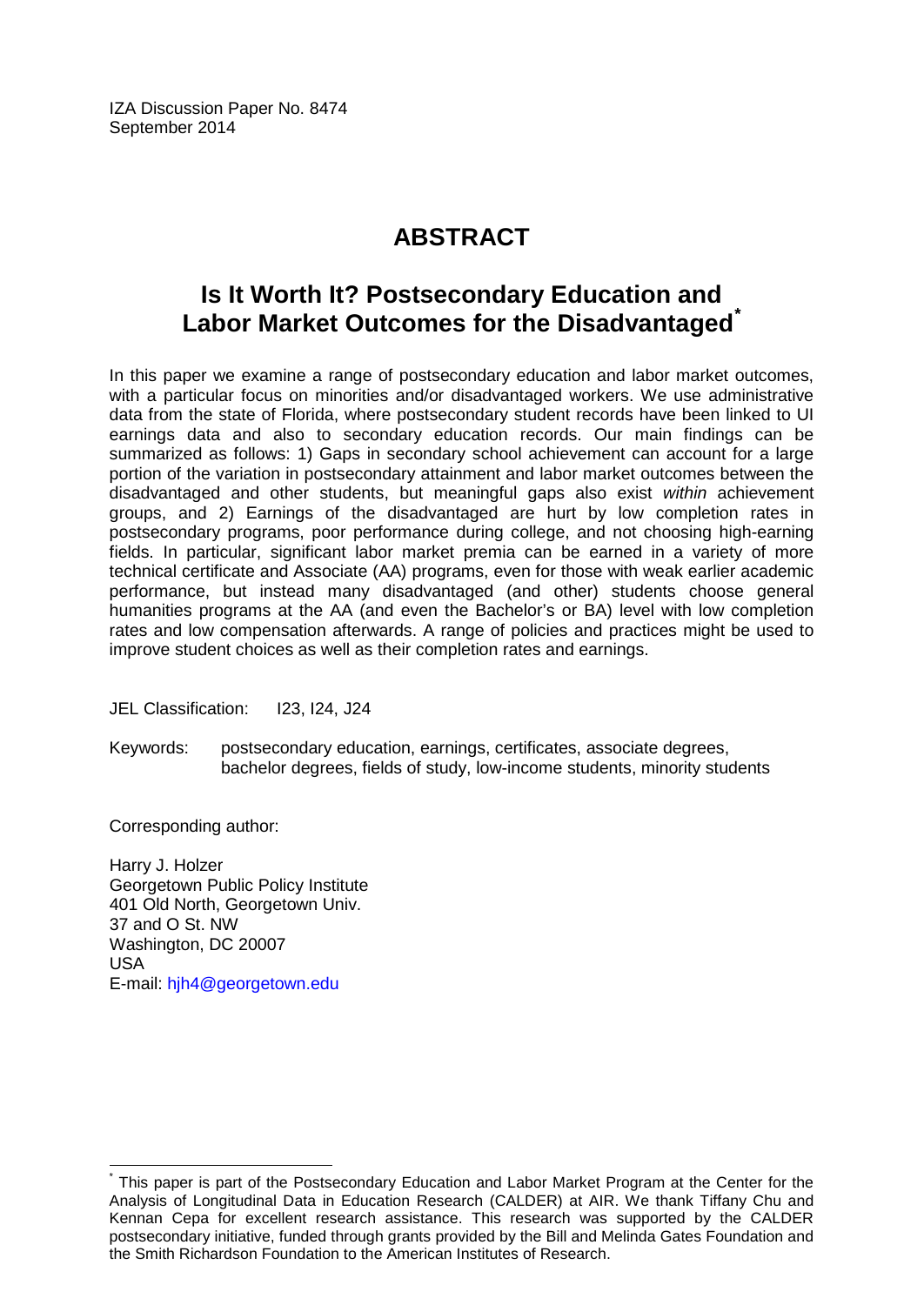#### **I. Introduction**

It is, by now, well-known that rewards to college degrees (especially at the BA level) have grown quite large in the U.S. labor market. Indeed, for young people growing up in disadvantaged families, obtaining a college degree is the surest way to achieve upward mobility for themselves and their families (Issacs, 2007; Haskins et al., 2009). Thus, the incentives for low-income young people to pursue higher education have become very strong. Even if only an associate degree or a certificate is achieved, the labor market rewards for young people remain quite substantial (Holzer and Dunlop, 2013).

Yet, in spite of these incentives, young economically disadvantaged students lag substantially behind their middle- and upper-income counterparts in achieving postsecondary credentials, and minorities continue to lag behind white students. While rates of college enrollment have risen for all groups in recent years, college *completion* rates, especially among minorities and the disadvantaged, remain low (Bound et al., 2010; Holzer and Dunlop, 2013), and gaps in postsecondary attainment between income groups in the U.S. have grown in recent decades (Bailey and Dynarski, 2011). In addition, while the average value of a college degree in the labor market is high, the concentration of young people in high-earning fields (like science/technology/engineering/math, or STEM) are not as high as we might expect, especially given the meaningful differences in earnings we observe across fields. In particular, women, minorities and the poor are less likely to earn a credential in these high-earning fields.

Why are disadvantaged and/or minority students less likely than their white/middle-class counterparts to earn postsecondary credentials? In part, this is because of the *academic achievement gap* between these students and their more advantaged peers. This gap emerges early in life, and tends to become larger as students progress through school (Reardon, 2011). But even adjusting for prior achievement, disadvantaged young people lag behind others in college completion and attainment.

If the achievement gap does not fully explain this difference, what does? The research literature has identified information gaps, college costs and lack of full-time attendance as some of the factors that impair the success rates of disadvantaged young people in college (Bound et al., 2010; Hoxby and Turner, 2013). Because of these factors, young disadvantaged students attend lower-quality colleges and universities, with lower completion rates, and their completion rates within the same institutions are lower than that of more advantaged students as well.

But many questions remain unanswered about the relative magnitudes and the interaction of factors that contribute to the lack of postsecondary success for disadvantaged students. For example, how important is disadvantaged students' choice of major at each level of education? Adjusting for high school achievement, by how much does their performance in college – as measured by courses taken, grades attained, credits earned, and ultimately program completion lag behind those of students who are not disadvantaged? And how much do these factors account for their lower labor market earnings, as opposed to other barriers that impede the accumulation of valuable labor market experience (Johnson and Neal, 1998)?

Answers to these questions are important if we want to design effective programs and policies to better assist disadvantaged students in their college experiences; and such answers require detailed longitudinal micro data on students, their educational institutions and experiences, and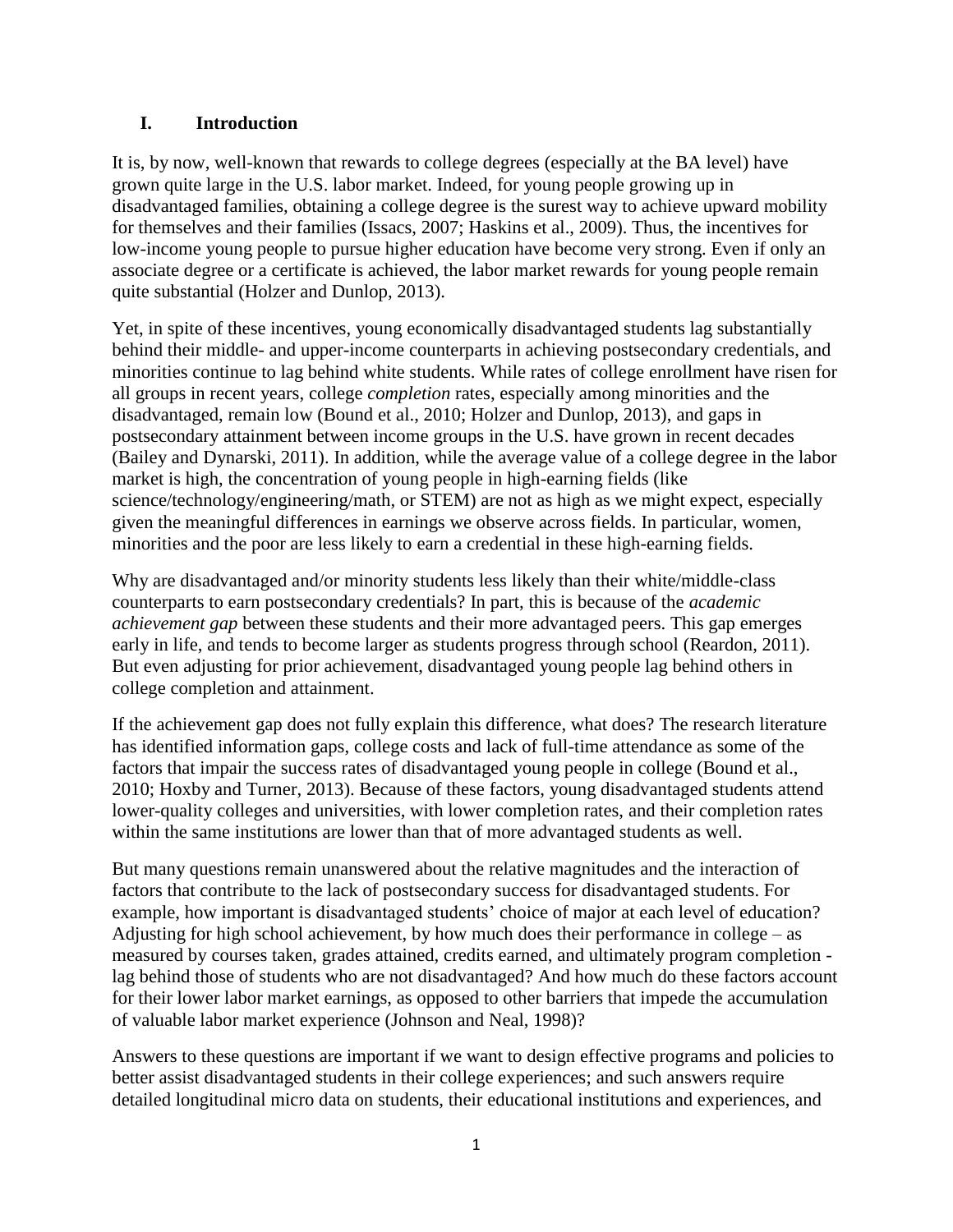on labor market outcomes. While some such information is available in existing longitudinal survey datasets on young people – such as the National Educational Longitudinal Study (NELS), High School and Beyond (HSB) or the National Longitudinal Survey of Youth (NSLY) *administrative* data on students provides such detailed information on every course they have taken and on all academic outcomes achieved for every student who ever attended a public school in the relevant years. Until recently such data have not existed at the state level, but in several states are now becoming available. This enables researchers to address previously unexplored questions about the experience and outcomes associated with disadvantaged students in a number of contexts. $<sup>1</sup>$ </sup>

In this paper, we use administrative data from the state of Florida to analyze the college and labor market experiences of two cohorts of young people. We are able to extend the current literature on the returns to college credentials in several important ways. First, the students in our data graduated high school between 2000 and 2002, making them a more recent cohort then many previous studies. Second, our large sample size, over 210,000 students, allows us to measure heterogeneous effects with precision. Third, unlike many other recent studies, we also have access to secondary school data, so we can control for earlier achievement. Finally, this paper focuses on disadvantaged students in particular, a large and growing fraction of the U.S. postsecondary market.

Below, we describe our data and analysis in Part II of the paper, present the empirical results in Part III, and present our conclusions and their general implications for further research and policy in Part IV.

#### **II. Data and Analysis Plan**

#### **A. Data Overview**

 $\overline{\phantom{a}}$ 

To create our sample, we merge together three large administrative student-level data sets from the state of Florida: secondary school data, postsecondary data, and unemployment earnings data, the latter of which provides earnings information for nearly all Florida residents.<sup>2</sup> Linked together by a unique individual identifier, we are able to follow students from eighth grade through college (and graduate school) and their entry into the labor force, provided the student does not leave the state of Florida. Our data provide large sample sizes unavailable in national surveys, offer rich information to account for selection based on ability (e.g. Lovenheim and Reynolds, 2011), and provide detailed information on several important outcome measures.

The data for this paper follow two cohorts of students. The first wave comprises all students who began 10th grade at a Florida public school in 1997-98. The second wave consists of all students

 $^1$  See Jacobson and Mokher (2009), Jepsen et al. (2014) and Kreisman et al. (2013).

 $^2$  The unemployment insurance records do not include information on several small categories of employees including self-employed and federal workers.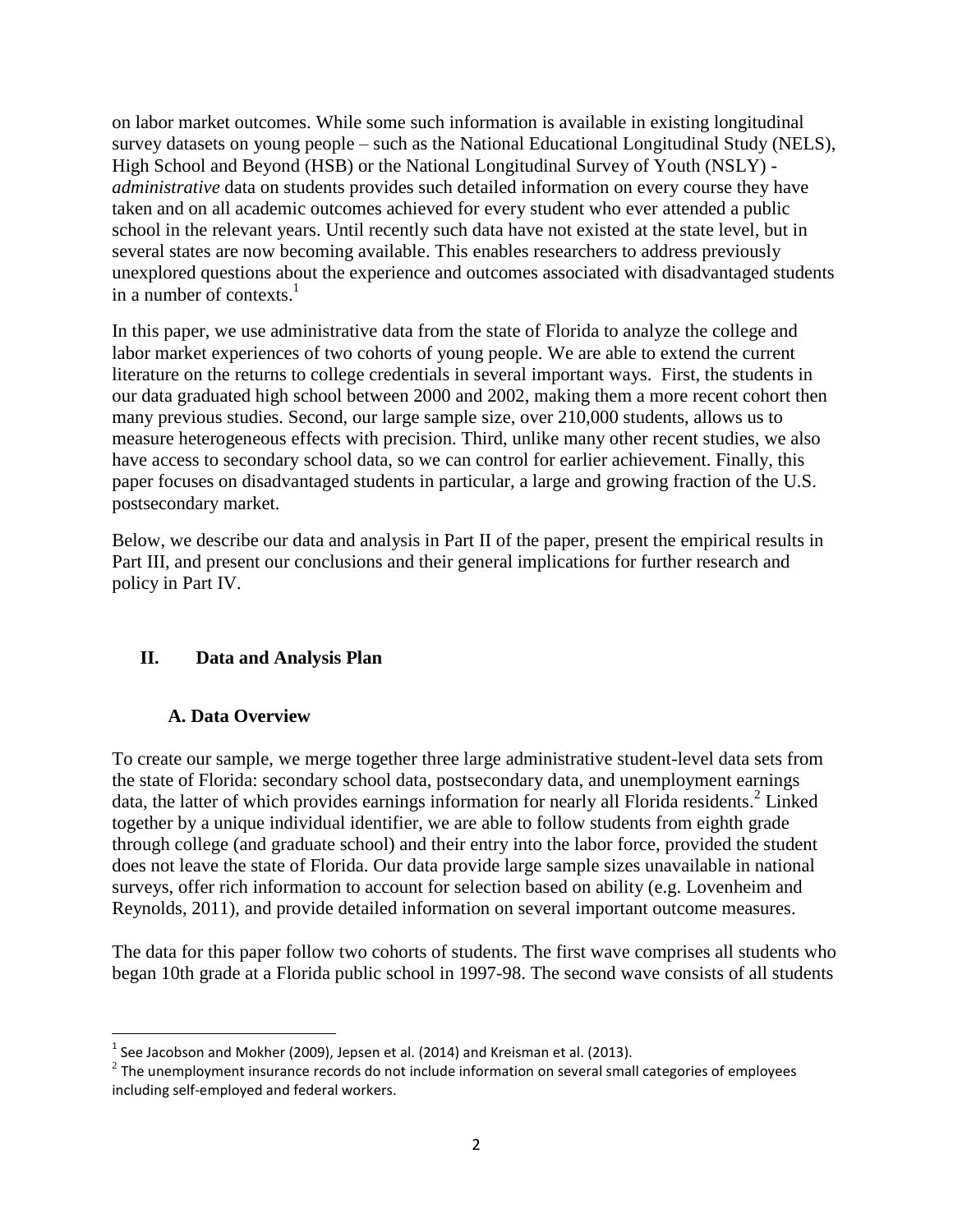who began 8th grade in 1997-1998. The data set contains observations as recent as 2011-12, so we observe 10-12 years of postsecondary and labor market outcomes.

The secondary student-level data include student demographic information (race, gender, and limited English proficiency status) and we use eligibility for free- or reduced-price lunch (FRL) as a measure of family income. In addition, we have data on courses taken, course grades, GPA, and standardized test scores (such as the Florida Comprehensive Assessment Test, or FCAT). These serve as important controls and allow for analysis of heterogeneous treatment effects.

Our rich postsecondary information comes from public colleges and universities in Florida, and includes date and institution of each enrollment instance, courses taken at each institution and grades received, cumulative credits earned, field of study, and degree attainment. We utilize this data to measure both intermediate postsecondary outcomes (such as major choice) and terminal postsecondary outcomes (such as highest degree earned).

Finally, we merge our data with quarterly wage information from employer reports to Florida's Unemployment Insurance (UI) office. These data are collected during high school and for five years after a student leaves her last educational institution.

The main drawback of our data is their limitation to a single state, which could have implications for both generalizability to other states and attrition (since individuals leaving the state are not observed). For generalizability, this drawback is somewhat mitigated by Florida's large and diverse makeup. According to the Digest of Education Statistics, in 2008-2009, Florida ranked as the fourth largest state in terms of the number of graduates from public high schools. In addition, 22 percent of its high school graduates were black and 23 percent Hispanic, compared to national averages of 15 and 16 percent, respectively.

Although the data are limited to students who attend in-state public institutions, Florida has a relatively low out-migration rate for college-goers. Specifically, only 10 percent of Floridian first-time degree or certificate-seeking undergraduates attend college out of state.<sup>3</sup> In addition, about 85% percent of first-time degree-seeking students attend a public, rather than private, institution in Florida.<sup>4</sup> Therefore, we likely do not lose a large subset of our sample to private or out-of-state colleges. However, students who enroll in out-of-state or private colleges are more likely to come from higher-income families, are higher-performing students, and/or attend higher-quality institutions (Sapra, 2013). The potential downward bias in some of our estimates of enrollment, completion, and earnings due to missing student observations needs to be kept in mind as we review our results.

In addition, as many as half of all Florida higher education enrollees do not subsequently appear in the labor market data. This could be either because they have moved out of state for work or family reasons, or because they remain in state but do not join the labor market. Previous studies

l

 $^3$  Institute of Education Sciences. Digest of Education Statistics, Table

<sup>232.</sup> Retrieved May 21, 2014, from http://nces.ed.gov/programs/digest/d11/tables/dt11\_232.asp

<sup>&</sup>lt;sup>4</sup> Institute of Education Sciences. Digest of Education Statistics, Table

<sup>233.</sup> Retrieved May 21, 2014, from http://nces.ed.gov/programs/digest/d12/tables/dt12\_233.asp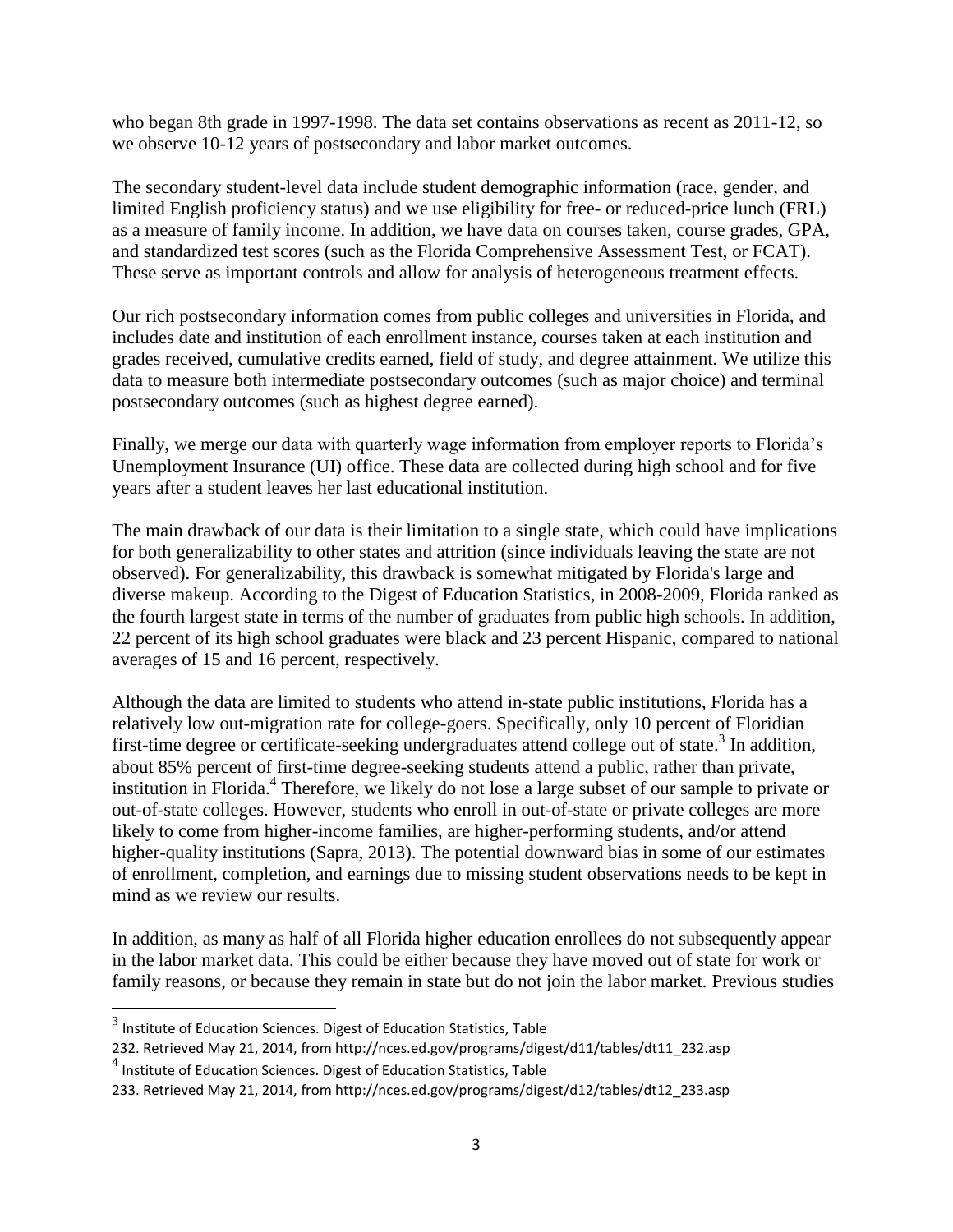have found that 30-50% of males age 25-45 work in a state other than their birth state, depending on their level of education, which is broadly consistent with the out-migration we observe.<sup>5</sup> In addition, our own calculations using the American Community Survey find similar rates of mobility of college graduates who were born in Florida. Overall, rates of labor market participation appear lowest for those with the weakest observed skills in their high school years.<sup>6</sup>

A final limitation of the sample is its emphasis on traditional students: those whose postsecondary studies begin relatively soon after high school graduation. For example, if a student were to go back to college outside the 10-12 year window for which we have data, this enrollment would not be captured. Thus, we miss out on this important component of the community college-going population.

We construct several variables from our administrative data. For example, for students who complete a degree, identifying degree earned and field of study is straightforward. However, students who enroll in postsecondary education but do not complete a degree could have had many fields of study throughout the course of their enrollment. Reasonable choices for "field of study" include first declared major, last declared major, or most frequently-observed major (by number of terms). In this paper, for those students who do not earn a degree, we consider their field of study to be their final declared major before exiting postsecondary schooling.

Finally, we count each quarter that an individual appears in the UI data as one quarter of work experience. When calculating tenure, we count each quarter of employment with a given employer, whether or not that employment is continuous.<sup>7</sup> When examining labor market outcomes, we only consider observations following each individual's final term of postsecondary enrollment and only include students 18 years of age and older. Only those quarters with positive earnings are included in our computations.<sup>8</sup>

#### **B. Analysis Plan**

We begin our analysis by presenting summary data on differences in higher education and labor market outcomes between race/gender groups, and those who do and do not qualify for FRL. After establishing the basic facts on outcomes that need to be explained, we divide the students into quartiles based on their high school FCAT scores, and explore differences between

l

<sup>5</sup> Malamud and Wozniak (2008)

 $^6$  For instance, in our oldest cohort, over 70% of those in the top achievement quartile appear in the labor market, whereas for the lowest quartile the comparable fraction is just 35%.

 $^7$  Our measures of work experience and tenure do not count intermittent quarters with zero employment towards those measures.

 $^8$  Researchers generally attribute quarters with zero earnings to labor supply decisions, in which the individual did not choose to join the labor force or could not find employment; however in our data another possible explanation is that the individual moved out of state. To assess whether not including short-term non-working spells is driving our results, we conduct a robustness check in which we impute earnings for individuals with 1-3 quarters of missing UI records in between observed employment spells. The results are robust to this imputation of zero earnings.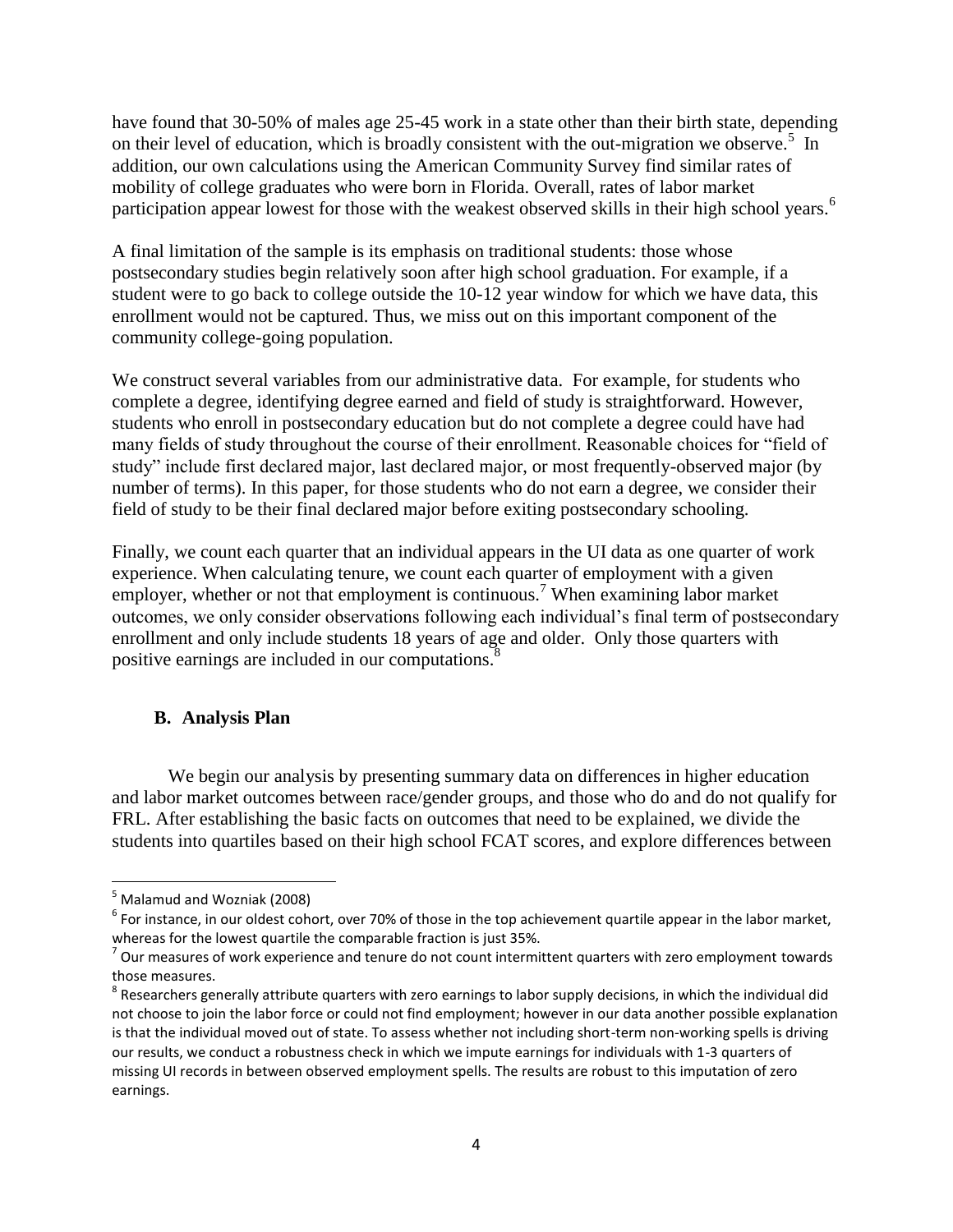these quartiles – which likely reflect their differences in early achievement - versus those differences within quartiles, which cannot be attributed to achievement gaps.

We then present results from regression equations of the following general form:

1) 
$$
lnEARN_{ikt} = f(ED_i, X_i, ACHIEVE_i, EXP_i, EXP_i^2, TEN_i, TEN_i^2, COHORT_k, TIME_t) + u_{ikt}
$$

where lnEARN denotes the natural log of quarterly earnings; ED denotes the highest level of education completed (either high school, a certificate, an AA degree, a BA degree, or higher); X measures race/ethnicity, gender, and family background;<sup>9</sup> ACHIEVE measures high school achievement (FCAT math score); <sup>10</sup> EXP and TEN reflect quarters of total labor market experience and job tenure with their current firm respectively (entering the equation in both linear and quadratic form); and COHORT and TIME denote cohort and year/quarter dummies. The individual person, cohort and year/quarter are denoted respectively by the subscripts i, k, and t. Missing values in achievement measures are measured as zeroes along with a "1" for a missing value dummy variable.

We use our measure of high school achievement to correct for selection into higher education, which is unobservable in most studies. Given the limited number of years in which we observe labor market outcomes for any individual, and since we primarily focus on earnings in the posteducation period, we do not present estimates from models with individual fixed effects here.<sup>11</sup>

In some versions of the estimated equations, we control for the number of postsecondary credits earned if the student did not complete the degree program in which they had enrolled. In other equations, we add measures of postsecondary achievement – such as college GPA and the number of credits earned in math or science courses – to see the extent to which such achievement is rewarded in the job market. Returns to different fields of study at different levels of higher education are estimated in separate equations as well. Finally, we separate out those achieving different types of associate degrees (such as Associate in Arts v. Applied Science, or AA v. AAS) to see the extent to which the kind of degree achieved affects subsequent labor market earnings as well.

#### **III. Empirical Results**

#### **A. Summary Results**

 $\overline{\phantom{a}}$ 

 $9$  In our descriptive tables we pool whites and Asians, though in our regression estimates below we separate them (white are the omitted group and Asians are indicated by a dummy variable). Though Asians earn more than whites, even controlling for education and achievement, their numbers are too small to generate major inconsistencies between the earlier descriptive results and our regression estimates.

 $10$  We experimented with controlling for high school GPA rather than FCAT scores. Results were qualitatively very similar. High school grade point average (GPA) more strongly predicts postsecondary education outcomes while FCAT more strongly predicts earnings. Correlations between the two measures were just above 0.7.

 $11$  For instance, Jepsen et al. (2014) uses a fixed effects estimator on a sample of college-goers with observed earnings before attending community college, comparing earnings after degree receipt to before.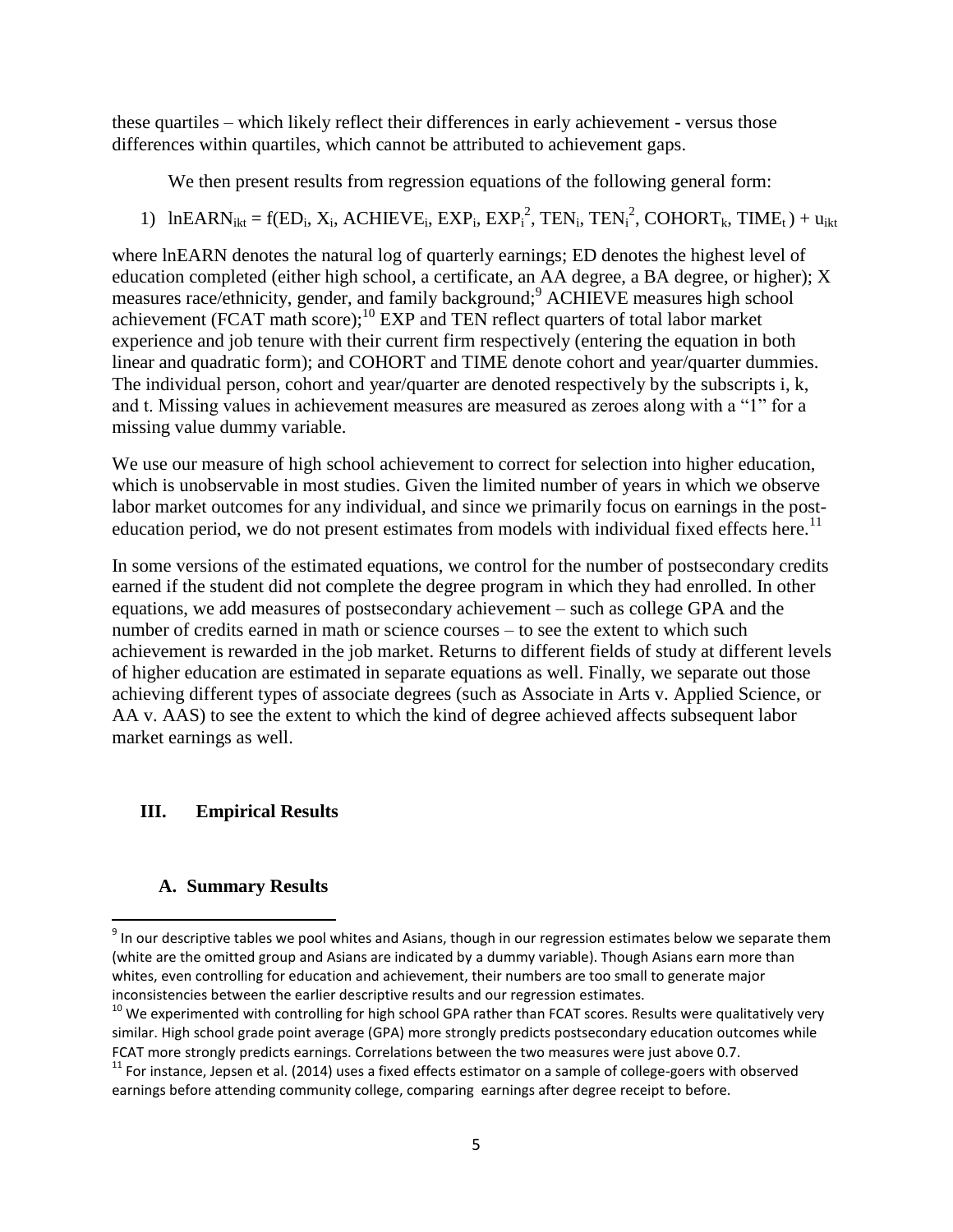Table 1 presents our estimates of higher education and labor market outcomes for Florida students in our sample. These outcomes include quarterly earnings as well as observed high school completion rates; higher educational attainment and enrollment rates, conditional on completing high school; and higher education completion rates, conditional on enrollment. These results appear for all students and workers in part A, and then separately for race/gender groups and for FRL/gender groups respectively in parts B and C.

The results in part A show that quarterly earnings for all workers in our sample average about \$5,200 and have considerable variation, though this estimate is likely biased by out-of-state migration of higher-achieving students and workers on the high end, and by labor force nonparticipation on the low end.<sup>12</sup> Just over two-thirds of all students complete high school – a rate roughly consistent with computations using administrative data from other states in this period.<sup>13</sup>

In our sample, 11, 53, and 28% of high school graduates enroll in vocational certificate, AA, or BA programs, respectively. As shown in part B, both Hispanic males and females are relatively more likely to enroll in AA programs, with 64% of Hispanic females choosing to pursue an AA degree on the high end and only 43% of black males on the low end. On the other hand, white students are relatively more likely to enroll in a BA program.

The data also indicate that 4, 16 and 19% of high school graduates obtain vocational certificates, AA or BA degrees respectively in public institutions in Florida. These numbers are substantially lower than the share of students who enroll, due to low completion rates, especially for those enrolled in AA programs. Large differences in completion rates are apparent across racial/gender groups. For every 100 white male students who enroll in an AA program, about 30 will earn an associate's degree, compared to 15 for black males and 24 for Hispanic males. As shown in Table 1C, completion rates are similarly lower for FRL students relative to non-FRL students.

It should be noted that the BA attainment rate is also likely downward biased by the outmigration of higher-achieving and higher-income students in these data, as noted above; but the observed AA rates are likely much less downward-biased by these factors. The fact that completion rates are somewhat higher in vocational certificate programs than in AA programs, though overall enrollments are much lower, is notable as well.

When these rates are computed separately by race/gender and FRL/gender, we find several results, many of which have been observed elsewhere (e.g., Holzer and Dunlop, op. cit):

- Whites earn more than blacks and have higher rates of educational attainment, enrollment and completion than blacks or Hispanics;
- The poor (as measured by FRL) also have lower rates of attainment, enrollment and completion; and

 $\overline{\phantom{a}}$  $12$  We present quarterly, rather than annualized, earnings to be consistent with previous studies (e.g., Jepsen et al., 2014). To eliminate outliers, we limited our sample of quarterly earnings between \$100 and \$100,000.

 $13$  Swanson (2004) presents high school dropout rates using administrative data, though Mishel and Roy (2006) compare them to survey-based estimates which are much higher. Using either method, Murnane (2013) shows a large decline in the estimated dropout rate over the past decade.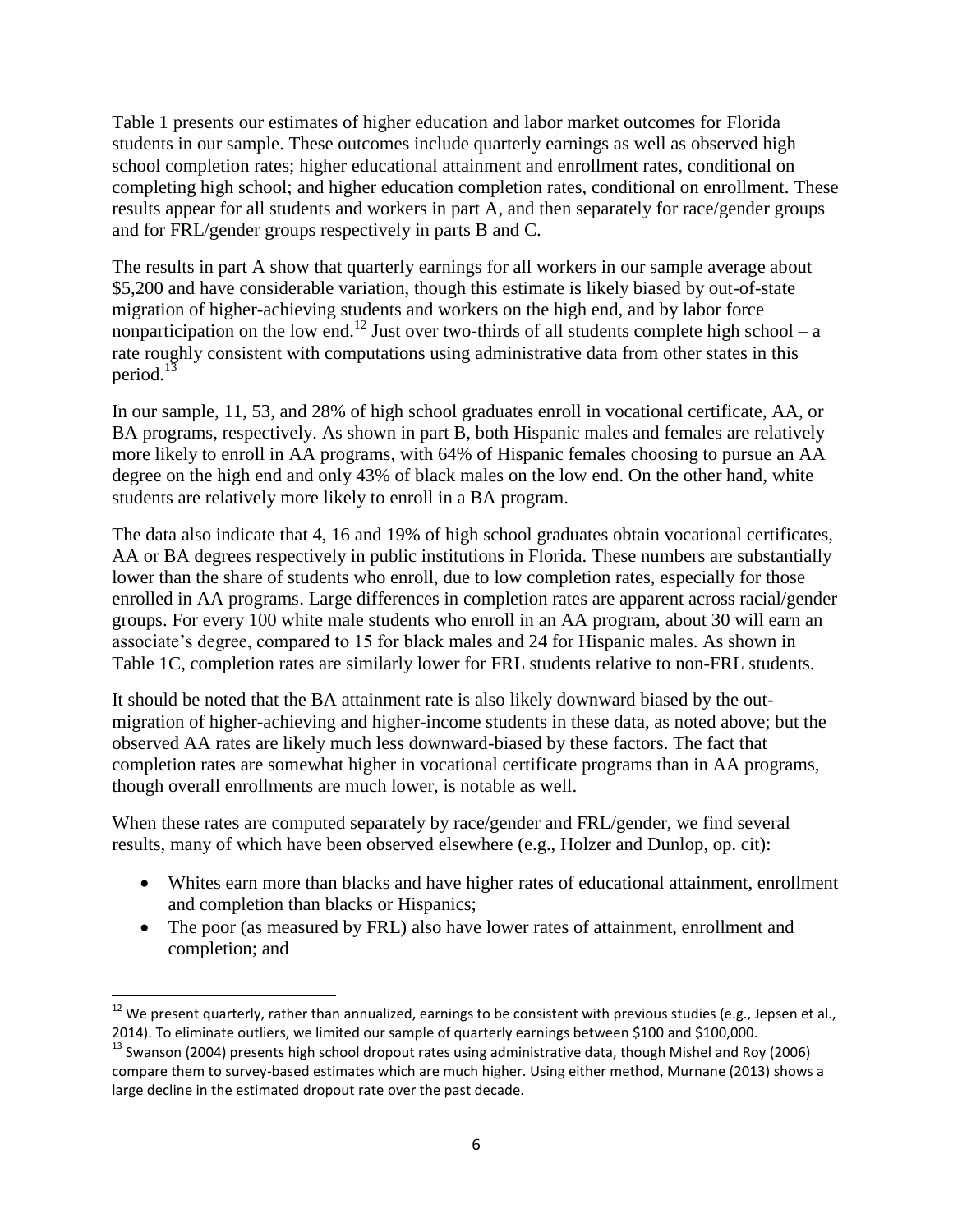Educational outcomes are generally higher for females in each racial or income group (Holzer and Dunlop, op cit.) though their earnings are lower.

We also note that educational attainment and labor market outcomes for Hispanics are consistently better than those for African-Americans; this partly but not entirely reflects the presence of higher-achieving and higher-earning Cubans among the latter (Borjas, 1987). However, outcomes tend to be better for non-Cuban Hispanics too.<sup>14</sup> Higher education and labor market outcomes of those from FRL households are generally similar to, or a bit better than, those observed for blacks in Florida.

Two other outcomes are notable as well: first, males are generally more likely than females to enroll in and complete vocational programs; and second, black males lag behind black females by even more than those of other groups, and they earn only marginally more than the females in the job market. For instance, the rate of both BA and AA attainment for black females is more than twice as high as that of black males. While 17% of black females earn a bachelor's degree, less than 8% of black males do. The general underrepresentation of black (and/or) low-income men that we commonly find in survey data likely creates less bias in these administrative data, but perhaps some bias still exists.<sup>15</sup>

Table 2 presents some additional estimates of intermediate higher education and labor market outcomes. These include our measures of high school achievement – GPA and math FCAT – as well as somewhat similar measures of postsecondary achievement – postsecondary GPA, credits earned (among all students, whether or not they have completed their programs), and numbers of math or science credits. Intermediate outcomes for the labor market – work experience and job tenure – appear as well. Again, estimates of outcomes appear for the entire sample of students and workers in part A, and for race/gender and FRL/gender groups in parts B and C of the table respectively.

The results in part A show high school and postsecondary GPAs that average about 2.2. About a fourth of all postsecondary credits earned are in math or science, and most workers have accumulated over 4 years of work experience on average, with a third of these quarters being with their current/most recent employer.

Comparing these outcomes across race/gender or FRL/gender groups generate findings similar to those in Table 1; namely, that males generally have more labor market experience or tenure than females in each group (with black students being the exception), but lower GPAs and postsecondary credits earned. Results for FCAT math scores are more mixed – with higher scores among males than females in most groups but lower scores among black males than females. Once again, minorities score lower than whites on most academic measures, and FRL students score lower than non-FRL. The average white male accumulates about 68 postsecondary credits, compared to 51 for black males and 64 for Hispanic males. In addition,

l

<sup>&</sup>lt;sup>14</sup> When examining Hispanics separately by subgroup in the subsequent earnings regressions, relative to whites all Hispanic groups earned more on average. The highest earners are Cuban-born (about \$1,200 extra per quarter) and lowest earners are Puerto Rican-born (\$170 extra per quarter).

<sup>&</sup>lt;sup>15</sup> While surveys tend to undercount low-income men, especially those who have been previously incarcerated or who are only marginally attached to households, the administrative data will undercount men or women whose employment is sporadic and informal, especially those paid in cash.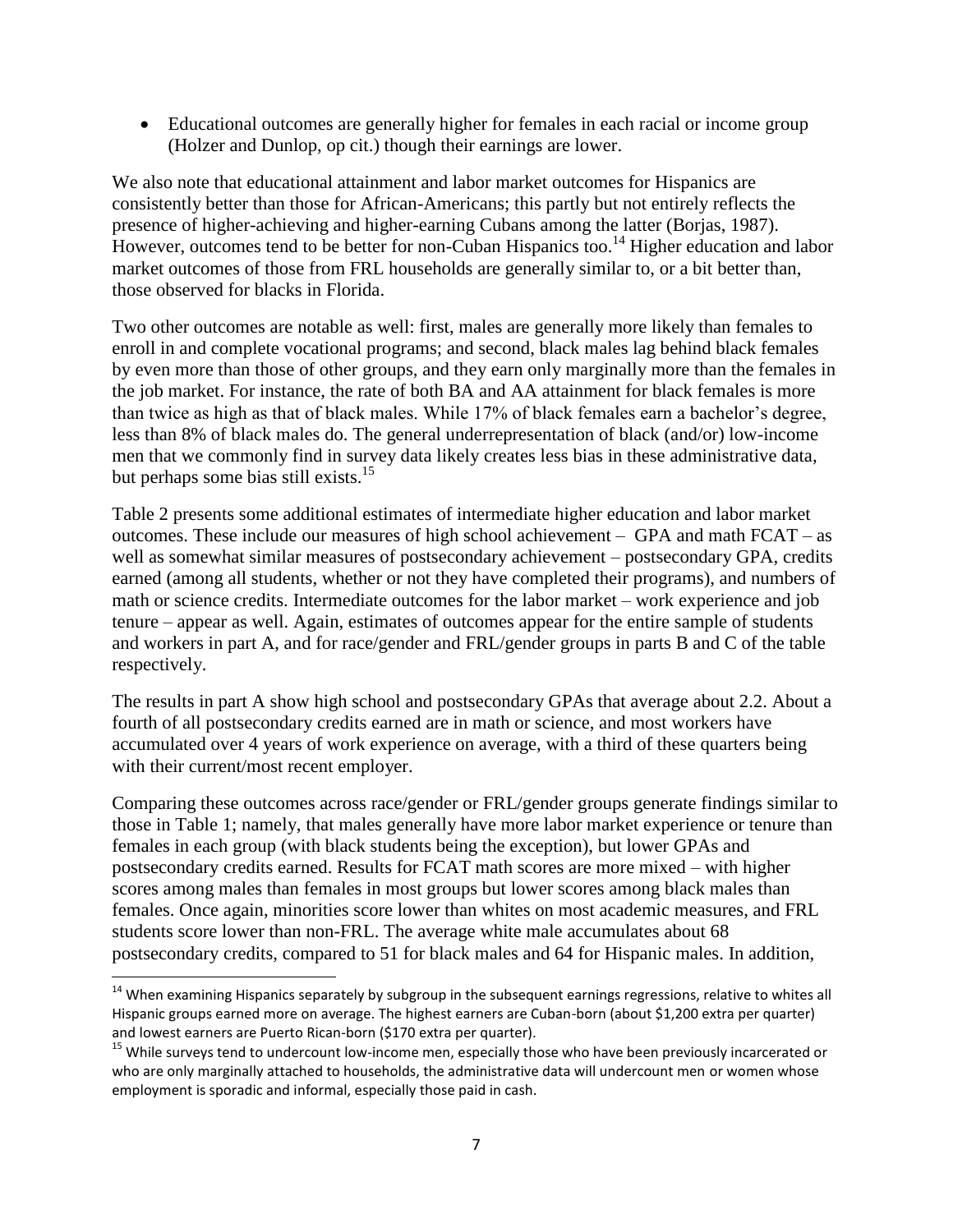Hispanics outperform blacks (and FRL) on academic measures, and even accumulate nearly as much work experience as whites. Black males lag behind their female counterparts in educational outcomes by more than we observe for other groups. For example, the average black female earns 68 postsecondary credits with a postsecondary GPA of about 2.0, while the average black male earns 51 credits with an average GPA of 1.7.

#### **Selection by High School Achievement**

Undoubtedly, young people with different levels of academic achievement self-select into different higher education programs, institutions and fields of study, and differ in terms of their labor market participation and occupational choices Across groups, to what extent do differences in academic or labor market performance reflect differential selection based on students' ability and early academic achievement?

Table 3 presents the full range of higher education and labor market outcomes observed in earlier tables, but this time they appear separately for individuals who fall into each of four quartiles (where 1 is lowest and 4 is highest) on the high school math FCAT tests.. Parts A, B, C and D of these tables reflect summary outcomes for all workers and students, then separately by gender, race, and FRL status respectively. In these tables, differences in outcomes observed *between* FCAT quartiles likely reflect the effects of selection by ability/achievement, while those differences *within* FCAT quartiles are likely attributable to other factors.

The results in Table 3A show large differences in both academic and labor market outcomes across FCAT quartiles. These differences are clearest and monotonic across achievement quartiles for earnings and tenure; BA attainment, enrollment and completion; and various measures of postsecondary achievement. In particular, BA enrollment and completion rates are heavily affected by selection on high school achievement. Enrollment in and completion of certificate and AA programs are less clearly affected by such selection.

Additionally, regardless of quartile, we find low completion rates in AA and BA programs. Specifically, conditional on enrollment, we find that 46% and 66% in the top quartile complete their AA and BA programs respectively; the comparable numbers in the second quartile are 26% and 50% respectively. These findings suggest that, at any level of achievement, a range of other factors seem to influence higher education outcomes.

These findings are generally confirmed in Tables 3B-3D, which show the results broken out by gender, race and FRL status. While differences between academic and labor market outcomes are partly accounted for by differences in high school achievement across these groups, important differences between them remain even at particular levels of achievement. For instance, we find that:

- Women have higher postsecondary enrollments, GPA and completion rates than men within achievement quartiles, but they still earn less than men and accumulate less work experience within all but the top quartile;
- Black BA enrollments and postsecondary credits are often higher than those of whites within achievement quartiles, but their completion rates at all levels lag behind, as do their labor market earnings and attainment of work experience; and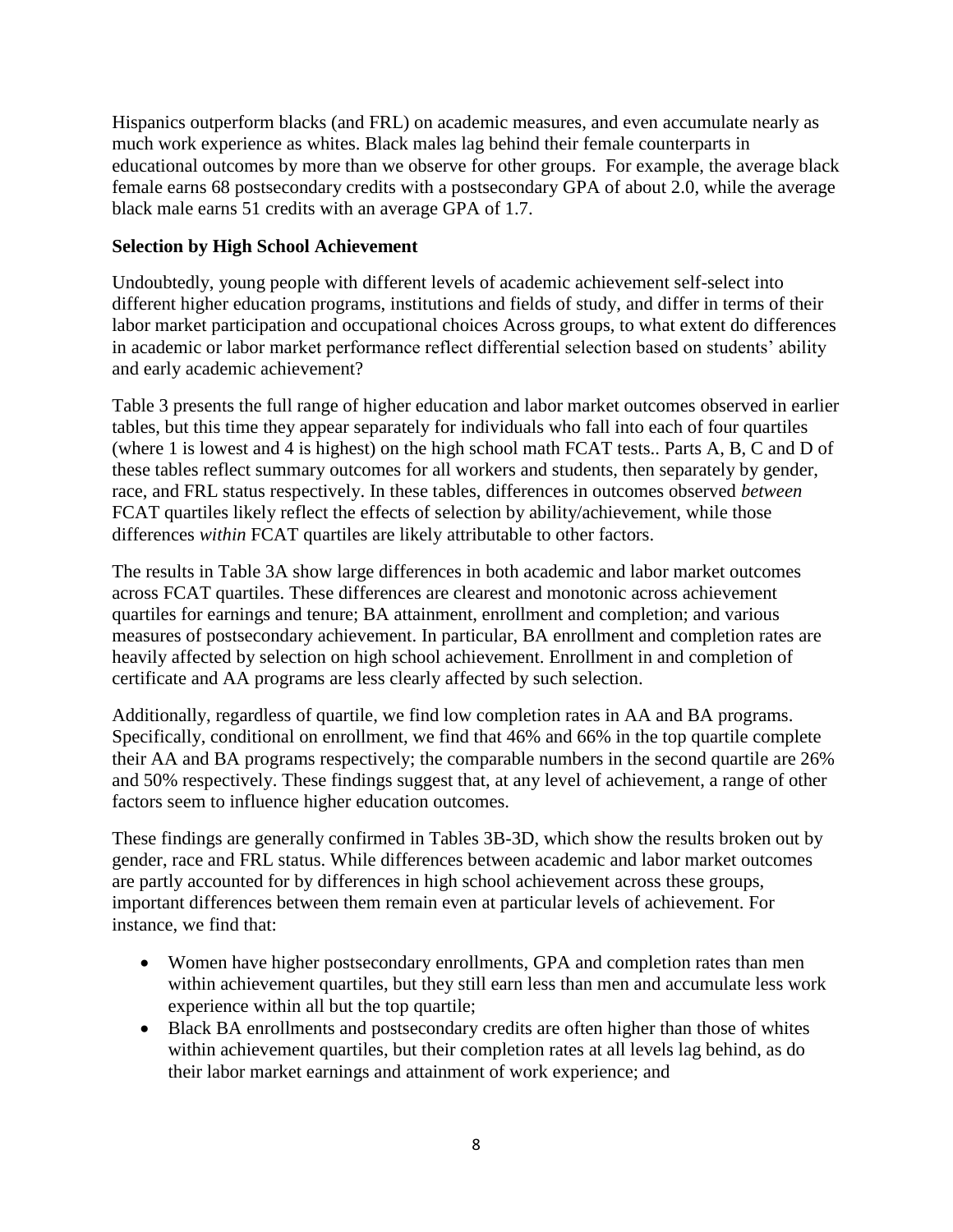FRL students lag behind non-FRL students in BA enrollments (and in AA enrollments below the top quartile), all intermediate postsecondary outcomes, and in earnings.

Within achievement quartiles, differences in educational attainment are large and quantitatively important, and we need to understand their determinants much better than we presently do.

### **Fields of Study**

It is well known that, for any level of academic attainment, labor market rewards differ significantly across fields of study (Altonji et al., 2012). In particular, the fields of science, technology, engineering and math (or STEM) are relatively highly rewarded. Among those completing degrees beyond the BA, the professions of law, medicine and business pay more than many of those in Ph.D. programs.

To what extent does selection into these fields of study reflect differences in earlier achievement? And to what extent are there observed differences by gender, race, or FRL status?

Some answers appear in Table 4, where we present the distributions of students across fields of study. We present these distributions separately for those in Vocational/Certificate, AA and BA programs; and, within those, separately for completers and all attempters. If we compare ratios of concentration levels of completers to attempters by field, we can infer differential completion rates across these fields at each level of schooling. As before, we present results for all students/workers in part A, and then separately by gender, FRL status, and high school achievement groups (bottom v. top half) in parts B, C, and D respectively.<sup>16</sup>

Among our results, we find that vocational certificate students tend to concentrate heavily in Health Technology and Security, and to a lesser extent Construction and Other Health, and their completion rates are high in all these categories. Students at the AA level are concentrated in Legal studies and Humanities, but completion rates are quite low in the latter. At the BA level, concentrations are high in Business/Management and the Social Sciences, and to a lesser extent in Other Health, Education, Engineering, the Humanities, and Math/Physical Sciences; and completion rates are relatively low in Engineering, Math/Physical Sciences and the Humanities.

Among specific groups we find:

 $\overline{\phantom{a}}$ 

- Men tend to concentrate more than women in traditionally male-dominated fields (like construction and security) but also in more technical (e.g., engineering) and/or higherpaying fields (like business at the BA level and above), likely contributing to their higher earnings than women;
- FRL students concentrate more than others in Humanities at the AA and BA levels, while they (and lower performing students more generally) concentrate much less frequently in technical fields like Engineering and Math/Statistics; and
- Completion rates are a bit lower for FRL and/or lower performing students within many fields.

 $^{16}$  Results for minority (especially black) students are similar to those for FRL students.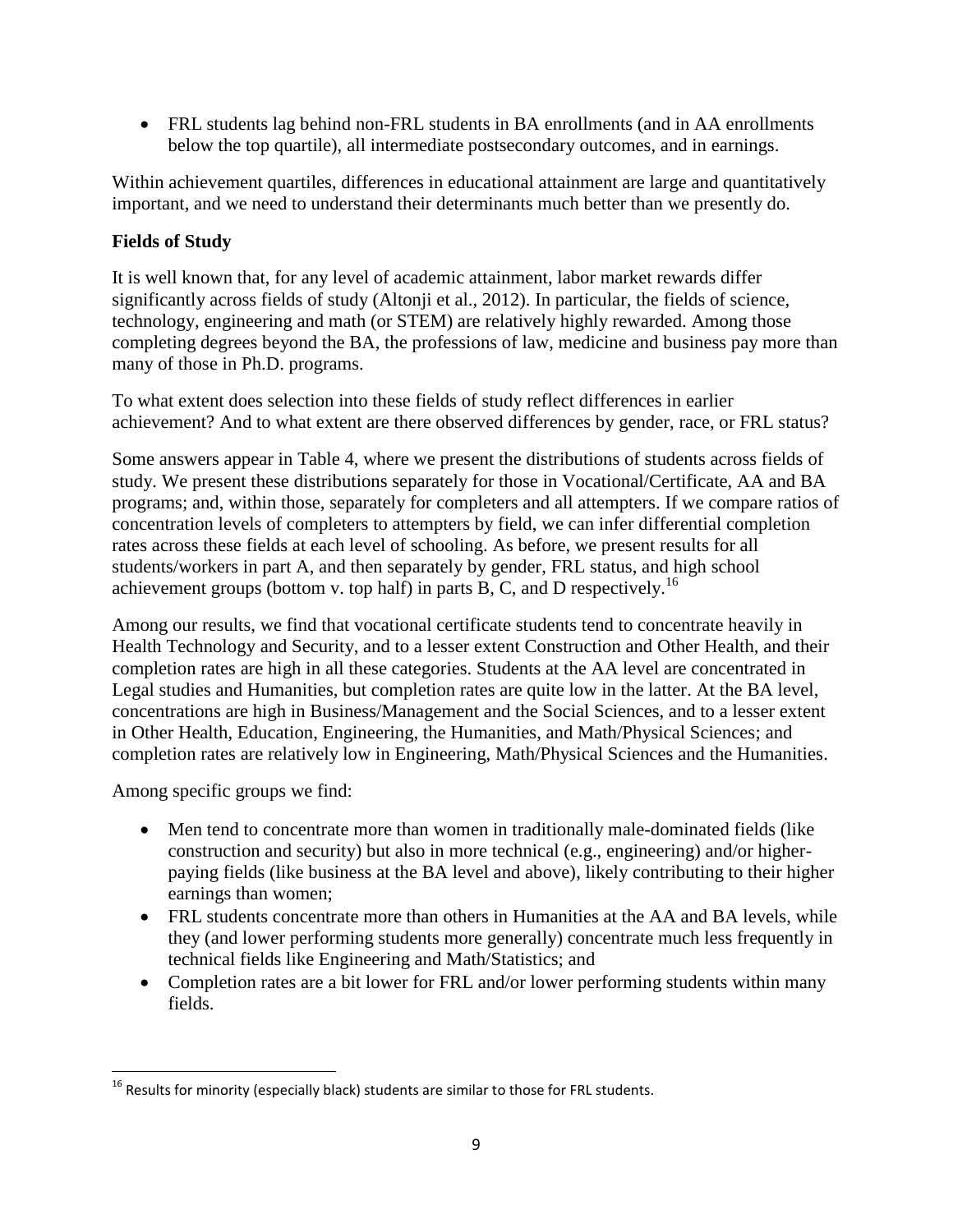Overall, these results suggest that students from disadvantaged backgrounds and/or with lower academic performance sometimes sensibly avoid STEM programs, which they may have difficulty completing. On the other hand, their relatively higher concentration in other lowcompletion areas, like Humanities at the AA and BA levels (which is almost always "liberal arts" or "general studies" at the former), is potentially more troubling.

#### **Regression Results**

Tables 5-7 show the results of estimated versions of Equation 1. The dependent variable is the natural log of quarterly earnings, and the sample is limited to those 18 years of age and older who have exited, or never entered, postsecondary education. The wage data are available for 5 years following a student's last educational enrollment.<sup>17</sup>

Five specifications of Equation 1 appear in Table 5. The first includes dummy variables for highest educational attainment, quarters of work experience and tenure with the current employer (in linear and quadratic form), high school math FCAT score (to control for academic selection effects), and demographic dummy variables (race, gender, and FRL eligibility). <sup>18</sup> The second equation adds the number of credits earned at either a two- or four-year school for students who enrolled but did not complete a degree. The third equation allows for non-linear returns to college credits by allowing the return to vary by the number of credits earned.<sup>19</sup> In the fourth equation, we add additional controls for postsecondary academic achievement: GPA and numbers of postsecondary courses taken in math and science. In the fifth equation, the dummy variable for AA degrees is split into those obtaining an Associate of Applied Science (AAS) or Associate of Science (AS) degree versus all others.

Several important findings appear in Table 5. As expected, we find strong labor market returns on average to all postsecondary credentials. Specifically, those obtaining a vocational certificate earn approximately 30 percent more per quarter than high school graduates; those earning AA degrees earn 35-40 percent more than high school graduates – though returns to AAS/AS degrees are much higher than those for other AAs (in Column 5); and the BA degree earns 60-80 percent more per quarter, which is about double what AA degrees earn, and those with graduate degrees earn considerably more.<sup>20</sup>

l  $17$  By focusing on students' earnings after their education has been completed, we avoid confounding those with periods of lower earnings before or during the attainment of postsecondary credentials.

 $^{18}$  Missing value dummy variables for all of these measures are used in the regressions, with zeroes imputed for the missing values.

<sup>&</sup>lt;sup>19</sup> Many community colleges in Florida offer BA degrees; however, the nature of the data make it difficult to distinguish credits earned at a community college in pursuit of a BA from credits earned at a community college in pursuit of a different degree. To ensure a clean measure of credits earned in pursuit of a BA (four-year credits), we drop the approximately 500 students who attempt a BA at a two-year institution and the 100 students who earn a BA at a two-year institution.

<sup>&</sup>lt;sup>20</sup> Kane and Rouse (1995) report that a year of schooling at the two-year level is valued similarly in the labor market to one from a four-year school. But Acemoglu and Autor (2011) report a recent "convexification" of the returns to schooling, in which each year of additional postsecondary schooling generates higher average value for all.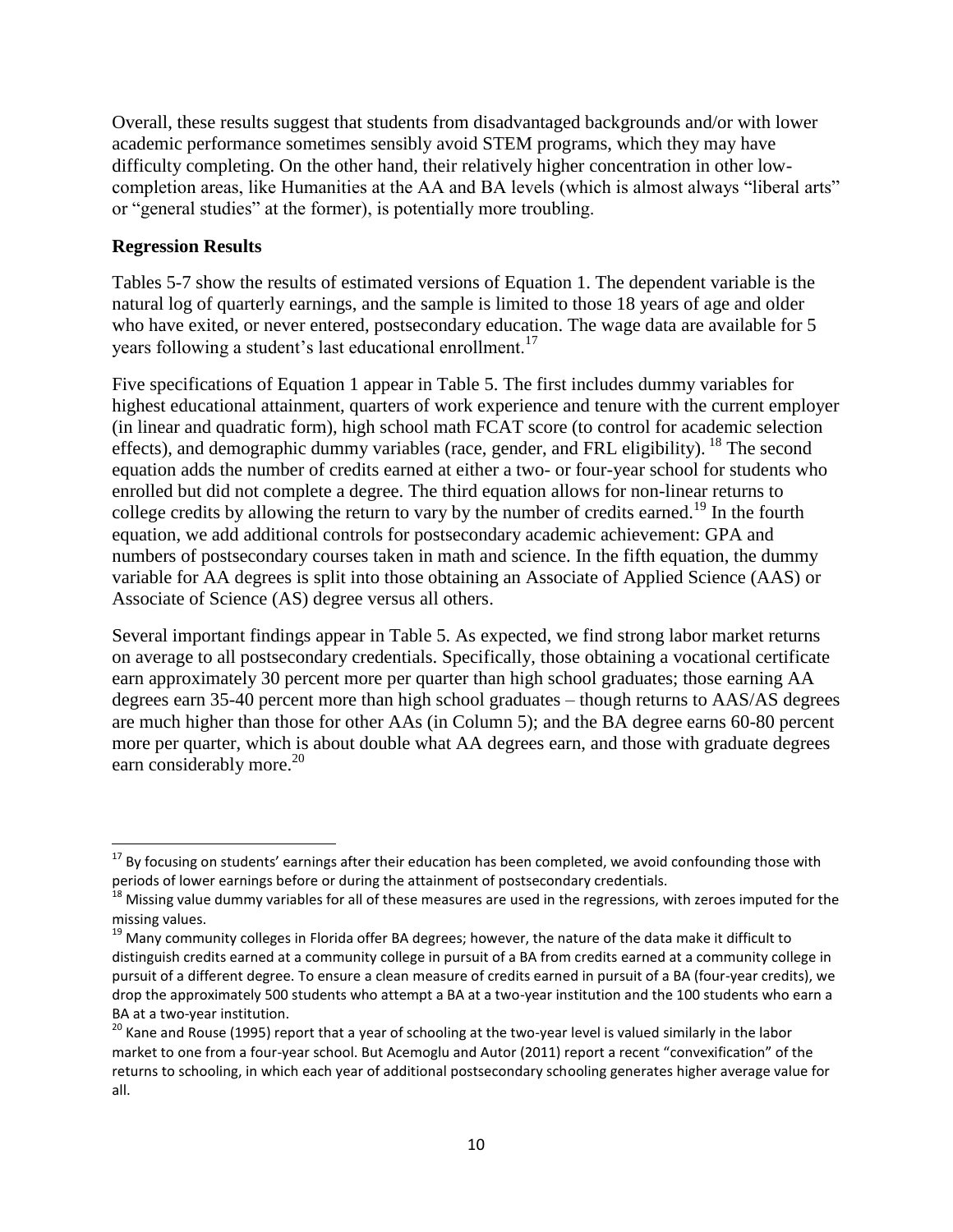The results in the second and third equations indicate that there are also returns, on average, to attending a program and earning credits, even if the program is not completed. In addition, there are larger returns (relative to those with no postsecondary enrollment) to accumulating more credits.<sup>21</sup> But these returns are smaller than those for completed degrees, indicating a sheepskin effect, especially for bachelor's degrees. The magnitudes are broadly consistent with others who have found evidence of these effects in the literature (e.g., Kane and Rouse, Jepsen et al., Kreisman et al., op. cit.). Furthermore, since most dropouts accumulate many fewer credits than program completers, the dropouts are relatively hurt both by their fewer credits and by the absence of the formal credential. Thus, *the low levels of completion observed in AA programs, and the gaps between race, income and achievement groups at the BA level, all reduce the future earnings of minority and low-income students*.

There is also a very strong return to postsecondary GPA, and also a return to taking math and science courses. When these variables are added to the equation, the estimated returns to completed degrees drop substantially, which indicates that at least some part of the observed returns to degree programs are really for overall achievement and technical skills.<sup>22</sup> On the other hand, it could also be the case that high postsecondary GPA captures unmeasured ability in a way our other variables do not, explaining the increase in earnings. The relatively high returns to mostly technical certificate programs, and to AAS/AS degrees rather than AAs, confirm that *the market returns to technical skills, including at the sub-BA level, are relatively large.* 23

A few other findings in Table 5 are noteworthy. First, the returns to general work experience are modest but in contrast, the returns to tenure are quite substantial, with a first quarter return of about eight percent. Thus, accumulating job tenure for a year or more is quite substantially rewarded. Though we made no effort here to measure returns to work experience specifically tied to one's postsecondary degree – which presumably are much greater than these – the results indicate that accumulating *some kinds of work experience before, during or after one's postsecondary schooling can be valuable.* In addition, the returns to FCAT indicate some significant academic selection effects, for which we control here. Other attempts to control for such selection (such as with high school GPA) generated somewhat smaller (or zero) effects, so we limited ourselves to the FCAT measure.

Finally, we note the coefficients on demographic variables in these equations. Interestingly, controlling for the full range of academic attainment and achievement generates even larger negative effects for females - of 15 percent per quarter - than we found in Table 1, since their achievement measures are generally higher than those of males while their earnings are lower.

 $\overline{\phantom{a}}$ 

 $^{21}$  The relatively large returns to CC students with zero credits are puzzling to us. They might indicate some selection into these schools by unobservables not captured by our FCAT scores or other variables. In contrast, the near-zero return to those with no credits in BA programs suggests no such selection for these students.

<sup>&</sup>lt;sup>22</sup> When postsecondary GPA and math/science credits are added separately, the former generates a much larger decline in the value of the degree than the latter. Details are available from the authors. Also, the coefficients on math/science credits in Col. 4 cannot be directly compared to the returns to credits measured there and earlier, since the latter is only for degree non-completers while the former is for all student/workers.

<sup>&</sup>lt;sup>23</sup> See the Economic and Statistics Administration (2011) for recent evidence on the labor market values of STEM jobs, and Jacobson et al. (2005) for earlier evidence on the values of community college education with more technical courses and curricula relative to those with less, though for a sample of older displaced workers.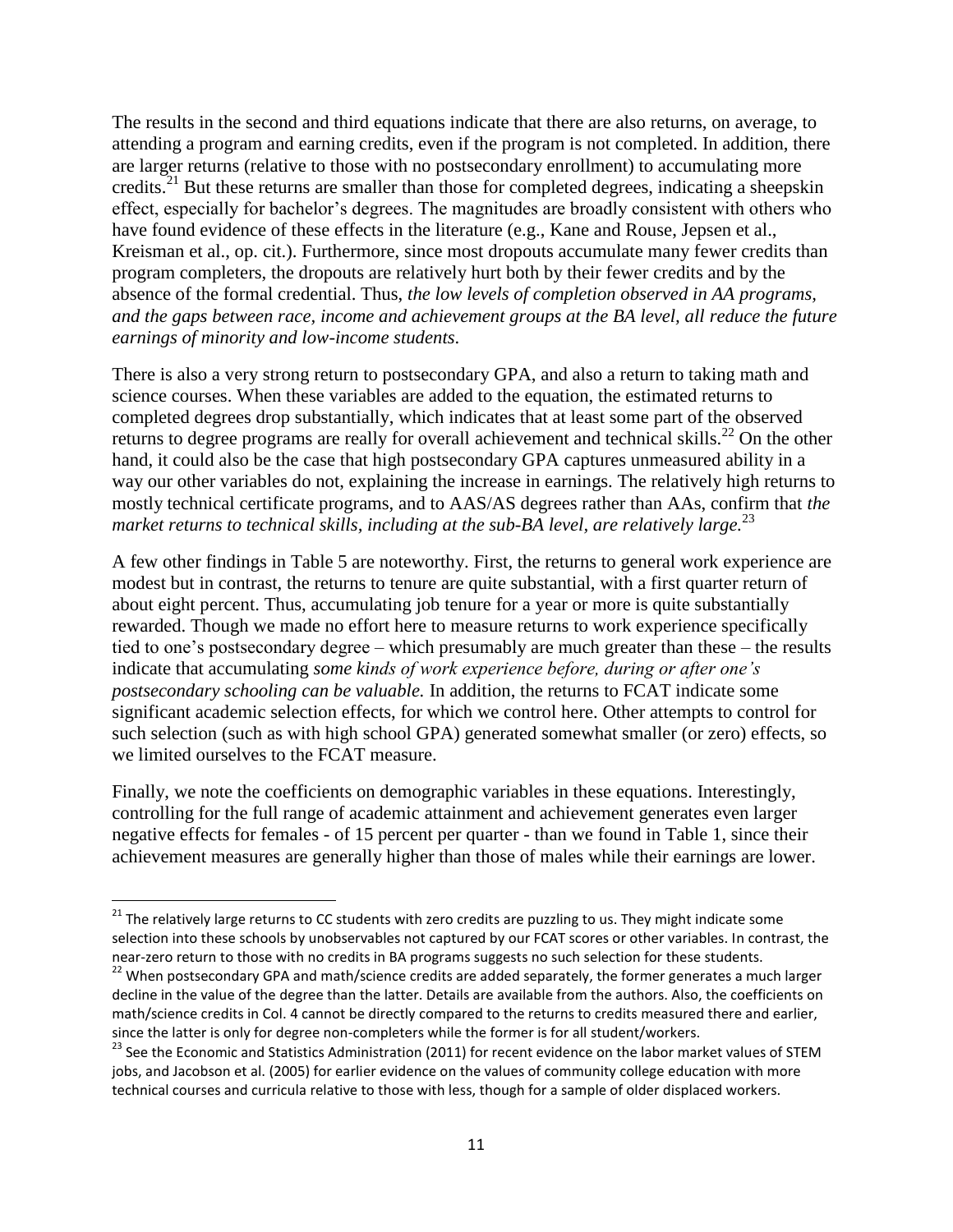Controls for education and achievement also generate large (15 percent) returns for Hispanics relative to whites. And, for blacks and low-income students, estimated negative effects are now much smaller (6 to 12 percent per quarter) than we observed in Table 1, indicating that much (though not all) of their lower earnings is associated with lower academic attainment and achievement.<sup>24</sup>

Despite our extensive controls for demographic information and achievement in high school, it is still possible that our estimates reflect selection on unobserved factors. For instance, for two students with the same demographic information and performance in high school who choose two different postsecondary paths and have different labor market outcomes, we cannot say for certain whether it was the paths that caused the disparate outcomes or some unobserved factor such as motivation or guidance from others. Thus, while our results are suggestive of large differences in outcomes across postsecondary pathways, they are not necessarily causal effects.

#### **Specific Fields, Specific Groups**

l

To further explore how these average effects on earnings vary with field of study, we present returns to different fields in Table 6. These estimates are from versions of Equation 1 containing dummy variables for fields of study, with Humanities as the omitted group. In separately estimated equations, we present results for those earning AAs or certificates versus those earnings BAs.

The results show substantial variation in returns across fields of study. In particular:

- Those earning sub-BA credentials have relatively strong returns to health, transportation, construction, manufacturing (mostly certificates), and security credentials; and
- For those earning BAs or higher, returns are strongest in transportation, engineering, and business management and health, with smaller but still positive pay premia (relative to humanities) in the math/science, communications, legal work, and health technology.<sup>25</sup>

Importantly, the returns to the omitted category of AAs, humanities – the most commonly pursued degree in two-year colleges and also a field with relatively low completion rates – are relatively low, compared to virtually all other fields. A strong case can be made therefore *the large concentrations of AA students – especially among disadvantaged students – in these low completion and low return areas is sub-optimal in terms of future earnings potential*.

Our final research question is how these market returns vary across different demographic groups of students, or those with higher or lower overall levels of earlier achievement. To answer this question we estimate the model (also based on the first equation in Table 5) separately for

<sup>&</sup>lt;sup>24</sup> Johnson and Neal (1998) and Holzer and Dunlop (op. cit) show that racial gaps in earnings grow much smaller when we control for differences in education plus academic achievement. But the inclusion of quarters with zero earnings can strongly reduce the extent to which education and achievement account for the earnings gaps of black relative to white men.

<sup>&</sup>lt;sup>25</sup> We find similar patterns across fields of study among those not completing degree programs, although the results are not quite as pronounced. Results are available from the authors.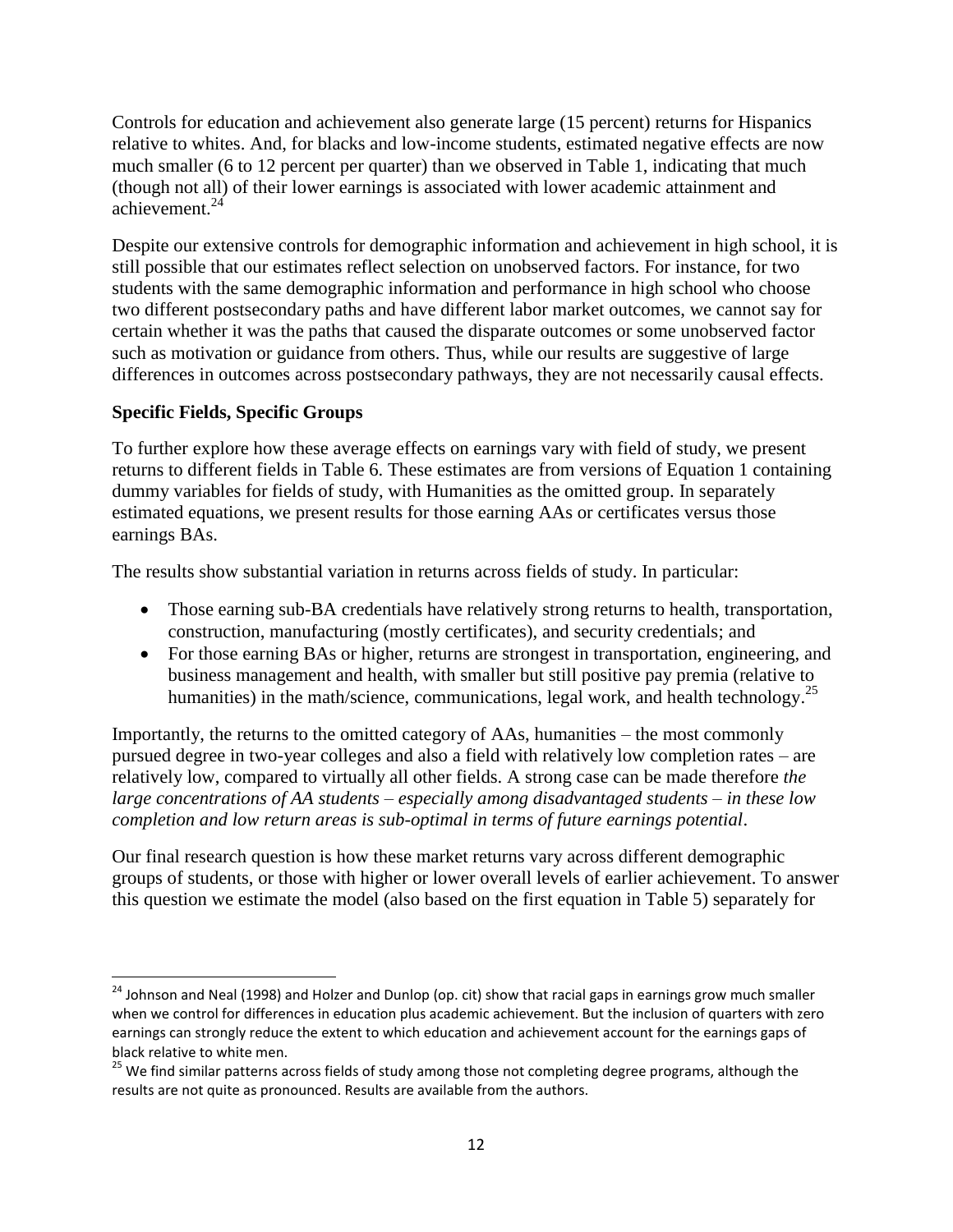males and females, for those eligible or not eligible for FRL and for those in the top or bottom half of FCAT scores.<sup>26</sup> These estimates appear in Table 7.

Overall, the patterns of market returns to postsecondary attainment and achievement are quite similar across demographic and achievement groups. A few modest differences can be found. For instance:

- Men earn relatively larger rewards than women, both in certificate programs and BAs and above, while women do better in AA programs;
- Academic credentials, including vocational certificates and AAs, are also relatively wellrewarded for FRL students and those students in the bottom half of high school achievers.

Thus, labor market rewards are broadly similar across these groups. But, in some more technical fields, achieving a vocational certificate or even an AA can be quite rewarding, especially among lower-achieving groups, and particularly if they can combine these credentials with good work experience or tenure afterwards.

### **IV. Conclusion**

 $\overline{\phantom{a}}$ 

Our paper examines a range of issues focusing on postsecondary education and labor market outcomes, with a particular focus on minorities and/or disadvantaged workers. We use administrative data from the state of Florida, where secondary and postsecondary education records for two cohorts of students have been linked to UI earnings data (for five years after schooling has been completed). The administrative data give us enormous samples with which to study particular groups of students, with very detailed information on educational experiences and outcomes for every public school student in a particular year. In addition, the secondary education records to which we have access enable us to test and control for selection based on early academic experience and achievement, to a much greater extent than has been the case with other studies using administrative data. However, the data have their limitations, for instance, we cannot follow those who leave Florida to attend college or enter the labor force elsewhere. Yet, the richness of the data on educational experiences and outcomes, coupled with the recentness of the cohort and our large sample size enable us to learn a great deal about postsecondary outcomes and their determinants.

Our main findings can be summarized as follows:

- 1) Variation in secondary school achievement can account for a large part of the gap in postsecondary attainment (through the differences we observe in enrollment rates and especially in completion) and labor market outcomes between racial and family income groups, but quite large differences also exist *within* achievement groups;
- 2) Earnings of minorities and disadvantaged students are reduced not only by their lower educational attainment and completion but also by weaker postsecondary academic performance and by their chosen fields of study.

<sup>&</sup>lt;sup>26</sup> We have estimated separate equations by race as well as FRL. Findings are similar and available from the authors.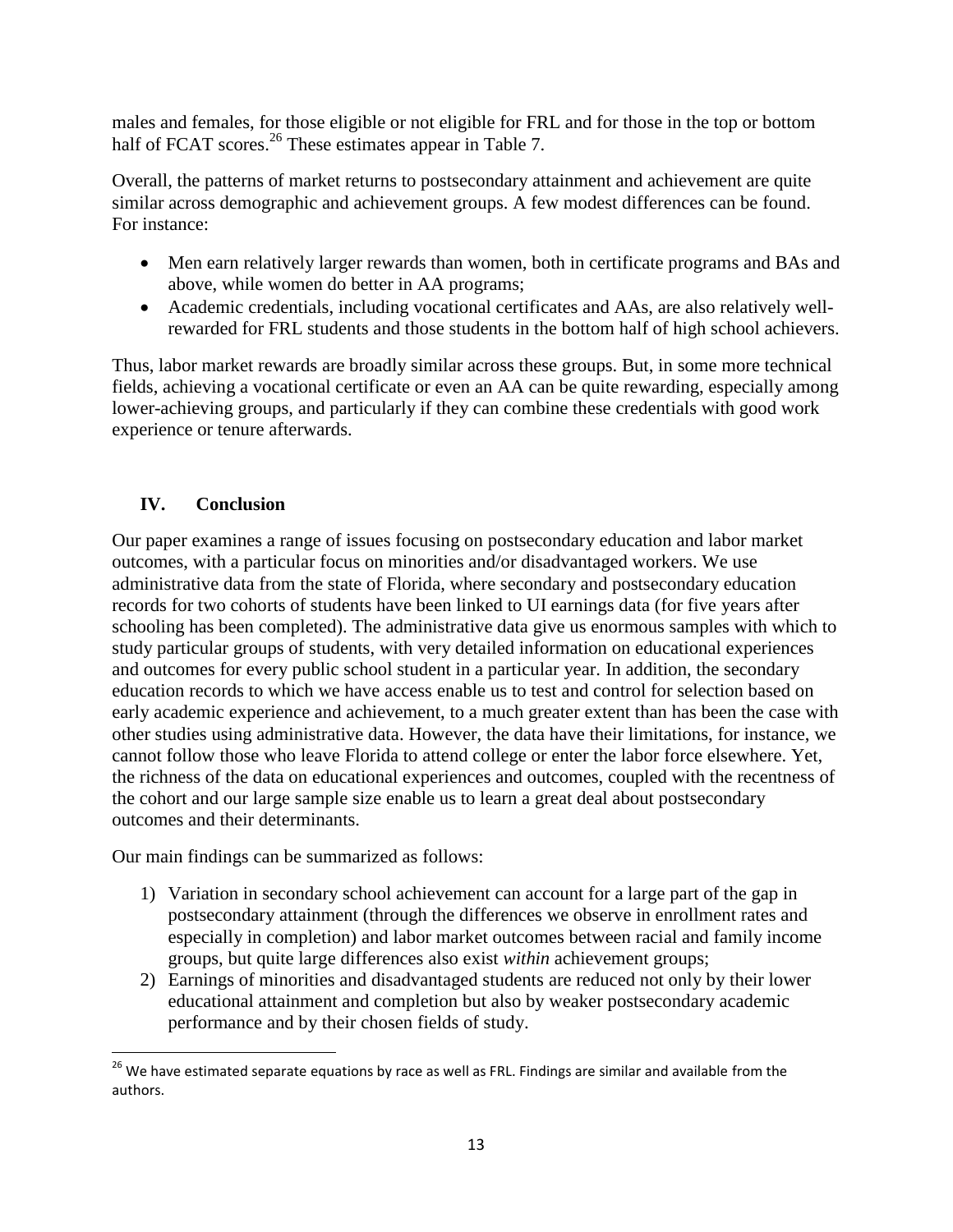More specifically, significant labor market premia are available in a variety of more technical certificate and AA programs, even for those with weak earlier academic performance. However, many disadvantaged (and other) students end up in general humanities (or liberal studies) programs at the AA (and even the BA) level with low completion rates and low compensation afterwards.

Of course, students in liberal arts curricula, and especially those planning on post-BA education, are not necessary harmed by majoring in humanities. And in none of this work can we control for students' preferences across fields, and therefore we cannot infer whether these outcomes reflect sub-optimal choices on the part of students.

On the other hand, it is likely that many students in AA programs, especially disadvantaged students or those with weaker academic performance, do not plan on obtaining post-BA education and are hoping that their college experiences lead directly to higher earnings. For these students*, the very high concentrations we observe in humanities programs at the AA level do not appear consistent with those goals*.

One can imagine a variety of reallocations of students from these programs that would improve expected student outcomes, especially among the disadvantaged. These reallocations might include moving the higher achievers in this group to BA programs (especially at more selective institutions, where completion rates are relatively high) or to more technical AA fields of study with higher completion rates and earnings; while lower achievers might do better in some of the well-compensated vocational certificate programs. Additionally, certificate programs and work experience are particularly well-compensated among young men, especially African-American men who have difficulty gaining work experience and whose postsecondary attainments also lag substantially behind those of women.

How might such reallocations be accomplished? Poor choices by postsecondary students likely reflect at least two problems: poor *information* among students and poor *incentives* faced by their postsecondary institutions. Due to an unstructured environment and poor counseling, students in community college receive very little information about either academic or job market opportunities. Improving the guidance provided to these students would likely improve their outcomes (Scott-Clayton, 2011; Jenkins and Cho, 2012; Rosenbaum et al., 2006; Jacobson and Mokher, 2009). But public institutions also need more incentive to respond to labor market factors, and prepare students for well-paying or higher-demand fields, even if the costs to them of instruction and equipment in these fields are higher (Holzer, 2014). Incentivizing these institutions to build more partnerships with industry associations, generating sectorial and career pathway programs, and helping students participate in them could be accomplished by greater use of postsecondary and earnings performance measures in determining state subsidies for public colleges and universities. $27$ 

l

 $^{27}$  The National Governors Association (2013) reports a widespread attempt to build "sectorial" training partnerships at the state and regional levels between community colleges and industry groups, though we have little data on the scale of student enrollments in programs generated through these partnerships. The National Council of State Legislatures (2014) reports that over half of all states are planning to at least partially use higher education academic outcomes to determine state subsidies to higher education institutions, and Holzer (2014) argues that employment outcomes should also be used to measure institutional performance as well. But the use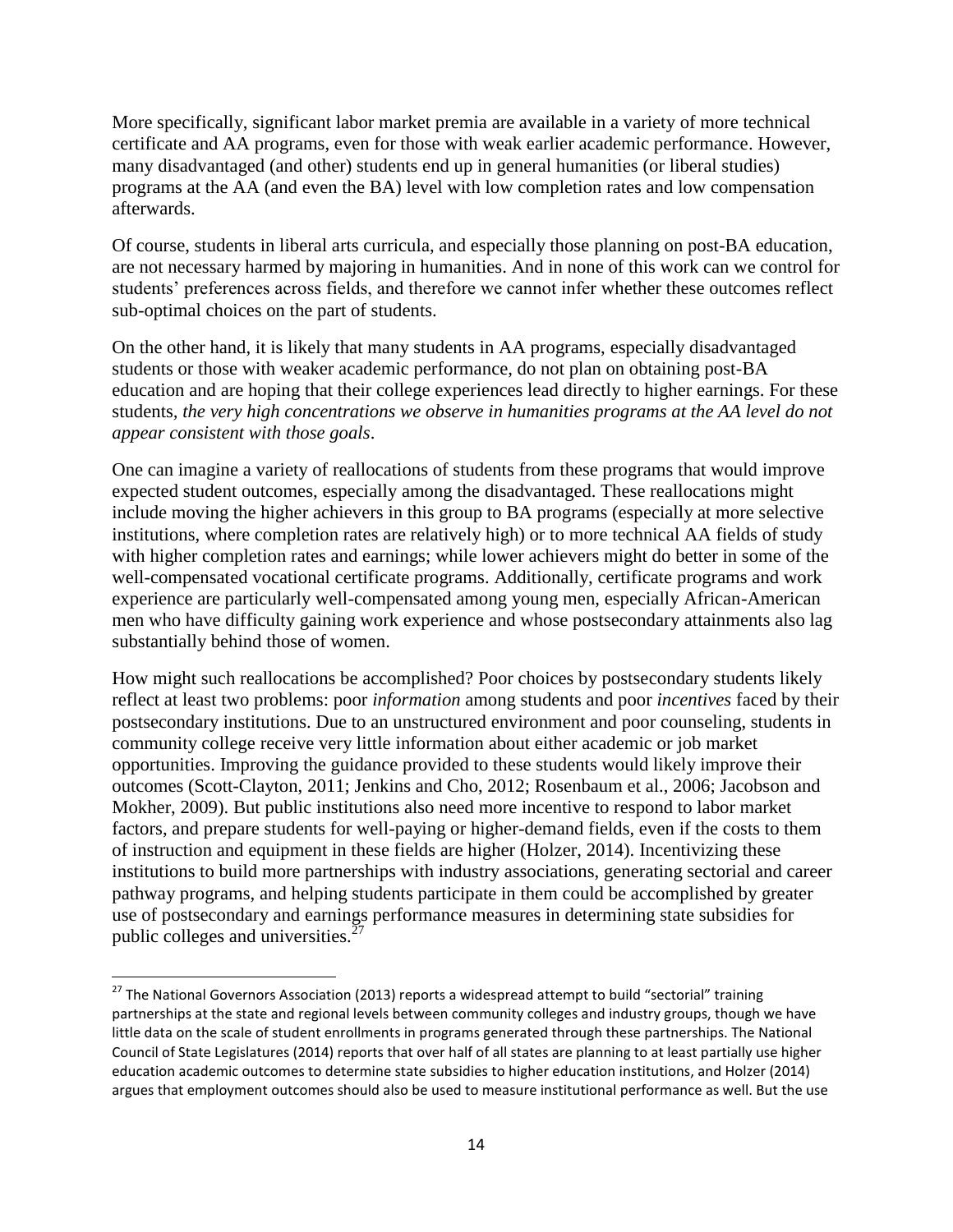In addition to these approaches, a few other broad policy guidelines are at least consistent with, and are perhaps suggested by, our findings. In particular, disadvantaged students would benefit from reforms in support programs and services, such as developmental education and financial aid. Students might also benefit from work-based learning models and other pathways to postsecondary education, such as apprenticeships and other forms of high-quality career education, which do not substitute work experience for postsecondary learning but complement it and lead to improved labor market outcomes.<sup>28</sup> Experimentation with, and further evaluation of reforms in these support services and alternative pathways to skill creation should be a high priority.

#### **References**

- Acemoglu, Daron and David Autor. 2011. "Skills, Tasks and Technologies: Implications for Employment and Earnings." In O. Ashenfelter and D. Card eds. *The Handbook of Labor Economics, Vol. 4*. Amsterdam: North Holland.
- Altonji, Joseph et al. 2012. "Heterogeneity in Human Capital Investments: High School Curriculum, College Major, and Careers," National Bureau of Economic Research Working Paper.
- Bailey, Martha and Susan Dynarski. 2011."Inequality in Postsecondary Education." In G. Duncan and R. Murnane eds. *Whither Opportunity? Rising Inequality, Schools, and Children's Life Chances*. New York: Russell Sage Foundation.
- Borjas, George. 19897. "Self-Selection and the Earnings of Immigrants." *American Economic Review*. Vol. 77, No. 4, 531-53.
- Bound, John et al. 2009. "Why Have College Completion Rates Declined? An Analysis of Changes in Student Preparation and College Resources." National Bureau of Economic Research Working Paper.
- Economic and Statistics Administration. 2011. *STEM: Good Jobs Now and For the Future*. US Department of Commerce.
- Haskins, Ron et al. 2009*. Promoting Economic Mobility by Increasing Postsecondary Education*. The Pew Trusts, Washington DC.
- Holzer, Harry. 2014. "Improving Employment Outcomes for Disadvantaged Students." Hamilton Project, The Brookings Institution, Washington DC.

 $\overline{a}$ 

of such outcomes without adjusting for the quality of student inputs could result in "creaming-skimming" through higher admissions standards, among other potential unanticipated consequences.

<sup>&</sup>lt;sup>28</sup> Models of high-quality career and technical education, such as apprenticeship, increasingly build the attainment of postsecondary credentials like AA degrees into their training model. See Lerman (2010).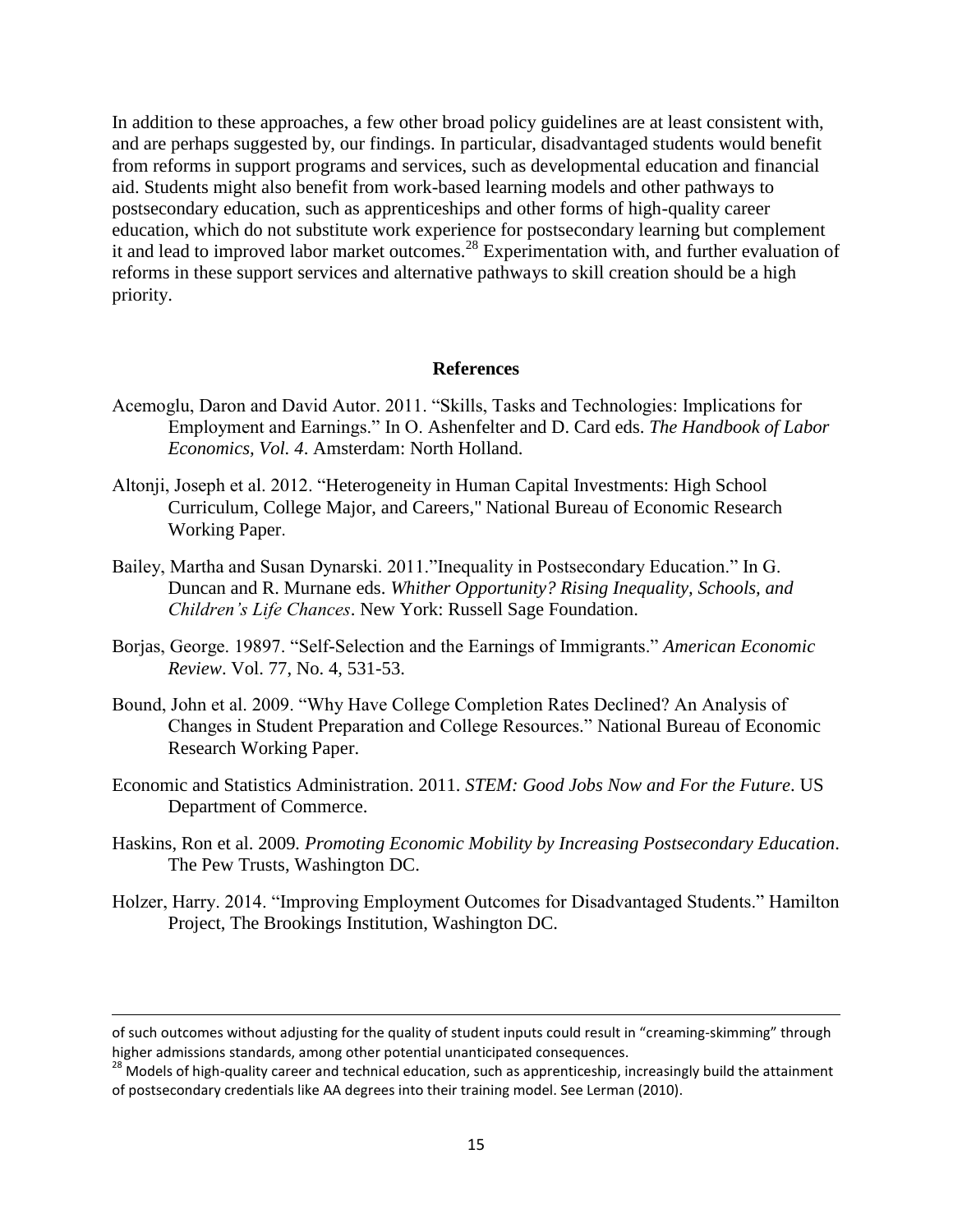- Holzer, Harry and Erin Dunlop. 2013. "Just the Facts, Ma'am: Postsecondary Education and Labor Market Outcomes in the U.S." CALDER Working Paper, American Institutes for Research, Washington DC.
- Hoxby, Caroline and Susan Turner. 2013. *Informing Students About their College Prospects: A Proposal for Broadening the Expanding College Opportunity Project*. The Hamilton Project, Brookings Institution, Washington Dc.
- Institute of Education Sciences. 2014. *Digest of Education Statistics*. U.S. Government Printing Office. Washington DC.
- Isaacs, Julia. 2007. *Economic Mobility of Families across Generations*. Policy Brief, Center on Children and Families, the Brookings Institution.
- Jacobson, Louis and Christine Mokher. 2009. *Pathways to Boosting the Earnings of Low-Income Students by Increasing their Educational Attainment*. Hudson Institute, New York.
- Jacobson, Louis et al. 2005. "The Impact of Community College on Older Workers: Should We Teach Old Dogs New Tricks?" Working Paper, Cornell ILR School.
- Jenkins, Davis and Sung-Woo Cho. 2012. "Get with the Program: Accelerating Community College Entry Into and Completion of Programs of Study." Community College Research Center Working Paper, Teachers College, Columbia University.
- Jepsen, Christopher, Kenneth Troske, and Paul Coomes. 2014. ["The Labor-Market Returns to](http://ideas.repec.org/a/ucp/jlabec/doi10.1086-671809.html)  [Community College Degrees, Diplomas, and Certificates,](http://ideas.repec.org/a/ucp/jlabec/doi10.1086-671809.html)" *[Journal of Labor Economics](http://ideas.repec.org/s/ucp/jlabec.html)*, University of Chicago Press, vol. 32(1), pages 95 - 121.
- Johnson, William and Derek Neal. 1998. "Basic Skills and the Black-White Earnings Gap." In C. Jencks and M. Phillips eds. *The Black-White Test Score Gap*. Brookings Institution, Washington DC.
- Kane, Thomas and Cecelia Rouse. 1998. "The Labor Market Returns to Two-and Four-Year Colleges." *American Economic Review*. Vol. 85, No. 2, 600-14.
- Kreisman, Daniel et al. 2013. "The Returns to Couse Credits, Certificates and Degrees: Evidence from Michigan's Community Colleges." Unpublished, University of Michigan.
- Lerman, Robert. 2010. "Expanding Apprenticeships: A Way To Improve Skills and Careers." The Urban Institute, Washington DC.
- Lovenheim, Michael and Curtis Reynolds. 2011. "Changes in Postsecondary Choices by Ability and Income: Evidence from the National Longitudinal Surveys of Youth." *Journal of Human Capital*, vol. *5*(1), 70-109.
- Malamud, Ofer and Abigail Wozniak. 2008. "The Impact of College Graduation on Geographic Mobility: Identifying Education Using Multiple Components of Vietnam Draft Risk." IZA Discussion Paper Series No. 3432.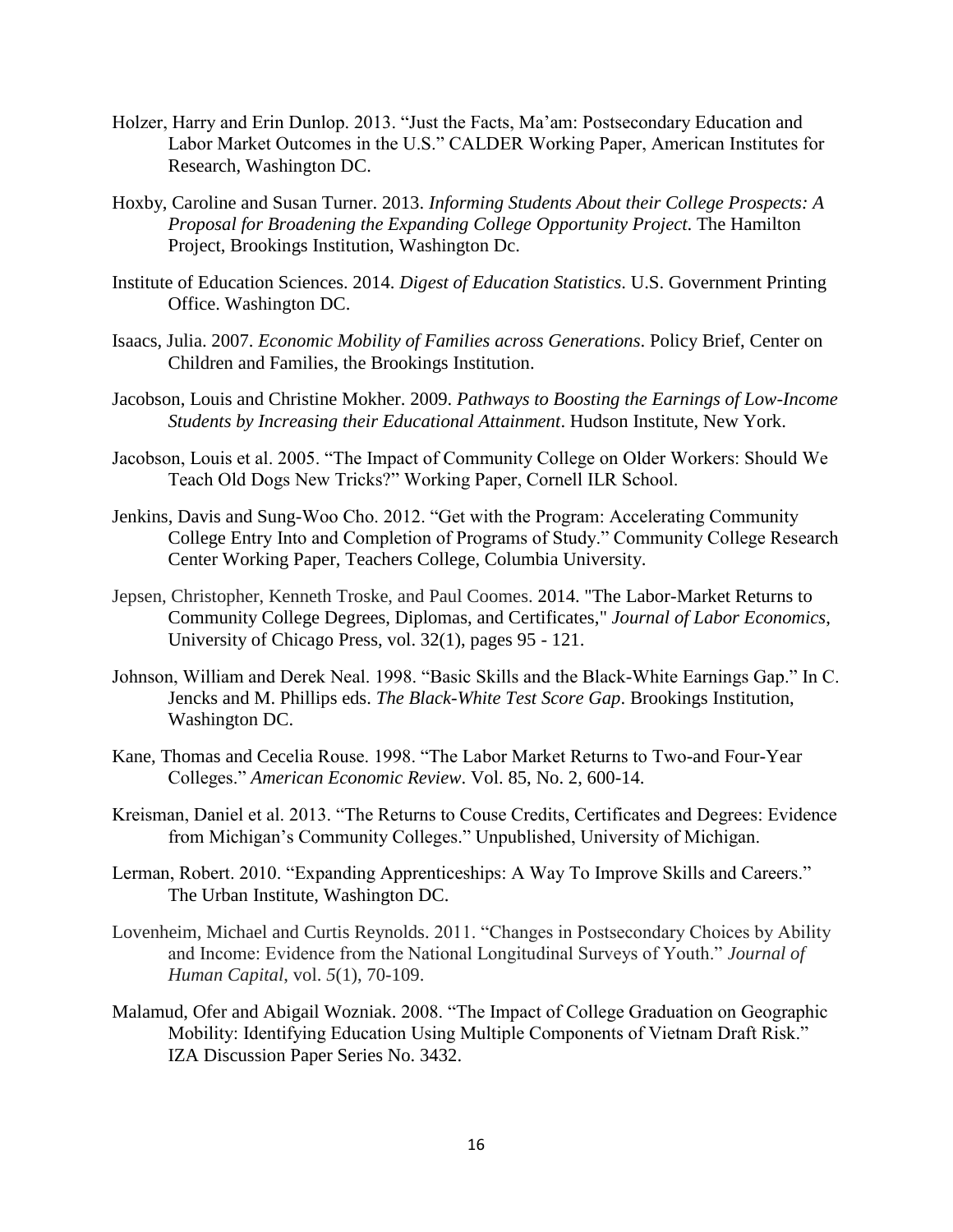- Mishel, Lawrence and Joydeep Roy. 2004. *Rethinking High School Graduation Rates and Trends*. Economic Policy Institute, Washington DC.
- Murnane, Richard. 2013. "U.S. High School Graduation Rates: Patterns and Explanations." *Journal of Economic Literature*. Vol. 51, No. 2, 370-422.
- National Council of State Legislatures. 2014. "Performance-Based Subsidies for Higher Education." http://www.ncsl.org/research/education/performance-funding.aspx
- National Governors' Association. 2013. *State Sector Strategies Coming of Age.* Center for Best Practices, Washington DC.
- Reardon, Sean. 2011.The Widening Academic Achievement Gap Between the Rich and the Poor: New Evidence and Possible Explanations." In G. Duncan and R. Murnane eds. *Whither Opportunity? Rising Inequality, Schools, and Children's Life Chances*. New York: Russell Sage Foundation.
- Rosenbaum, James et al. 2006. *After Admission: From College Access to College Success*. New York: Russell Sage Foundation.
- Scott-Clayton, Judith. 2011**. "**The Shapeless River: Does a Lack of Structure Inhibit Students' Progress at Community Colleges?" Community College Research Center Working Paper, Teachers College, Columbia University**.**
- Swanson, Christopher. 2004*. Who Graduates? Who Doesn't? A Statistical Portrait of Public High School Graduation, Class of 2001*. Washington, D.C., The Urban Institute.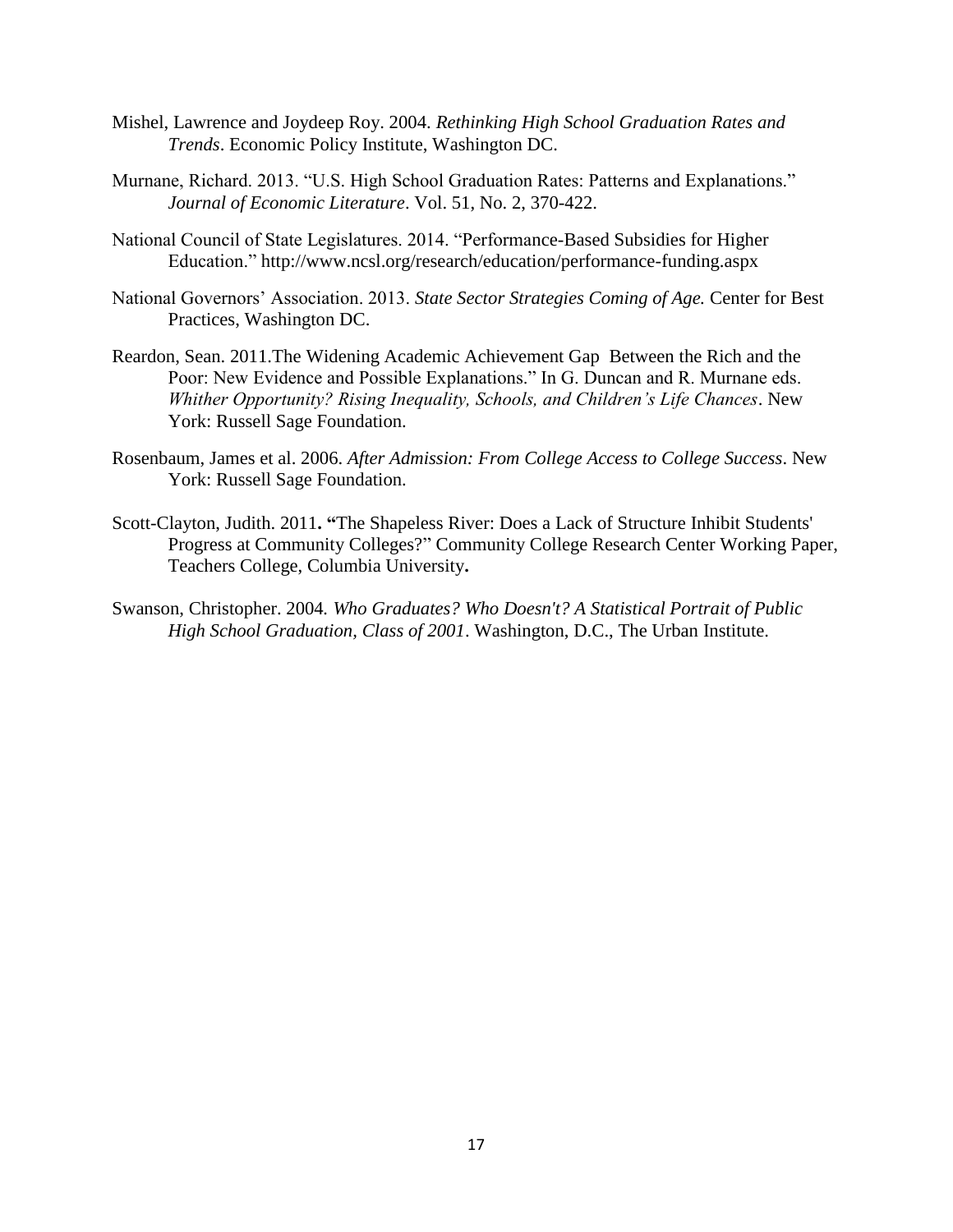#### **Table 1 - Education and Labor Market Outcomes: Summary Statistics**

#### **A. All Students and Workers**

| <b>Quarterly Earnings</b> | \$5,227.36 |
|---------------------------|------------|
|                           | (4572.22)  |
| N                         | 3,975,013  |
| <b>Educational</b>        |            |
| Attainment                |            |
| HS                        | 0.693      |
| Voc/Cert                  | 0.044      |
| AA                        | 0.159      |
| <b>BA</b> or above        | 0.193      |
| N                         | 393,213    |
| <b>Enrollment</b>         |            |
| Voc/Cert                  | 0.106      |
| AA                        | 0.529      |
| <b>BA</b>                 | 0.283      |
| <b>Completion</b>         |            |
| Voc/Cert                  | 0.419      |
| AA                        | 0.300      |
| ВA                        | 0.592      |

Notes: Quarterly earning observations are labor market quarters while educational outcomes are calculated out of unique students. Standard deviations for continuous variables are in parentheses below their corresponding means. All postsecondary attainment and enrollment are conditional upon HS graduation. Completion for a degree level is conditional upon enrollment in that degree.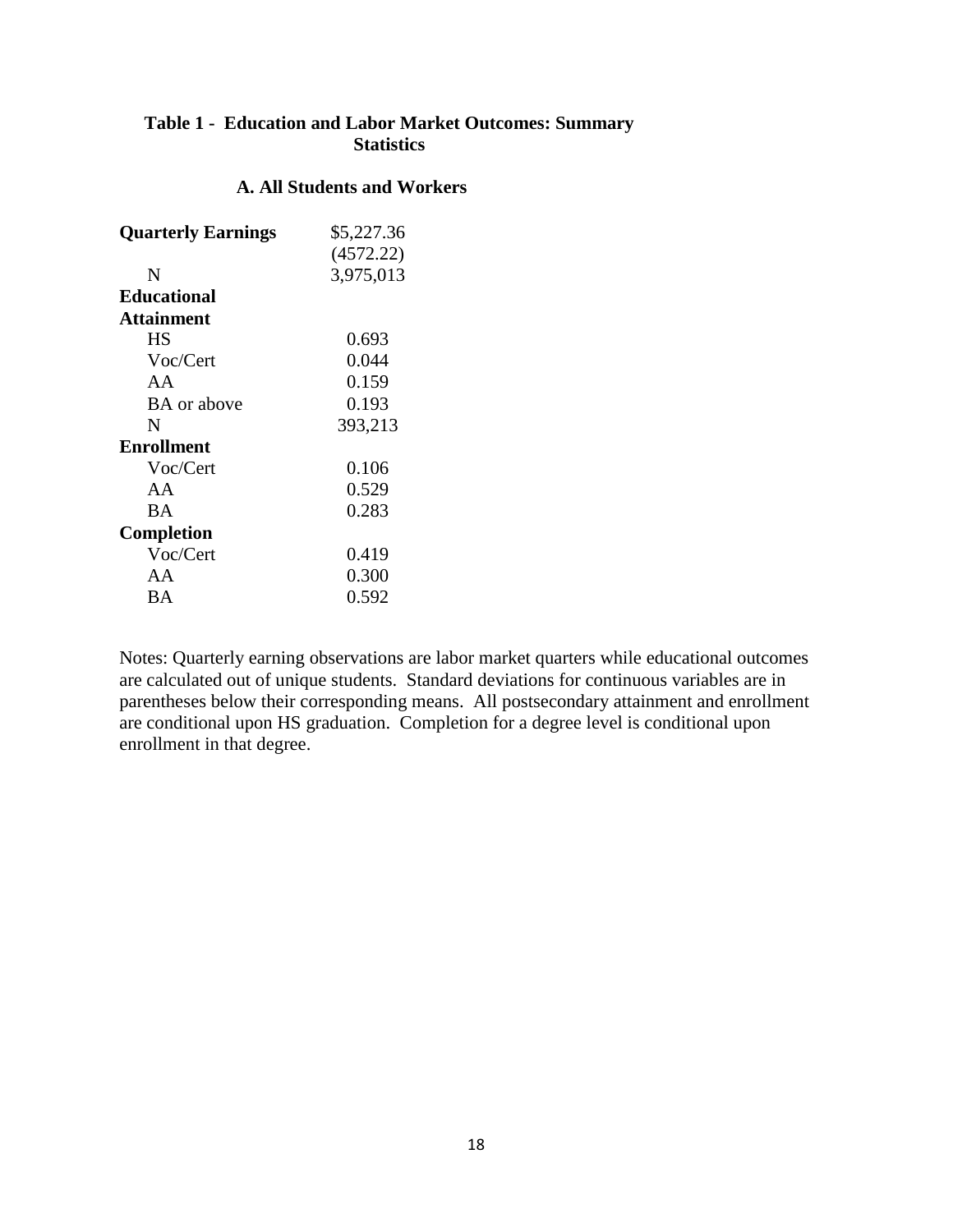# **Table 1 (cont'd)**

### **B. By Race/Gender**

|                           | White       |               |           | <b>Black</b>  | <b>Hispanic</b> |               |  |
|---------------------------|-------------|---------------|-----------|---------------|-----------------|---------------|--|
|                           | <b>Male</b> | <b>Female</b> | Male      | <b>Female</b> | <b>Male</b>     | <b>Female</b> |  |
| <b>Quarterly Earnings</b> | \$5,746.43  | 5,245.16      | 4,237.60  | 4,140.88      | 5,654.21        | 5,473.62      |  |
|                           | (4967.67)   | (4575.25)     | (3779.69) | (3625.38)     | (4638.84)       | (4332.01)     |  |
| N                         | 1,243,071   | 906,996       | 528,548   | 463,994       | 415,221         | 320,809       |  |
| <b>Educational</b>        |             |               |           |               |                 |               |  |
| <b>Attainment</b>         |             |               |           |               |                 |               |  |
| <b>HS</b>                 | 0.716       | 0.774         | 0.531     | 0.664         | 0.619           | 0.700         |  |
| Voc/Cert                  | 0.063       | 0.037         | 0.034     | 0.040         | 0.048           | 0.025         |  |
| AA                        | 0.137       | 0.209         | 0.066     | 0.132         | 0.135           | 0.206         |  |
| <b>BA</b> or above        | 0.168       | 0.266         | 0.075     | 0.170         | 0.125           | 0.217         |  |
| <b>Enrollment</b>         |             |               |           |               |                 |               |  |
| Voc/Cert                  | 0.113       | 0.082         | 0.121     | 0.147         | 0.116           | 0.085         |  |
| AA                        | 0.459       | 0.561         | 0.433     | 0.594         | 0.556           | 0.640         |  |
| BA                        | 0.255       | 0.347         | 0.157     | 0.265         | 0.224           | 0.322         |  |
| <b>Completion</b>         |             |               |           |               |                 |               |  |
| Voc/Cert                  | 0.555       | 0.445         | 0.281     | 0.274         | 0.414           | 0.289         |  |
| AA                        | 0.299       | 0.373         | 0.153     | 0.222         | 0.243           | 0.322         |  |
| <b>BA</b>                 | 0.580       | 0.658         | 0.422     | 0.549         | 0.494           | 0.573         |  |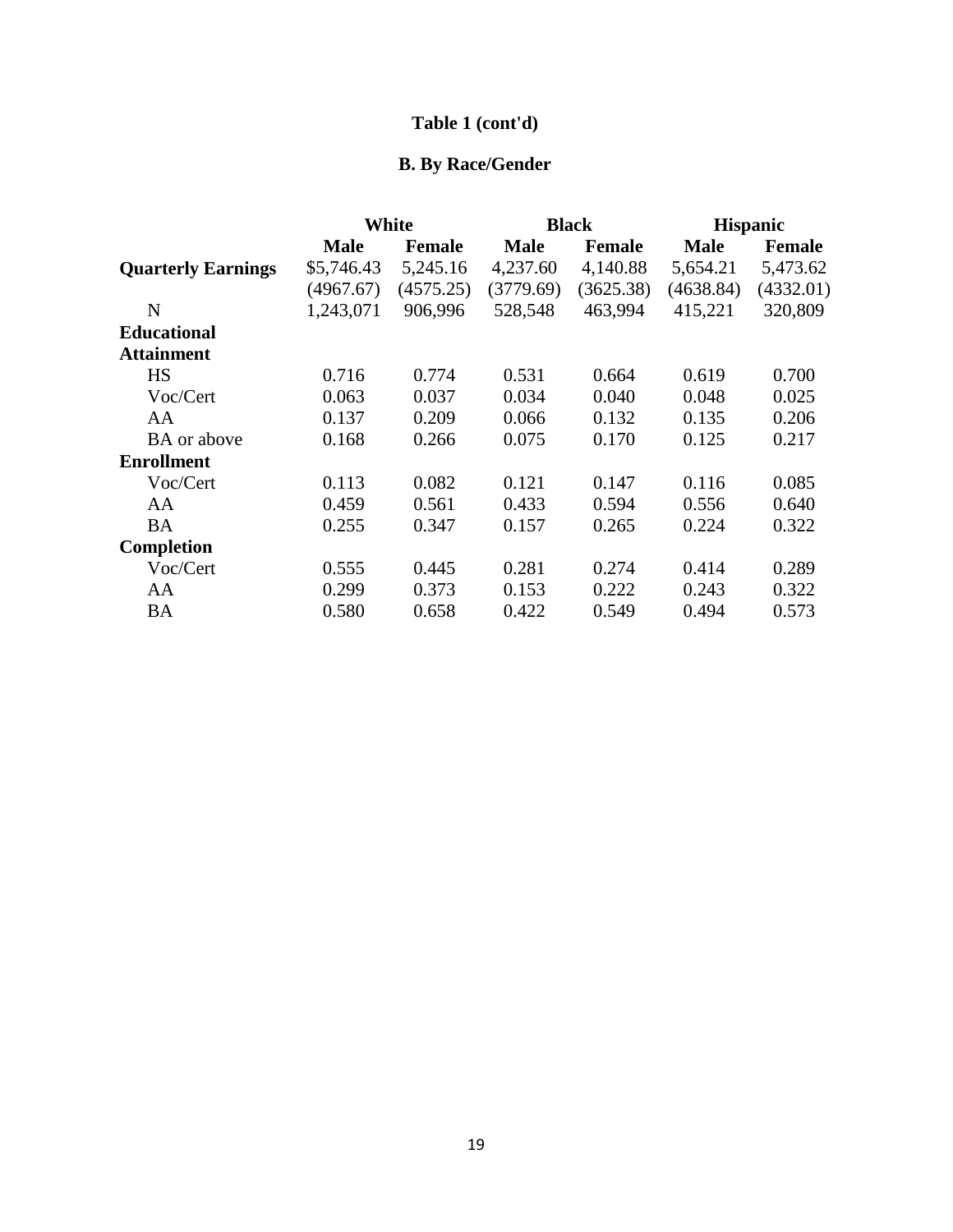# **Table 1 (cont'd)**

# **C. By FRL/Gender**

|                           |             | <b>Non-FRL</b> | <b>FRL</b> |               |  |  |
|---------------------------|-------------|----------------|------------|---------------|--|--|
|                           | <b>Male</b> | <b>Female</b>  | Male       | <b>Female</b> |  |  |
| <b>Quarterly earnings</b> | \$5,943.05  | 5,610.97       | 4,740.15   | 4,236.17      |  |  |
|                           | (5138.77)   | (4755.39)      | (3965.59)  | (3555.97)     |  |  |
| N                         | 1,241,573   | 968,371        | 865,102    | 698,666       |  |  |
| <b>Educational</b>        |             |                |            |               |  |  |
| <b>Attainment</b>         |             |                |            |               |  |  |
| <b>HS</b>                 | 0.744       | 0.812          | 0.589      | 0.671         |  |  |
| Voc/Cert                  | 0.059       | 0.035          | 0.044      | 0.037         |  |  |
| AA                        | 0.145       | 0.217          | 0.087      | 0.147         |  |  |
| <b>BA</b> or above        | 0.187       | 0.295          | 0.065      | 0.126         |  |  |
| <b>Enrollment</b>         |             |                |            |               |  |  |
| Voc/Cert                  | 0.113       | 0.085          | 0.118      | 0.120         |  |  |
| AA                        | 0.501       | 0.590          | 0.448      | 0.588         |  |  |
| BA                        | 0.288       | 0.389          | 0.139      | 0.211         |  |  |
| Completion                |             |                |            |               |  |  |
| Voc/Cert                  | 0.521       | 0.408          | 0.377      | 0.310         |  |  |
| AA                        | 0.290       | 0.368          | 0.194      | 0.249         |  |  |
| <b>BA</b>                 | 0.572       | 0.648          | 0.421      | 0.519         |  |  |
|                           |             |                |            |               |  |  |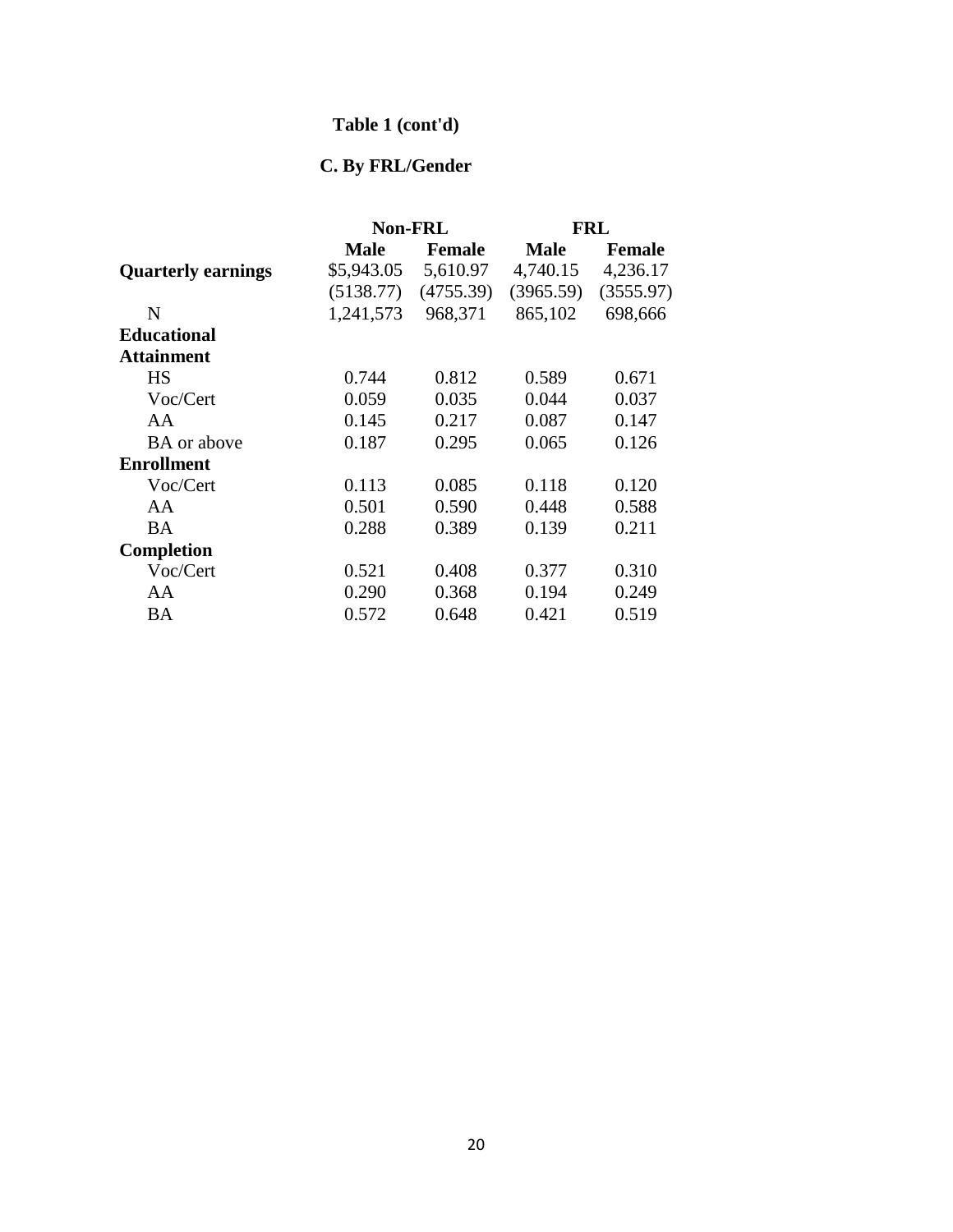### **Table 2 - Intermediate Education and Labor Market Outcomes: Summary Statistics**

#### **A. All Students/Workers**

| <b>Intermediate HS Outcomes</b>            |          |
|--------------------------------------------|----------|
| 10th grade FCAT math score                 | 0.000    |
|                                            | (1.000)  |
| HS GPA                                     | 2.208    |
|                                            | (0.982)  |
| <b>Intermediate Postsecondary Outcomes</b> |          |
| Postsecondary GPA                          | 2.271    |
|                                            | (1.083)  |
| <b>Total Postsecondary Credits</b>         | 71.450   |
|                                            | (61.321) |
| <b>Postsecondary Math Credits</b>          | 7.730    |
|                                            | (8.207)  |
| <b>Postsecondary Science Credits</b>       | 11.016   |
|                                            | (17.469) |
| <b>Labor Market Inputs</b>                 |          |
| Work Experience                            | 18.886   |
|                                            | (11.272) |
| Tenure                                     | 6.206    |
|                                            | (6.897)  |

Note: Intermediate HS and postsecondary outcomes are calculated out of numbers of unique students, while labor market inputs are calculated out of labor market quarters.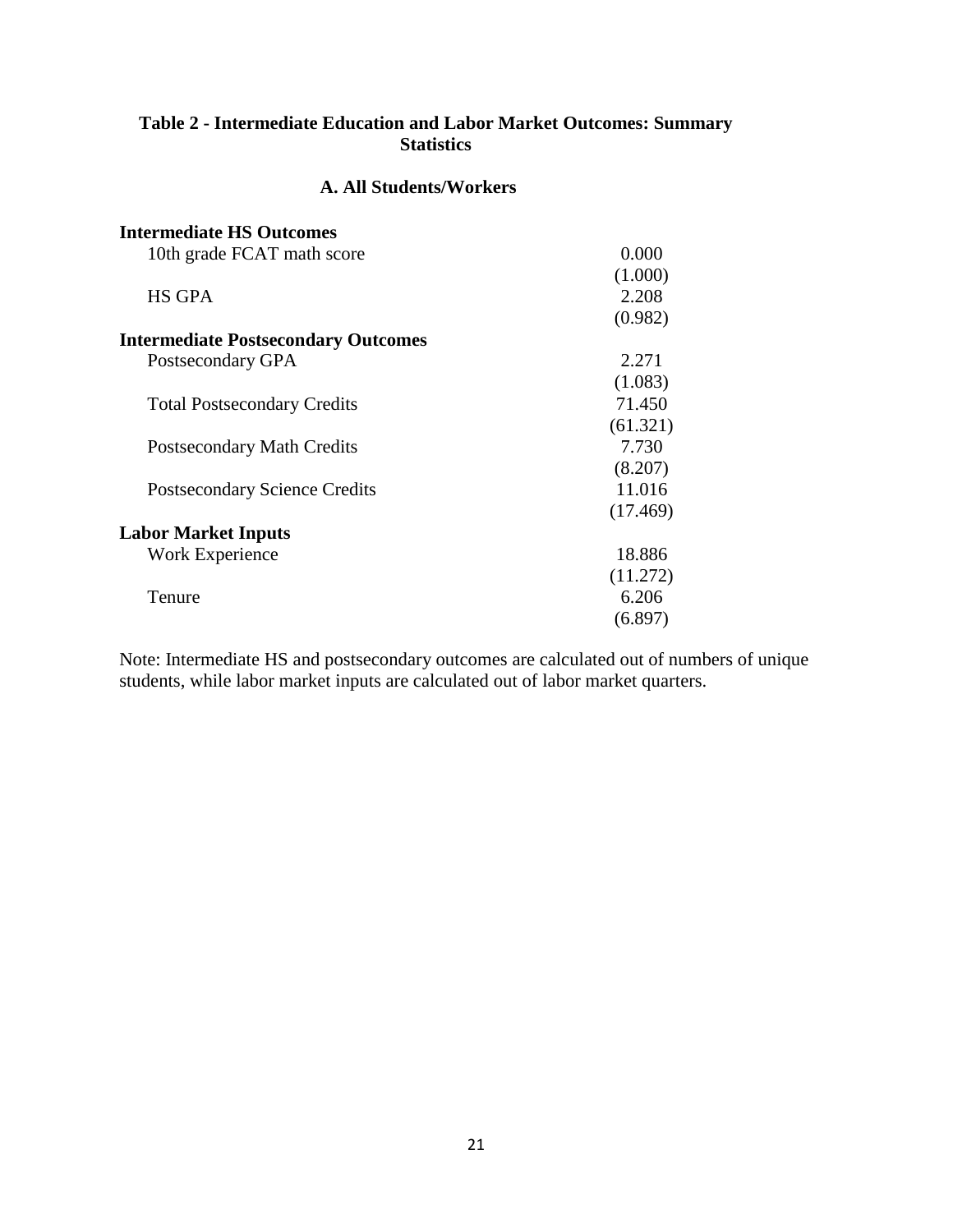# **Table 2 (cont'd)**

### **B. By Race/Gender**

|                                            |             | White         |             | <b>Black</b>  | <b>Hispanic</b> |               |  |
|--------------------------------------------|-------------|---------------|-------------|---------------|-----------------|---------------|--|
|                                            | <b>Male</b> | <b>Female</b> | <b>Male</b> | <b>Female</b> | <b>Male</b>     | <b>Female</b> |  |
| <b>Intermediate HS Outcomes</b>            |             |               |             |               |                 |               |  |
| 10th grade FCAT Math Score                 | 0.287       | 0.264         | $-0.691$    | $-0.561$      | $-0.149$        | $-0.175$      |  |
|                                            | (0.922)     | (0.822)       | (1.074)     | (0.966)       | (1.006)         | (0.913)       |  |
| <b>HS GPA</b>                              | 2.188       | 2.533         | 1.804       | 2.087         | 1.945           | 2.263         |  |
|                                            | (0.994)     | (0.972)       | (0.891)     | (0.912)       | (0.920)         | (0.912)       |  |
| <b>Intermediate Postsecondary Outcomes</b> |             |               |             |               |                 |               |  |
| Postsecondary GPA                          | 2.266       | 2.568         | 1.718       | 1.967         | 2.062           | 2.301         |  |
|                                            | (1.102)     | (0.995)       | (1.103)     | (1.048)       | (1.089)         | (1.013)       |  |
| <b>Total Postsecondary Credits</b>         | 68.515      | 79.069        | 50.597      | 68.157        | 63.976          | 77.191        |  |
|                                            | (60.08)     | (60.723)      | (57.608)    | (63.531)      | (58.351)        | (60.534)      |  |
| <b>Postsecondary Math Credits</b>          | 7.657       | 7.732         | 6.055       | 7.347         | 8.261           | 8.800         |  |
|                                            | (8.682)     | (7.189)       | (8.573)     | (8.062)       | (9.153)         | (8.104)       |  |
| <b>Postsecondary Science Credits</b>       | 9.331       | 12.999        | 6.53        | 11.4          | 8.518           | 12.219        |  |
|                                            | (15.527)    | (18.504)      | (13.53)     | (18.211)      | (14.853)        | (18.246)      |  |
| <b>Labor Market Inputs</b>                 |             |               |             |               |                 |               |  |
| Work Experience                            | 19.451      | 19.12         | 17.703      | 18.401        | 19.027          | 18.955        |  |
|                                            | (11.397)    | (10.881)      | (11.567)    | (11.214)      | (11.536)        | (11.109)      |  |
| Tenure                                     | 6.500       | 6.357         | 5.616       | 5.723         | 6.174           | 6.421         |  |
|                                            | (7.274)     | (6.794)       | (6.696)     | (6.437)       | (6.882)         | (6.747)       |  |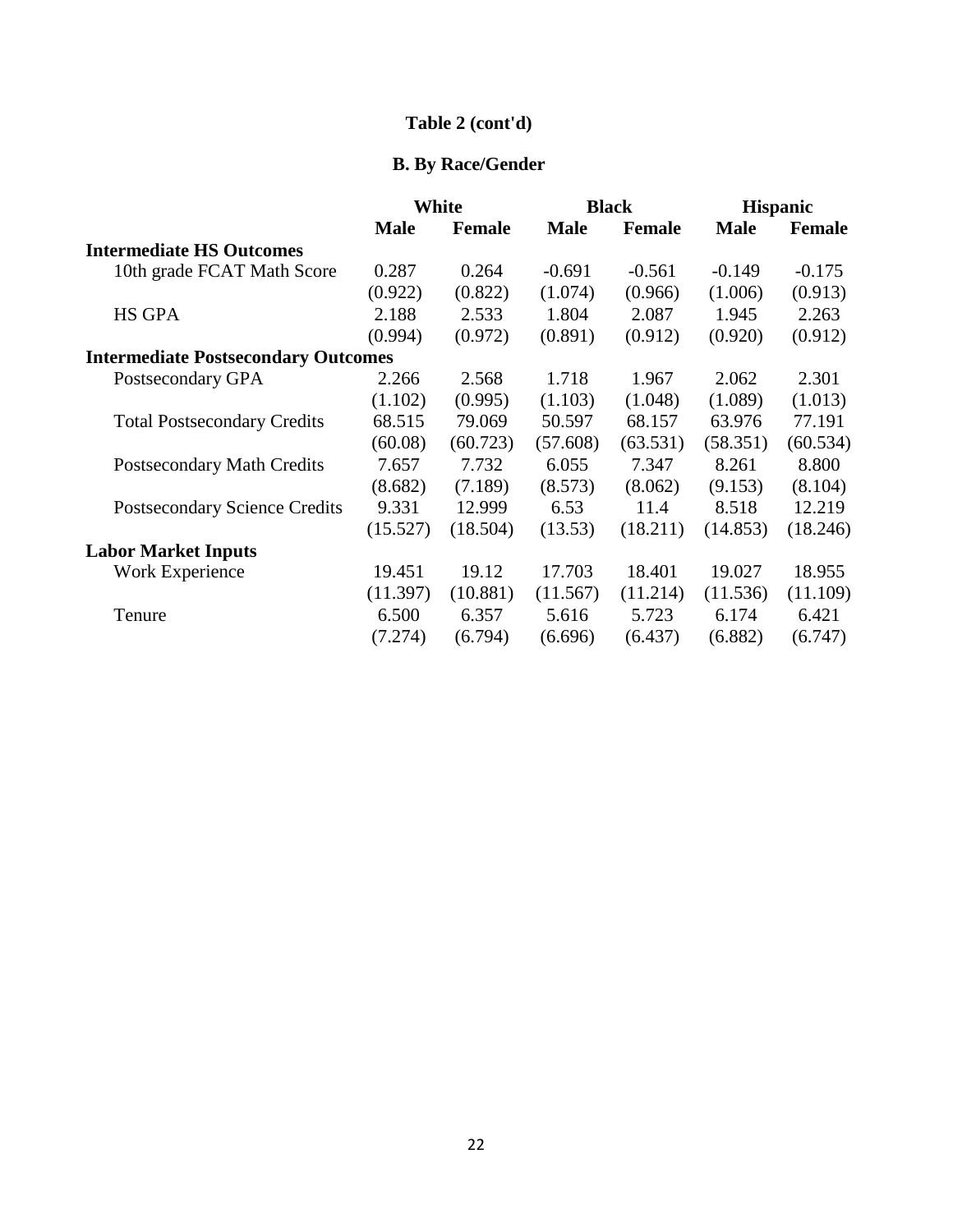# **Table 2 (cont'd)**

### **C. By FRL/Gender**

|                                            |             | <b>Non-FRL</b> | FRL         |               |  |
|--------------------------------------------|-------------|----------------|-------------|---------------|--|
|                                            | <b>Male</b> | <b>Female</b>  | <b>Male</b> | <b>Female</b> |  |
| <b>Intermediate HS Outcomes</b>            |             |                |             |               |  |
| 10th grade FCAT math score                 | 0.242       | 0.220          | $-0.381$    | $-0.398$      |  |
|                                            | (0.954)     | (0.856)        | (1.035)     | (0.928)       |  |
| <b>HS GPA</b>                              | 2.286       | 2.628          | 1.805       | 2.088         |  |
|                                            | (0.936)     | (0.901)        | (0.909)     | (0.931)       |  |
| <b>Intermediate Postsecondary Outcomes</b> |             |                |             |               |  |
| Postsecondary GPA                          | 2.240       | 2.531          | 1.877       | 2.072         |  |
|                                            | (1.075)     | (0.970)        | (1.153)     | (1.090)       |  |
| <b>Total Postsecondary Credits</b>         | 71.219      | 83.558         | 50.689      | 62.575        |  |
|                                            | (61.049)    | (61.769)       | (54.998)    | (59.091)      |  |
| <b>Postsecondary Math Credits</b>          | 8.097       | 8.253          | 6.496       | 7.266         |  |
|                                            | (8.926)     | (7.509)        | (8.692)     | (7.932)       |  |
| <b>Postsecondary Science Credits</b>       | 9.927       | 14.052         | 6.620       | 10.037        |  |
|                                            | (16.161)    | (19.571)       | (13.549)    | (16.577)      |  |
| <b>Labor Market Inputs</b>                 |             |                |             |               |  |
| Work Experience                            | 19.388      | 19.381         | 18.432      | 18.34         |  |
|                                            | (11.475)    | (10.941)       | (11.441)    | (11.089)      |  |
| Tenure                                     | 6.536       | 6.438          | 5.757       | 5.843         |  |
|                                            | (7.256)     | (6.782)        | (6.661)     | (6.509)       |  |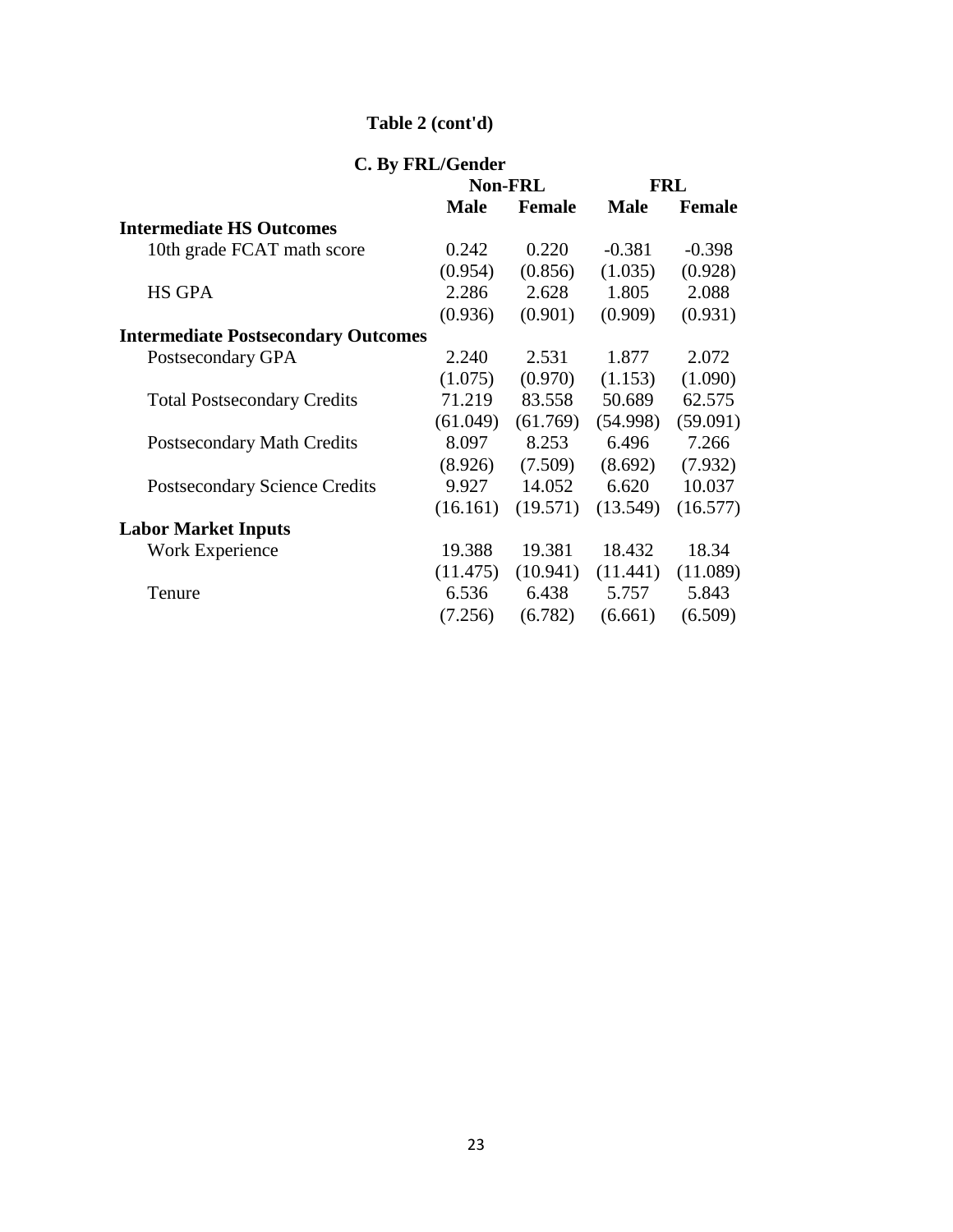### **Table 3 - Education and Labor Market Outcomes: by HS Achievement Quartile**

#### **A. All Students/Workers**

|                                            | <b>Quartile</b><br>1 | Quartile<br>$\overline{2}$ | <b>Quartile</b><br>3 | Quartile<br>$\overline{\mathbf{4}}$ |
|--------------------------------------------|----------------------|----------------------------|----------------------|-------------------------------------|
| <b>Quarterly Earnings</b>                  | \$4,383.75           | 5,227.19                   | 6,159.69             | 8,072.06                            |
|                                            | (3411.79)            | (3955.62)                  | (4765.38)            | (6445.16)                           |
| <b>Educational Attainment</b>              |                      |                            |                      |                                     |
| Voc/Cert                                   | 0.045                | 0.054                      | 0.054                | 0.035                               |
| AA                                         | 0.082                | 0.154                      | 0.220                | 0.224                               |
| <b>BA</b> or above                         | 0.041                | 0.104                      | 0.226                | 0.453                               |
| <b>Enrollment</b>                          |                      |                            |                      |                                     |
| Voc/Cert                                   | 0.143                | 0.119                      | 0.100                | 0.060                               |
| AA                                         | 0.536                | 0.590                      | 0.600                | 0.484                               |
| <b>BA</b>                                  | 0.089                | 0.190                      | 0.351                | 0.580                               |
| <b>Completion</b>                          |                      |                            |                      |                                     |
| Voc/Cert                                   | 0.317                | 0.456                      | 0.542                | 0.585                               |
| AA                                         | 0.153                | 0.261                      | 0.367                | 0.462                               |
| <b>BA</b>                                  | 0.425                | 0.500                      | 0.577                | 0.656                               |
| <b>Intermediate HS Outcomes</b>            |                      |                            |                      |                                     |
| 10th grade FCAT Math Score                 | $-1.286$             | $-0.194$                   | 0.368                | 1.131                               |
|                                            | (0.823)              | (0.170)                    | (0.166)              | (0.404)                             |
| <b>HS GPA</b>                              | 1.977                | 2.342                      | 2.680                | 3.159                               |
|                                            | (0.679)              | (0.647)                    | (0.640)              | (0.588)                             |
| <b>Intermediate Postsecondary Outcomes</b> |                      |                            |                      |                                     |
| Postsecondary GPA                          | 1.734                | 2.120                      | 2.427                | 2.841                               |
|                                            | (1.085)              | (0.995)                    | (0.930)              | (0.810)                             |
| <b>Total Postsecondary Credits</b>         | 43.542               | 62.603                     | 80.698               | 101.912                             |
|                                            | (49.200)             | (56.430)                   | (59.703)             | (61.394)                            |
| Postsecondary Math Credits                 | 5.401                | 7.957                      | 8.893                | 9.481                               |
|                                            | (7.706)              | (8.079)                    | (7.736)              | (8.558)                             |
| <b>Postsecondary Science Credits</b>       | 5.476                | 8.908                      | 12.638               | 17.412                              |
|                                            | (10.805)             | (14.077)                   | (17.949)             | (22.212)                            |
| <b>Labor Market Inputs</b>                 |                      |                            |                      |                                     |
| Work Experience                            | 18.997               | 19.323                     | 19.486               | 18.843                              |
|                                            | (11.453)             | (11.063)                   | (10.758)             | (10.032)                            |
| Tenure                                     | 6.187                | 6.619                      | 6.778                | 6.831                               |
|                                            | (6.944)              | (7.126)                    | (7.002)              | (6.669)                             |

Notes: Quartile 1 is the lowest achievement level, and quartile 4 is the highest achievement level. Educational attainment and enrollment are conditional upon HS completion, and completion is conditional upon enrollment in that degree.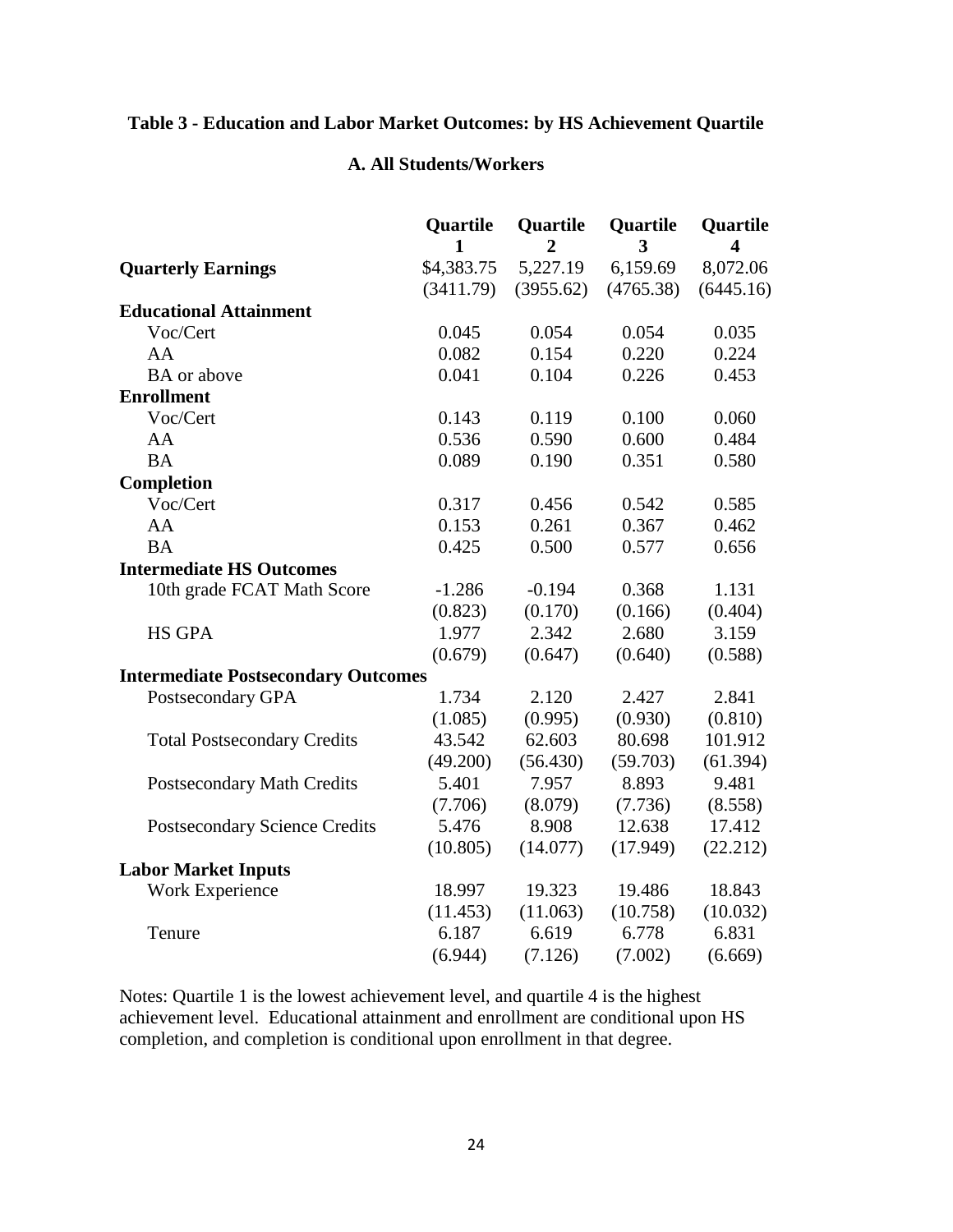# **Table 3 (cont'd)**

# **B. By Gender**

|                                            |             | <b>Quartile 1</b> | <b>Quartile 2</b> |               | <b>Quartile 3</b> |               | <b>Quartile 4</b> |           |
|--------------------------------------------|-------------|-------------------|-------------------|---------------|-------------------|---------------|-------------------|-----------|
|                                            | <b>Male</b> | <b>Female</b>     | <b>Male</b>       | <b>Female</b> | <b>Male</b>       | <b>Female</b> | <b>Male</b>       | Female    |
| <b>Quarterly Earnings</b>                  | \$4,687.22  | 4,025.16          | 5,500.36          | 4,944.83      | 6,314.65          | 5,974.31      | 7,991.24          | 8,180.53  |
|                                            | (3665.11)   | (3047.08)         | (4180.81)         | (3687.31)     | (4945.89)         | (4533.08)     | (6535.96)         | (6319.63) |
| <b>Educational Attainment</b>              |             |                   |                   |               |                   |               |                   |           |
| Voc/Cert                                   | 0.052       | 0.040             | 0.066             | 0.045         | 0.069             | 0.041         | 0.046             | 0.023     |
| AA                                         | 0.053       | 0.107             | 0.108             | 0.191         | 0.168             | 0.267         | 0.204             | 0.245     |
| <b>BA</b>                                  | 0.025       | 0.055             | 0.064             | 0.135         | 0.151             | 0.294         | 0.367             | 0.545     |
| <b>Enrollment</b>                          |             |                   |                   |               |                   |               |                   |           |
| Voc/Cert                                   | 0.147       | 0.140             | 0.132             | 0.108         | 0.117             | 0.085         | 0.074             | 0.044     |
| AA                                         | 0.443       | 0.616             | 0.517             | 0.647         | 0.559             | 0.637         | 0.486             | 0.483     |
| <b>BA</b>                                  | 0.063       | 0.111             | 0.135             | 0.233         | 0.267             | 0.426         | 0.529             | 0.634     |
| Completion                                 |             |                   |                   |               |                   |               |                   |           |
| Voc/Cert                                   | 0.354       | 0.282             | 0.499             | 0.415         | 0.591             | 0.481         | 0.622             | 0.517     |
| AA                                         | 0.119       | 0.174             | 0.209             | 0.294         | 0.301             | 0.420         | 0.420             | 0.508     |
| <b>BA</b>                                  | 0.372       | 0.452             | 0.444             | 0.526         | 0.520             | 0.610         | 0.597             | 0.709     |
| <b>Intermediate HS Outcomes</b>            |             |                   |                   |               |                   |               |                   |           |
| 10th grade FCAT Math Score                 | $-1.359$    | $-1.214$          | $-0.193$          | $-0.195$      | 0.371             | 0.365         | 1.142             | 1.119     |
|                                            | (0.883)     | (0.753)           | (0.170)           | (0.171)       | (0.166)           | (0.165)       | (0.408)           | (0.399)   |
| <b>HS GPA</b>                              | 1.858       | 2.091             | 2.172             | 2.491         | 2.488             | 2.867         | 3.007             | 3.327     |
|                                            | (0.683)     | (0.655)           | (0.646)           | (0.611)       | (0.645)           | (0.576)       | (0.619)           | (0.502)   |
| <b>Intermediate Postsecondary Outcomes</b> |             |                   |                   |               |                   |               |                   |           |
| Postsecondary GPA                          | 1.610       | 1.818             | 1.938             | 2.239         | 2.236             | 2.573         | 2.681             | 2.999     |
|                                            | (1.120)     | (1.052)           | (1.047)           | (0.939)       | (0.991)           | (0.851)       | (0.868)           | (0.714)   |
| <b>Total Postsecondary Credits</b>         | 36.760      | 48.170            | 52.654            | 69.153        | 70.140            | 88.828        | 96.147            | 107.625   |
|                                            | (45.314)    | (51.172)          | (53.014)          | (57.641)      | (58.452)          | (59.384)      | (61.732)          | (60.519)  |
| <b>Postsecondary Math Credits</b>          | 4.411       | 6.077             | 6.919             | 8.641         | 8.532             | 9.171         | 10.330            | 8.639     |
|                                            | (7.362)     | (7.861)           | (8.292)           | (7.861)       | (8.530)           | (7.052)       | (9.461)           | (7.462)   |
| <b>Postsecondary Science Credits</b>       | 3.824       | 6.603             | 6.299             | 10.625        | 9.486             | 15.064        | 14.783            | 20.018    |
|                                            | (9.104)     | (11.694)          | (11.783)          | (15.159)      | (15.40)           | (19.342)      | (19.655)          | (24.205)  |
| <b>Labor Market Inputs</b>                 |             |                   |                   |               |                   |               |                   |           |
| Work Experience                            | 19.221      | 18.733            | 19.372            | 19.272        | 19.512            | 19.454        | 18.816            | 18.880    |
|                                            | (11.66)     | (11.198)          | (11.281)          | (10.834)      | (11.028)          | (10.426)      | (10.317)          | (9.637)   |
| Tenure                                     | 6.258       | 6.102             | 6.661             | 6.576         | 6.824             | 6.723         | 6.936             | 6.691     |
|                                            | (7.160)     | (6.678)           | (7.300)           | (6.941)       | (7.179)           | (6.785)       | (6.895)           | (6.350)   |
|                                            |             |                   |                   |               |                   |               |                   |           |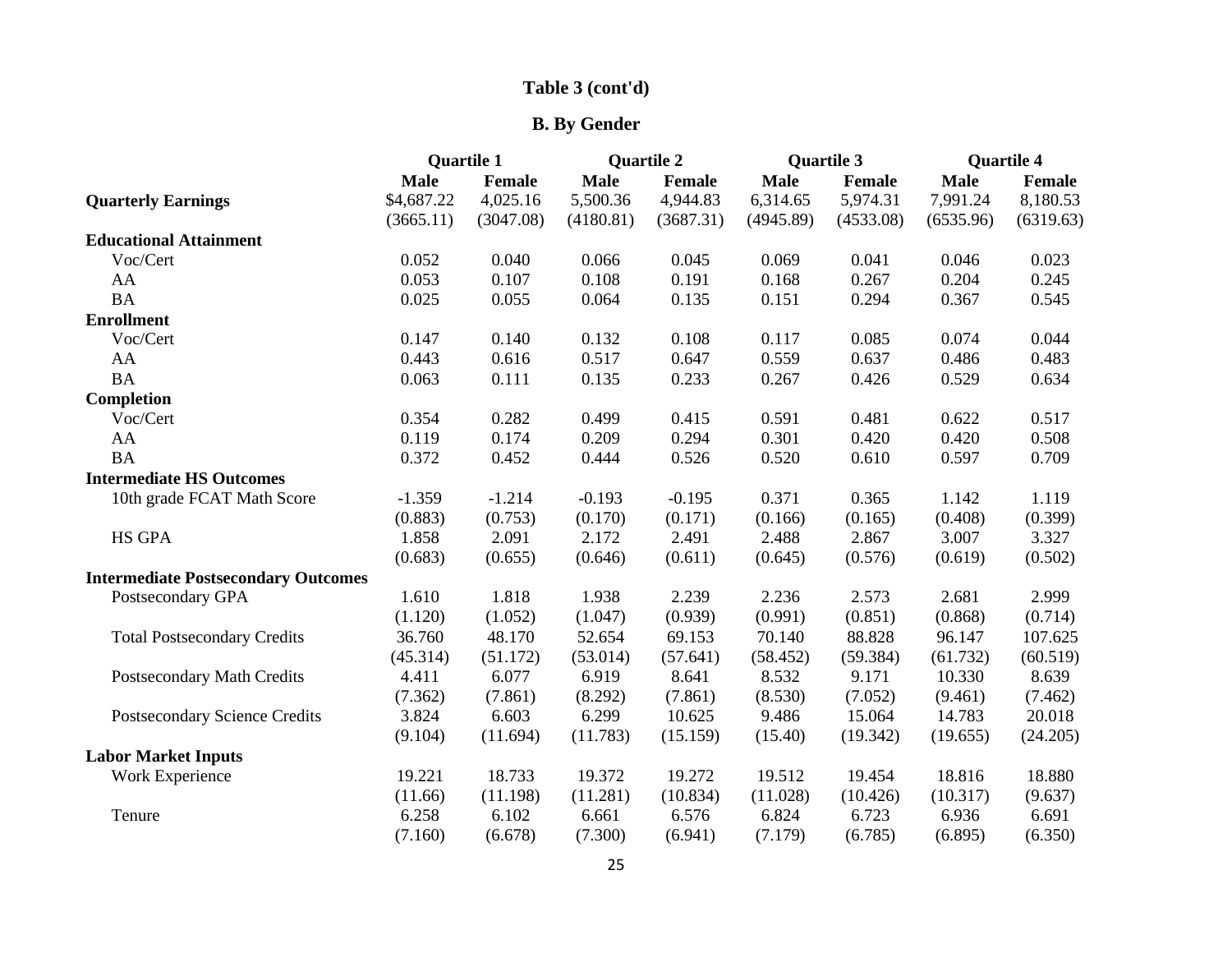# **Table 3 (cont'd)**

# **C. By Race**

|                                            |            | <b>Quartile 1</b> |                 |           | <b>Quartile 2</b> |                 | Quartile 3 |              |                 | <b>Quartile 4</b> |              |                 |
|--------------------------------------------|------------|-------------------|-----------------|-----------|-------------------|-----------------|------------|--------------|-----------------|-------------------|--------------|-----------------|
|                                            | White      | <b>Black</b>      | <b>Hispanic</b> | White     | <b>Black</b>      | <b>Hispanic</b> | White      | <b>Black</b> | <b>Hispanic</b> | White             | <b>Black</b> | <b>Hispanic</b> |
| <b>Quarterly Earnings</b>                  | \$4,455.57 | 4,036.84          | 4,987.81        | 5,190.27  | 4,823.83          | 5,791.99        | 6,085.60   | 5,687.52     | 6,711.49        | 7,934.70          | 7,793.08     | 8,626.83        |
|                                            | (3528.71)  | (3187.7)          | (3553.55)       | (3967.44) | (3684.96)         | (4138.44)       | (4703.92)  | (4516.54)    | (4982.39)       | (6312.65)         | (6599.3)     | (6615.71)       |
| <b>Educational Attainment</b>              |            |                   |                 |           |                   |                 |            |              |                 |                   |              |                 |
| Voc/Cert                                   | 0.058      | 0.041             | 0.032           | 0.063     | 0.047             | 0.042           | 0.061      | 0.038        | 0.044           | 0.038             | 0.020        | 0.029           |
| AA                                         | 0.069      | 0.075             | 0.118           | 0.149     | 0.133             | 0.186           | 0.226      | 0.162        | 0.237           | 0.232             | 0.166        | 0.211           |
| <b>BA</b>                                  | 0.030      | 0.045             | 0.049           | 0.084     | 0.133             | 0.109           | 0.207      | 0.280        | 0.240           | 0.446             | 0.470        | 0.444           |
| <b>Enrollment</b>                          |            |                   |                 |           |                   |                 |            |              |                 |                   |              |                 |
| Voc/Cert                                   | 0.135      | 0.159             | 0.120           | 0.127     | 0.118             | 0.102           | 0.105      | 0.093        | 0.089           | 0.063             | 0.047        | 0.054           |
| AA                                         | 0.442      | 0.559             | 0.629           | 0.556     | 0.582             | 0.674           | 0.598      | 0.542        | 0.644           | 0.494             | 0.413        | 0.481           |
| <b>BA</b>                                  | 0.060      | 0.100             | 0.111           | 0.148     | 0.249             | 0.210           | 0.314      | 0.444        | 0.386           | 0.566             | 0.637        | 0.600           |
| Completion                                 |            |                   |                 |           |                   |                 |            |              |                 |                   |              |                 |
| Voc/Cert                                   | 0.432      | 0.260             | 0.268           | 0.499     | 0.398             | 0.411           | 0.578      | 0.410        | 0.499           | 0.603             | 0.423        | 0.535           |
| AA                                         | 0.155      | 0.134             | 0.188           | 0.267     | 0.228             | 0.276           | 0.378      | 0.298        | 0.368           | 0.469             | 0.402        | 0.439           |
| <b>BA</b>                                  | 0.474      | 0.414             | 0.394           | 0.539     | 0.478             | 0.464           | 0.595      | 0.550        | 0.549           | 0.665             | 0.590        | 0.622           |
| <b>Intermediate HS Outcomes</b>            |            |                   |                 |           |                   |                 |            |              |                 |                   |              |                 |
| 10th grade FCAT Math Score                 | $-1.175$   | $-1.385$          | $-1.260$        | $-0.181$  | $-0.217$          | $-0.199$        | 0.377      | 0.333        | 0.358           | 1.141             | 1.015        | 1.081           |
|                                            | (0.762)    | (0.869)           | (0.796)         | (0.169)   | (0.17)            | (0.171)         | (0.165)    | (0.163)      | (0.165)         | (0.409)           | (0.305)      | (0.349)         |
| HS GPA                                     | 1.998      | 1.962             | 1.968           | 2.340     | 2.364             | 2.308           | 2.688      | 2.696        | 2.616           | 3.176             | 3.046        | 3.052           |
|                                            | (0.722)    | (0.653)           | (0.668)         | (0.665)   | (0.617)           | (0.637)         | (0.654)    | (0.601)      | (0.618)         | (0.594)           | (0.550)      | (0.573)         |
| <b>Intermediate Postsecondary Outcomes</b> |            |                   |                 |           |                   |                 |            |              |                 |                   |              |                 |
| Postsecondary GPA                          | 1.849      | 1.646             | 1.767           | 2.179     | 1.999             | 2.120           | 2.463      | 2.261        | 2.423           | 2.857             | 2.653        | 2.788           |
|                                            | (1.142)    | (1.047)           | (1.06)          | (1.029)   | (0.936)           | (0.981)         | (0.941)    | (0.890)      | (0.911)         | (0.816)           | (0.786)      | (0.792)         |
| <b>Total Postsecondary Credits</b>         | 38.880     | 44.080            | 49.196          | 56.596    | 69.716            | 65.880          | 76.475     | 91.804       | 84.474          | 100.025           | 114.108      | 102.806         |
|                                            | (44.219)   | (50.849)          | (51.569)        | (52.473)  | (61.426)          | (56.218)        | (57.904)   | (65.152)     | (59.144)        | (60.809)          | (66.257)     | (59.791)        |
| Postsecondary Math Credits                 | 4.701      | 5.302             | 6.586           | 7.144     | 8.458             | 9.052           | 8.312      | 9.727        | 10.021          | 9.149             | 10.817       | 10.337          |
|                                            | (6.97)     | (7.739)           | (8.468)         | (7.556)   | (8.321)           | (8.657)         | (7.341)    | (8.491)      | (8.068)         | (8.337)           | (9.398)      | (8.614)         |
| Postsecondary Science Credits              | 4.585      | 5.752             | 5.992           | 7.692     | 10.674            | 8.908           | 11.485     | 15.867       | 12.958          | 16.469            | 21.914       | 18.003          |
|                                            | (9.041)    | (11.297)          | (11.547)        | (12.14)   | (16.431)          | (13.651)        | (16.444)   | (20.978)     | (18.201)        | (21.238)          | (26.452)     | (22.569)        |
| <b>Labor Market Inputs</b>                 |            |                   |                 |           |                   |                 |            |              |                 |                   |              |                 |
| Work Experience                            | 19.681     | 18.525            | 18.973          | 19.707    | 18.560            | 19.439          | 19.804     | 18.407       | 19.277          | 19.163            | 17.461       | 18.082          |
|                                            | (11.565)   | (11.373)          | (11.43)         | (11.138)  | (10.843)          | (11.129)        | (10.826)   | (10.495)     | (10.672)        | (10.084)          | (9.767)      | (9.833)         |
| Tenure                                     | 6.417      | 5.968             | 6.286           | 6.867     | 6.061             | 6.692           | 6.970      | 5.996        | 6.672           | 6.952             | 6.044        | 6.550           |
|                                            | (7.292)    | (6.736)           | (6.793)         | (7.445)   | (6.529)           | (6.989)         | (7.212)    | (6.312)      | (6.679)         | (6.797)           | (5.927)      | (6.257)         |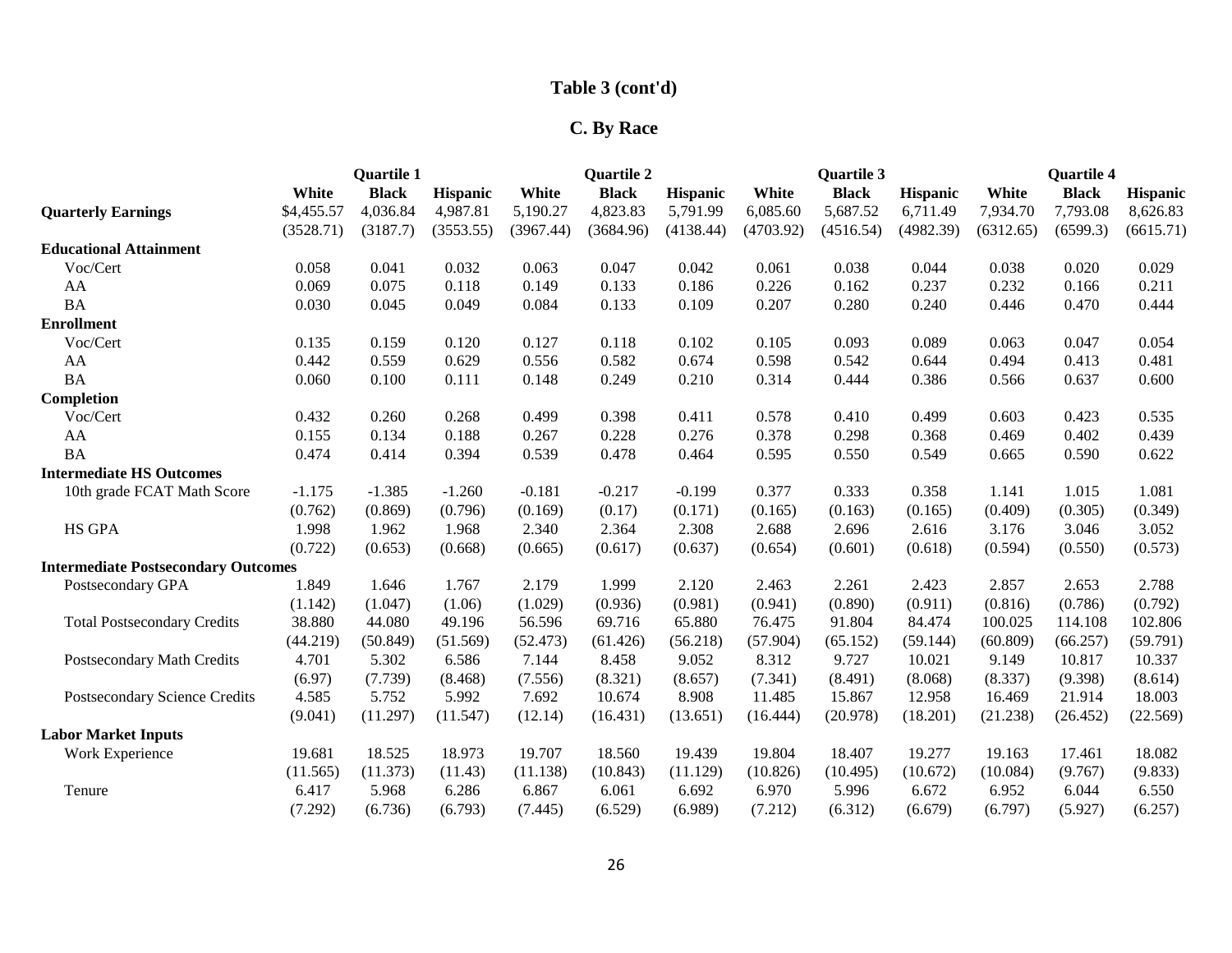### **Table 3 (cont'd)**

|                                            |            |                   | D. By FRL status |                   |           |                   |           |                   |
|--------------------------------------------|------------|-------------------|------------------|-------------------|-----------|-------------------|-----------|-------------------|
|                                            |            | <b>Quartile 1</b> |                  | <b>Quartile 2</b> |           | <b>Quartile 3</b> |           | <b>Quartile 4</b> |
|                                            | non-FRL    | <b>FRL</b>        | non-FRL          | <b>FRL</b>        | non-FRL   | <b>FRL</b>        | non-FRL   | <b>FRL</b>        |
| <b>Quarterly Earnings</b>                  | \$4,644.73 | 4,220.75          | 5,487.59         | 4,882.10          | 6,438.89  | 5,545.63          | 8,350.22  | 6,737.48          |
|                                            | (3608.34)  | (3262.46)         | (4145.20)        | (3664.24)         | (4917.97) | (4359.39)         | (6593.75) | (5459.76)         |
| <b>Educational Attainment</b>              |            |                   |                  |                   |           |                   |           |                   |
| Voc/Cert                                   | 0.054      | 0.039             | 0.059            | 0.046             | 0.057     | 0.047             | 0.034     | 0.039             |
| AA                                         | 0.092      | 0.075             | 0.172            | 0.126             | 0.237     | 0.175             | 0.226     | 0.212             |
| <b>BA</b>                                  | 0.049      | 0.034             | 0.120            | 0.078             | 0.249     | 0.162             | 0.480     | 0.300             |
| <b>Enrollment</b>                          |            |                   |                  |                   |           |                   |           |                   |
| Voc/Cert                                   | 0.144      | 0.144             | 0.122            | 0.113             | 0.102     | 0.095             | 0.057     | 0.073             |
| AA                                         | 0.552      | 0.536             | 0.610            | 0.556             | 0.614     | 0.559             | 0.479     | 0.521             |
| <b>BA</b>                                  | 0.100      | 0.082             | 0.209            | 0.161             | 0.376     | 0.284             | 0.601     | 0.460             |
| Completion                                 |            |                   |                  |                   |           |                   |           |                   |
| Voc/Cert                                   | 0.372      | 0.273             | 0.484            | 0.408             | 0.557     | 0.499             | 0.595     | 0.538             |
| AA                                         | 0.167      | 0.140             | 0.281            | 0.226             | 0.386     | 0.313             | 0.472     | 0.407             |
| <b>BA</b>                                  | 0.457      | 0.387             | 0.528            | 0.440             | 0.595     | 0.509             | 0.669     | 0.553             |
| <b>Intermediate HS Outcomes</b>            |            |                   |                  |                   |           |                   |           |                   |
| 10th grade FCAT math score                 | $-1.189$   | $-1.310$          | $-0.184$         | $-0.208$          | 0.376     | 0.348             | 1.148     | 1.035             |
|                                            | (0.748)    | (0.813)           | (0.17)           | (0.171)           | (0.166)   | (0.163)           | (0.413)   | (0.333)           |
| <b>HS GPA</b>                              | 2.032      | 1.941             | 2.395            | 2.283             | 2.730     | 2.579             | 3.201     | 2.973             |
|                                            | (0.676)    | (0.662)           | (0.64)           | (0.649)           | (0.624)   | (0.655)           | (0.569)   | (0.637)           |
| <b>Intermediate Postsecondary Outcomes</b> |            |                   |                  |                   |           |                   |           |                   |
| Postsecondary GPA                          | 1.826      | 1.657             | 2.174            | 2.022             | 2.461     | 2.317             | 2.865     | 2.682             |
|                                            | (1.070)    | (1.084)           | (0.981)          | (1.013)           | (0.913)   | (0.973)           | (0.793)   | (0.892)           |
| <b>Total Postsecondary Credits</b>         | 46.025     | 41.735            | 64.693           | 58.914            | 82.596    | 75.059            | 103.629   | 91.618            |
|                                            | (49.98)    | (48.566)          | (56.496)         | (56.072)          | (59.317)  | (60.512)          | (60.924)  | (62.933)          |
| <b>Postsecondary Math Credits</b>          | 5.686      | 5.225             | 8.102            | 7.714             | 8.885     | 8.961             | 9.461     | 9.694             |
|                                            | (7.693)    | (7.763)           | (7.972)          | (8.244)           | (7.529)   | (8.367)           | (8.551)   | (8.631)           |
| <b>Postsecondary Science Credits</b>       | 5.847      | 5.214             | 9.162            | 8.472             | 12.863    | 12.042            | 17.580    | 16.601            |
|                                            | (11.001)   | (10.675)          | (13.896)         | (14.353)          | (17.937)  | (18.004)          | (22.205)  | (22.442)          |
| <b>Labor Market Inputs</b>                 |            |                   |                  |                   |           |                   |           |                   |
| Work Experience                            | 19.562     | 18.636            | 19.676           | 18.873            | 19.778    | 18.859            | 18.910    | 18.505            |
|                                            | (11.556)   | (11.36)           | (11.118)         | (10.987)          | (10.767)  | (10.743)          | (9.978)   | (10.317)          |
| Tenure                                     | 6.442      | 5.986             | 6.915            | 6.251             | 7.021     | 6.269             | 6.886     | 6.566             |
|                                            | (7.188)    | (6.715)           | (7.387)          | (6.775)           | (7.177)   | (6.604)           | (6.687)   | (6.603)           |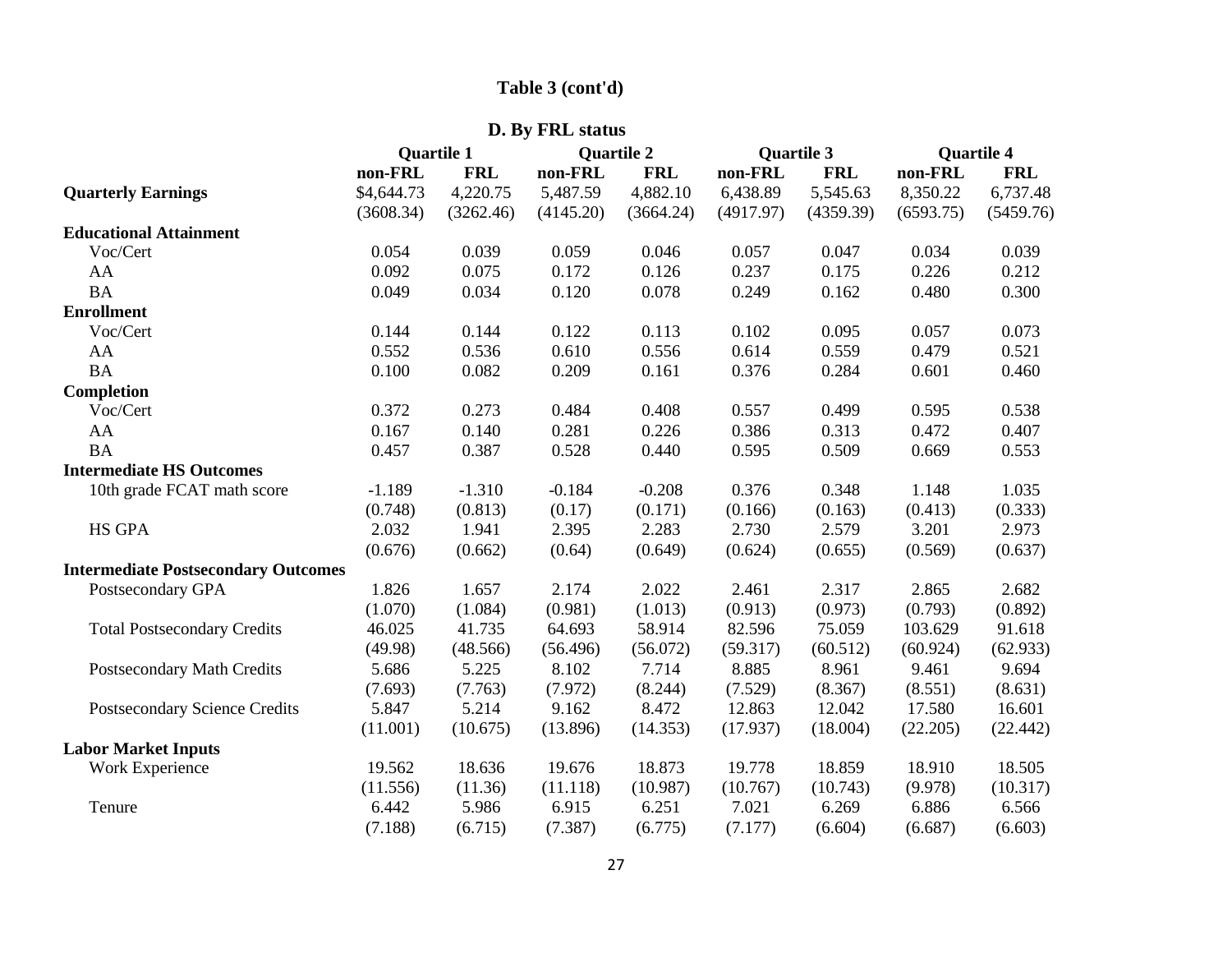### **Table 4 - Fields of Study**

### **A. All Students/Workers**

|                                      | Voc/Cert |                |        | AA             | BA     |                |  |
|--------------------------------------|----------|----------------|--------|----------------|--------|----------------|--|
| <b>Fields of Study</b>               | Comp.    | <b>Attempt</b> | Comp.  | <b>Attempt</b> | Comp.  | <b>Attempt</b> |  |
| Manufacturing                        | 0.007    | 0.009          | 0.001  | 0.001          | 0.000  | 0.000          |  |
| Construction                         | 0.085    | 0.073          | 0.001  | 0.005          | 0.000  | 0.000          |  |
| <b>Health Tech</b>                   | 0.258    | 0.130          | 0.024  | 0.023          | 0.000  | 0.001          |  |
| Other Health                         | 0.100    | 0.066          | 0.055  | 0.072          | 0.078  | 0.068          |  |
| Transportation                       | 0.004    | 0.004          | 0.002  | 0.001          | 0.000  | 0.000          |  |
| Business/Management                  | 0.055    | 0.044          | 0.008  | 0.025          | 0.216  | 0.192          |  |
| Education                            | 0.013    | 0.025          | 0.003  | 0.007          | 0.085  | 0.080          |  |
| Engineering                          | 0.045    | 0.040          | 0.018  | 0.028          | 0.079  | 0.084          |  |
| Communications                       | 0.005    | 0.003          | 0.003  | 0.004          | 0.060  | 0.050          |  |
| Legal                                | 0.001    | 0.003          | 0.392  | 0.122          | 0.006  | 0.005          |  |
| Security                             | 0.332    | 0.198          | 0.007  | 0.016          | 0.042  | 0.038          |  |
| Bio, Math/Stats, Physical<br>Science | 0.005    | 0.004          | 0.002  | 0.003          | 0.069  | 0.078          |  |
| Social Science                       | 0.000    | 0.001          | 0.001  | 0.003          | 0.203  | 0.180          |  |
| <b>Humanities</b>                    | 0.009    | 0.026          | 0.480  | 0.554          | 0.122  | 0.124          |  |
| Other                                | 0.078    | 0.053          | 0.003  | 0.006          | 0.034  | 0.030          |  |
| Missing                              | 0.002    | 0.322          | 0.001  | 0.131          | 0.006  | 0.072          |  |
| N                                    | 12,060   | 28,775         | 43,236 | 144,231        | 45,564 | 77,028         |  |

Notes: "Comp." denotes completers and "Attempt" denotes all attempters of that degree, regardless of completion status.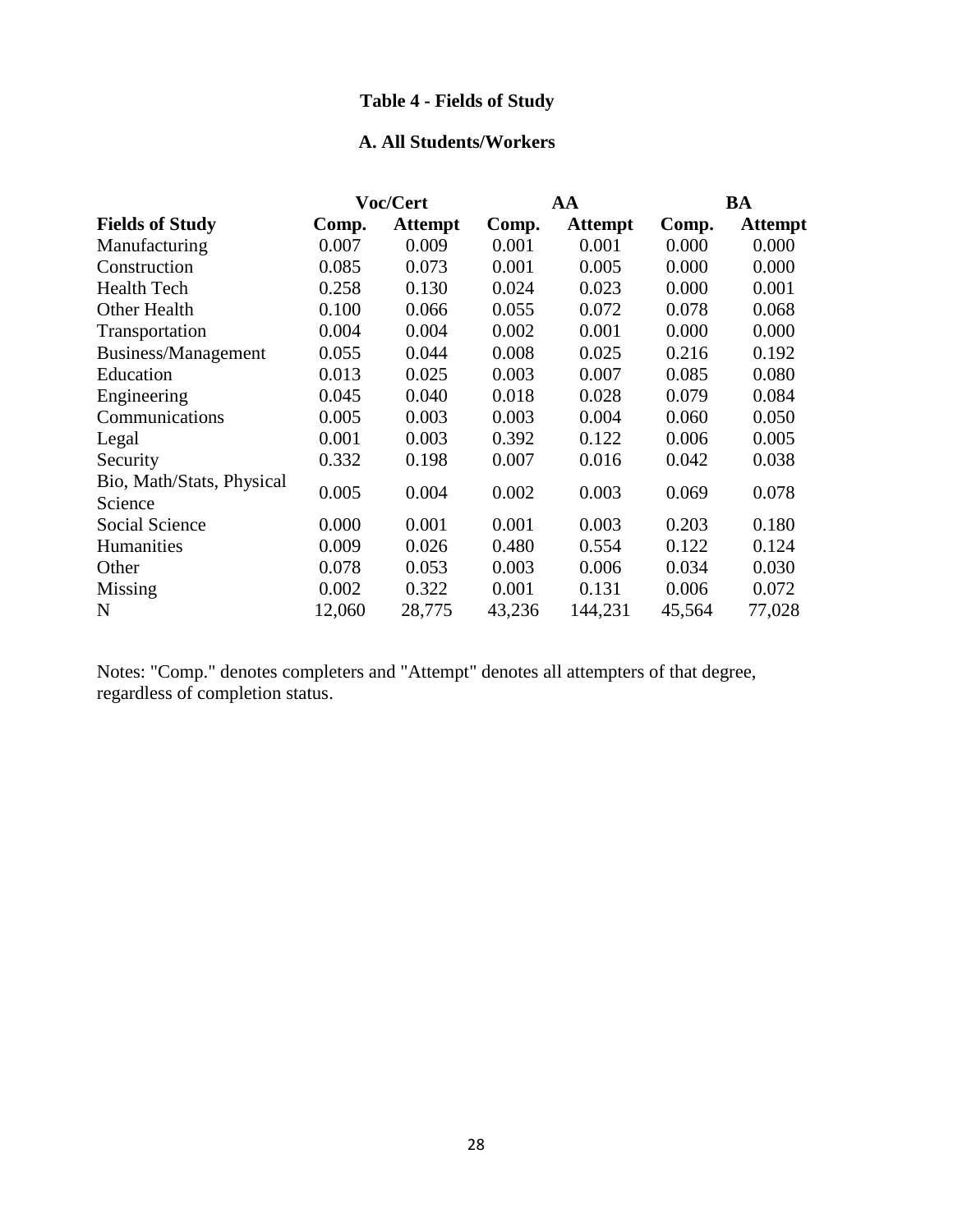# **Table 4 (cont'd)**

# **B. By Gender**

|                                      |       |                | Voc/Cert |                |        |                | AA     |                | BA     |                |        |                |
|--------------------------------------|-------|----------------|----------|----------------|--------|----------------|--------|----------------|--------|----------------|--------|----------------|
|                                      |       | Male           |          | Female         |        | Male           |        | Female         | Male   |                |        | Female         |
| <b>Fields of Study</b>               | Comp. | <b>Attempt</b> | Comp.    | <b>Attempt</b> | Comp.  | <b>Attempt</b> | Comp.  | <b>Attempt</b> | Comp.  | <b>Attempt</b> | Comp.  | <b>Attempt</b> |
| Manufacturing                        | 0.011 | 0.017          | 0.000    | 0.001          | 0.001  | 0.001          | 0.000  | 0.000          | 0.000  | 0.000          | 0.000  | 0.000          |
| Construction                         | 0.140 | 0.133          | 0.005    | 0.004          | 0.001  | 0.011          | 0.000  | 0.001          | 0.000  | 0.000          | 0.000  | 0.000          |
| Health Tech                          | 0.196 | 0.095          | 0.351    | 0.169          | 0.019  | 0.014          | 0.027  | 0.031          | 0.000  | 0.000          | 0.000  | 0.001          |
| Other Health                         | 0.092 | 0.068          | 0.113    | 0.064          | 0.016  | 0.035          | 0.079  | 0.100          | 0.026  | 0.023          | 0.109  | 0.100          |
| Transportation                       | 0.007 | 0.006          | 0.001    | 0.001          | 0.005  | 0.003          | 0.001  | 0.000          | 0.000  | 0.000          | 0.000  | 0.000          |
| Business/<br>Management              | 0.031 | 0.029          | 0.091    | 0.060          | 0.005  | 0.025          | 0.010  | 0.026          | 0.284  | 0.242          | 0.175  | 0.157          |
| Education                            | 0.002 | 0.002          | 0.029    | 0.052          | 0.000  | 0.002          | 0.005  | 0.012          | 0.029  | 0.031          | 0.120  | 0.114          |
| Engineering                          | 0.061 | 0.056          | 0.021    | 0.021          | 0.034  | 0.050          | 0.007  | 0.011          | 0.168  | 0.168          | 0.026  | 0.025          |
| Communications                       | 0.005 | 0.005          | 0.004    | 0.002          | 0.005  | 0.005          | 0.002  | 0.002          | 0.039  | 0.035          | 0.072  | 0.060          |
| Legal                                | 0.000 | 0.003          | 0.001    | 0.004          | 0.407  | 0.108          | 0.383  | 0.133          | 0.005  | 0.003          | 0.007  | 0.006          |
| Security                             | 0.408 | 0.266          | 0.219    | 0.120          | 0.009  | 0.021          | 0.005  | 0.011          | 0.049  | 0.043          | 0.037  | 0.034          |
| Bio, Math/Stats,<br>Physical Science | 0.007 | 0.005          | 0.003    | 0.002          | 0.003  | 0.003          | 0.002  | 0.003          | 0.071  | 0.076          | 0.068  | 0.079          |
| Social Science                       | 0.000 | 0.000          | 0.001    | 0.001          | 0.000  | 0.001          | 0.001  | 0.004          | 0.192  | 0.164          | 0.210  | 0.190          |
| Humanities                           | 0.010 | 0.025          | 0.008    | 0.027          | 0.488  | 0.592          | 0.475  | 0.524          | 0.108  | 0.117          | 0.130  | 0.129          |
| Other                                | 0.030 | 0.028          | 0.149    | 0.082          | 0.004  | 0.007          | 0.003  | 0.004          | 0.025  | 0.024          | 0.039  | 0.034          |
| Missing                              | 0.002 | 0.262          | 0.002    | 0.390          | 0.001  | 0.122          | 0.001  | 0.137          | 0.003  | 0.072          | 0.007  | 0.072          |
| N                                    | 7,193 | 15,348         | 4,867    | 13,427         | 16,631 | 63,492         | 26,605 | 80,739         | 17,235 | 31,568         | 28,329 | 45,460         |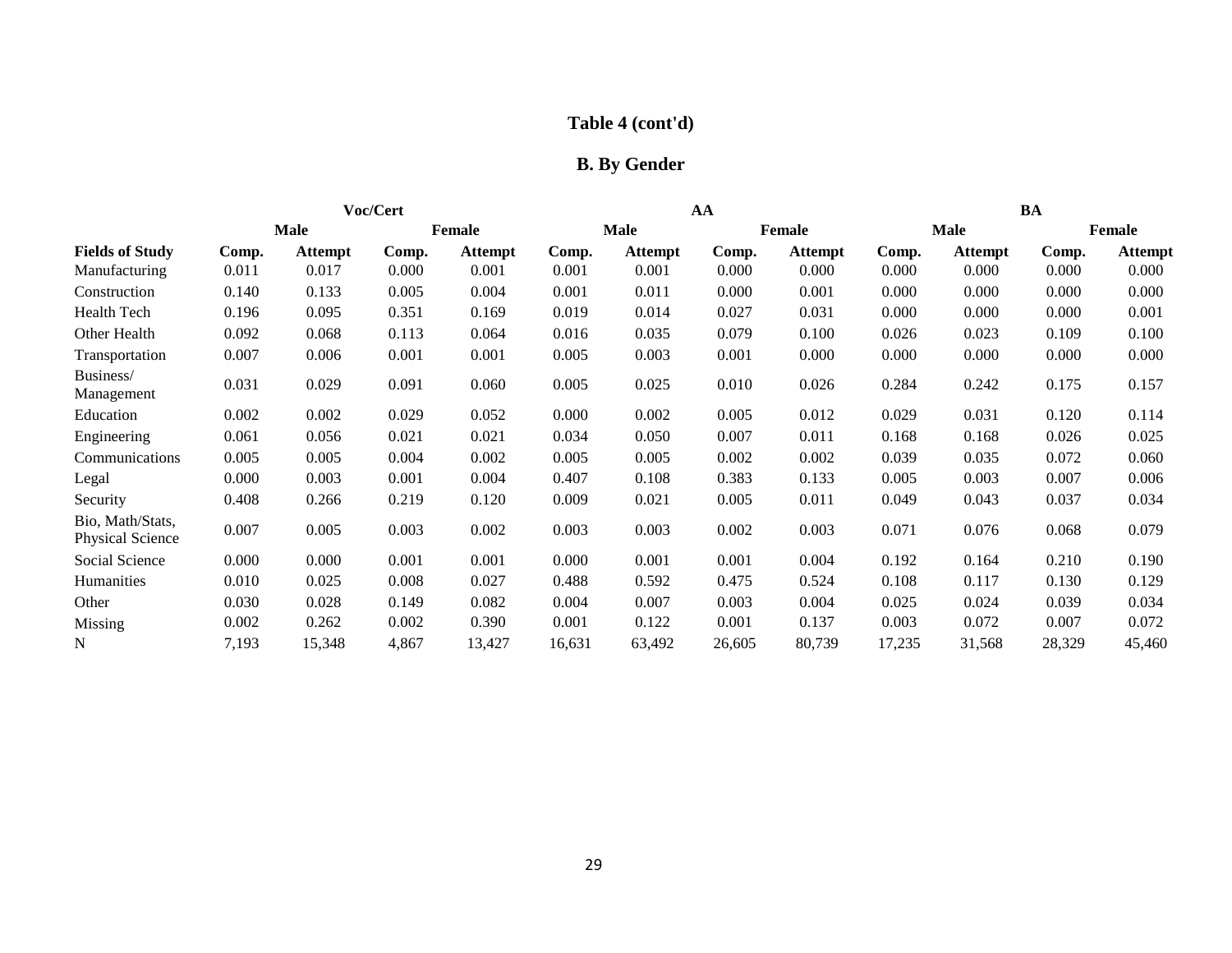#### **Table 4 (cont'd)**

#### **C. By FRL status**

|                                             | Voc/Cert |                |            |                | AA      |                |            |                | <b>BA</b> |                |            |                |
|---------------------------------------------|----------|----------------|------------|----------------|---------|----------------|------------|----------------|-----------|----------------|------------|----------------|
| <b>Non-FRL</b>                              |          |                | <b>FRL</b> |                | Non-FRL |                | <b>FRL</b> |                | Non-FRL   |                | <b>FRL</b> |                |
| <b>Fields of Study</b>                      | Comp.    | <b>Attempt</b> | Comp.      | <b>Attempt</b> | Comp.   | <b>Attempt</b> | Comp.      | <b>Attempt</b> | Comp.     | <b>Attempt</b> | Comp.      | <b>Attempt</b> |
| Manufacturing                               | 0.008    | 0.009          | 0.005      | 0.007          | 0.001   | 0.001          | 0.001      | 0.001          | 0.000     | 0.000          | 0.000      | 0.000          |
| Construction                                | 0.085    | 0.072          | 0.083      | 0.067          | 0.001   | 0.005          | 0.000      | 0.005          | 0.000     | 0.000          | 0.000      | 0.000          |
| <b>Health Tech</b>                          | 0.270    | 0.145          | 0.235      | 0.108          | 0.024   | 0.022          | 0.025      | 0.027          | 0.000     | 0.000          | 0.000      | 0.001          |
| Other Health                                | 0.109    | 0.075          | 0.085      | 0.055          | 0.054   | 0.064          | 0.060      | 0.089          | 0.074     | 0.064          | 0.102      | 0.086          |
| Transportation                              | 0.003    | 0.003          | 0.007      | 0.005          | 0.002   | 0.001          | 0.002      | 0.001          | 0.000     | 0.000          | 0.000      | 0.000          |
| Business/<br>Management                     | 0.058    | 0.043          | 0.050      | 0.043          | 0.007   | 0.022          | 0.012      | 0.032          | 0.217     | 0.194          | 0.206      | 0.176          |
| Education                                   | 0.010    | 0.018          | 0.019      | 0.035          | 0.003   | 0.006          | 0.005      | 0.011          | 0.087     | 0.081          | 0.079      | 0.077          |
| Engineering                                 | 0.041    | 0.034          | 0.047      | 0.044          | 0.017   | 0.027          | 0.018      | 0.031          | 0.080     | 0.084          | 0.076      | 0.084          |
| Communications                              | 0.005    | 0.003          | 0.003      | 0.003          | 0.003   | 0.003          | 0.003      | 0.004          | 0.063     | 0.053          | 0.042      | 0.035          |
| Legal                                       | 0.001    | 0.002          | 0.000      | 0.005          | 0.391   | 0.134          | 0.394      | 0.095          | 0.006     | 0.005          | 0.006      | 0.004          |
| Security                                    | 0.315    | 0.187          | 0.382      | 0.221          | 0.007   | 0.014          | 0.007      | 0.019          | 0.038     | 0.035          | 0.061      | 0.051          |
| Bio, Math/Stats,<br><b>Physical Science</b> | 0.006    | 0.004          | 0.003      | 0.002          | 0.003   | 0.003          | 0.001      | 0.003          | 0.069     | 0.077          | 0.071      | 0.082          |
| Social Science                              | 0.000    | 0.001          | 0.001      | 0.001          | 0.000   | 0.002          | 0.001      | 0.003          | 0.199     | 0.178          | 0.224      | 0.184          |
| Humanities                                  | 0.010    | 0.027          | 0.004      | 0.023          | 0.484   | 0.550          | 0.468      | 0.560          | 0.127     | 0.130          | 0.094      | 0.097          |
| Other                                       | 0.078    | 0.052          | 0.075      | 0.052          | 0.003   | 0.005          | 0.003      | 0.006          | 0.035     | 0.031          | 0.028      | 0.026          |
| Missing                                     | 0.002    | 0.323          | 0.003      | 0.330          | 0.001   | 0.140          | 0.001      | 0.112          | 0.005     | 0.067          | 0.010      | 0.098          |
| N                                           | 8,086    | 17,155         | 3,408      | 9,950          | 31,537  | 94,749         | 9,819      | 43,433         | 36,272    | 58,861         | 7,085      | 14,714         |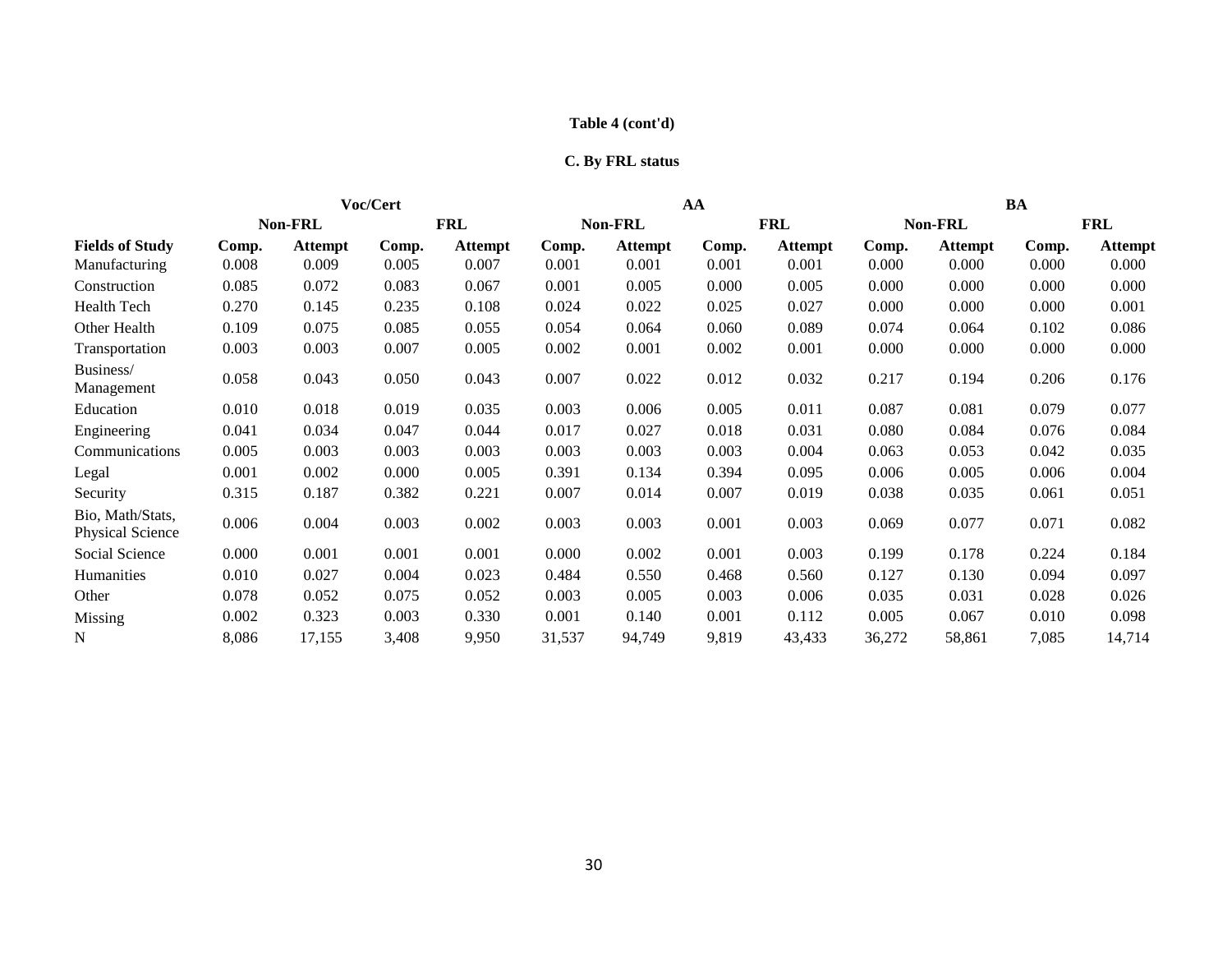#### **Table 4 (cont'd)**

#### **D. By HS achievement**

|                                      | Voc/Cert                    |                |       |                | AA     |                |        |                | BA     |                |       |                |
|--------------------------------------|-----------------------------|----------------|-------|----------------|--------|----------------|--------|----------------|--------|----------------|-------|----------------|
|                                      | <b>Top</b><br><b>Bottom</b> |                |       |                | Top    |                |        | <b>Bottom</b>  |        | <b>Top</b>     |       | <b>Bottom</b>  |
| <b>Fields of Study</b>               | Comp.                       | <b>Attempt</b> | Comp. | <b>Attempt</b> | Comp.  | <b>Attempt</b> | Comp.  | <b>Attempt</b> | Comp.  | <b>Attempt</b> | Comp. | <b>Attempt</b> |
| Manufacturing                        | 0.006                       | 0.007          | 0.007 | 0.008          | 0.000  | 0.001          | 0.001  | 0.001          | 0.000  | 0.000          | 0.000 | 0.000          |
| Construction                         | 0.061                       | 0.051          | 0.082 | 0.066          | 0.001  | 0.004          | 0.000  | 0.005          | 0.000  | 0.000          | 0.000 | 0.000          |
| <b>Health Tech</b>                   | 0.271                       | 0.160          | 0.257 | 0.127          | 0.021  | 0.017          | 0.025  | 0.029          | 0.000  | 0.000          | 0.000 | 0.001          |
| Other Health                         | 0.123                       | 0.085          | 0.080 | 0.060          | 0.055  | 0.053          | 0.056  | 0.090          | 0.074  | 0.065          | 0.106 | 0.090          |
| Transportation                       | 0.002                       | 0.001          | 0.004 | 0.004          | 0.002  | 0.001          | 0.003  | 0.001          | 0.000  | 0.000          | 0.000 | 0.000          |
| Business/<br>Management              | 0.058                       | 0.042          | 0.050 | 0.041          | 0.007  | 0.020          | 0.010  | 0.029          | 0.221  | 0.199          | 0.167 | 0.146          |
| Education                            | 0.009                       | 0.010          | 0.017 | 0.027          | 0.002  | 0.004          | 0.006  | 0.011          | 0.080  | 0.074          | 0.111 | 0.105          |
| Engineering                          | 0.057                       | 0.040          | 0.030 | 0.033          | 0.019  | 0.027          | 0.016  | 0.027          | 0.089  | 0.097          | 0.028 | 0.038          |
| Communications                       | 0.006                       | 0.004          | 0.003 | 0.003          | 0.003  | 0.003          | 0.004  | 0.004          | 0.060  | 0.051          | 0.063 | 0.049          |
| Legal                                | 0.001                       | 0.001          | 0.000 | 0.003          | 0.383  | 0.160          | 0.404  | 0.094          | 0.006  | 0.005          | 0.008 | 0.006          |
| Security                             | 0.317                       | 0.194          | 0.369 | 0.207          | 0.006  | 0.010          | 0.010  | 0.021          | 0.034  | 0.031          | 0.082 | 0.066          |
| Bio, Math/Stats,<br>Physical Science | 0.006                       | 0.004          | 0.005 | 0.003          | 0.002  | 0.003          | 0.003  | 0.003          | 0.077  | 0.086          | 0.030 | 0.047          |
| Social Science                       | 0.000                       | 0.001          | 0.001 | 0.001          | 0.000  | 0.002          | 0.001  | 0.003          | 0.197  | 0.174          | 0.237 | 0.203          |
| Humanities                           | 0.011                       | 0.021          | 0.007 | 0.028          | 0.496  | 0.514          | 0.455  | 0.582          | 0.121  | 0.125          | 0.125 | 0.115          |
| Other                                | 0.070                       | 0.046          | 0.084 | 0.054          | 0.003  | 0.004          | 0.005  | 0.007          | 0.035  | 0.031          | 0.033 | 0.030          |
| Missing                              | 0.002                       | 0.332          | 0.003 | 0.334          | 0.000  | 0.177          | 0.000  | 0.093          | 0.004  | 0.061          | 0.011 | 0.104          |
| N                                    | 4,634                       | 8,300          | 4,152 | 10,652         | 23,083 | 56,300         | 10,143 | 46,688         | 30,346 | 48,448         | 5,803 | 12,075         |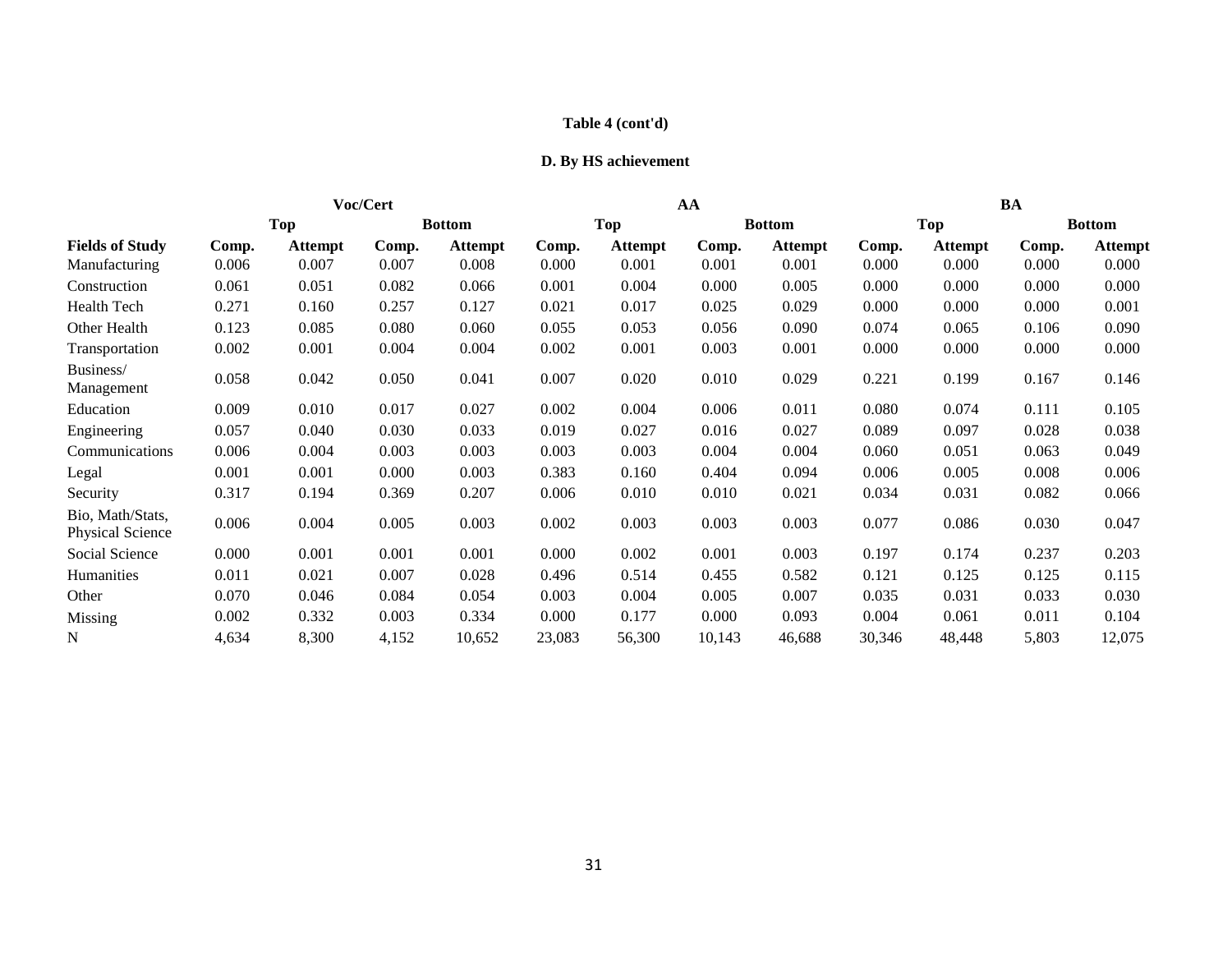|                           | (1)                  | (2)                  | (3)                  | (4)                  | (5)                  |
|---------------------------|----------------------|----------------------|----------------------|----------------------|----------------------|
| <b>Highest Credential</b> |                      |                      |                      |                      |                      |
| No HS                     | $-0.15***$           | $-0.13***$           | $-0.11***$           | $-0.11***$           | $-0.11***$           |
|                           | (0.00)               | (0.00)               | (0.00)               | (0.00)               | (0.00)               |
| Voc_Cert                  | $0.31***$            | $0.26***$            | $0.29***$            | $0.18***$            | $0.18***$            |
|                           | (0.01)               | (0.01)               | (0.01)               | (0.01)               | (0.01)               |
| AA                        | $0.34***$            | $0.37***$            | $0.40***$            | $0.10***$            | $0.03**$             |
|                           | (0.01)               | (0.01)               | (0.01)               | (0.01)               | (0.01)               |
| AS                        |                      |                      |                      |                      | $0.29***$            |
|                           |                      |                      |                      |                      | (0.02)               |
| <b>BA</b>                 | $0.61***$            | $0.69***$            | $0.78***$            | $0.39***$            | $0.39***$            |
|                           | (0.01)               | (0.01)               | (0.01)               | (0.01)               | (0.01)               |
| MA_PhD                    | $0.90***$            | $0.99***$            | $1.09***$            | $0.66***$            | $0.66***$            |
|                           | (0.01)               | (0.01)               | (0.01)               | (0.02)               | (0.02)               |
| Work Experience           | $0.02***$            | $0.02***$            | $0.02***$            | $0.02***$            | $0.02***$            |
|                           | (0.00)               | (0.00)               | (0.00)               | (0.00)               | (0.00)               |
| Work Experience2          | $-0.00***$           | $-0.00***$           | $-0.00***$           | $-0.00***$           | $-0.00***$           |
|                           | (0.00)               | (0.00)               | (0.00)               | (0.00)               | (0.00)               |
| Tenure                    | $0.08***$            | $0.08***$            | $0.08***$            | $0.08***$            | $0.08***$            |
|                           | (0.00)               | (0.00)               | (0.00)               | (0.00)               | (0.00)               |
| Tenure2                   | $-0.00***$           | $-0.00***$           | $-0.00***$           | $-0.00***$           | $-0.00***$           |
|                           | (0.00)<br>$0.06***$  | (0.00)               | (0.00)               | (0.00)               | (0.00)               |
| <b>FCAT</b>               |                      | $0.05***$            | $0.05***$            | $0.04***$            | $0.04***$            |
|                           | (0.00)<br>$-0.15***$ | (0.00)<br>$-0.15***$ | (0.00)<br>$-0.15***$ | (0.00)<br>$-0.16***$ | (0.00)<br>$-0.16***$ |
| Female                    | (0.00)               | (0.00)               | (0.00)               | (0.00)               | (0.00)               |
| <b>FRL</b>                | $-0.07***$           | $-0.07***$           | $-0.06***$           | $-0.06***$           | $-0.06***$           |
|                           | (0.00)               | (0.00)               | (0.00)               | (0.00)               | (0.00)               |
| <b>Black</b>              | $-0.11***$           | $-0.12***$           | $-0.12***$           | $-0.11***$           | $-0.11***$           |
|                           | (0.00)               | (0.00)               | (0.00)               | (0.00)               | (0.00)               |
| Hispanic                  | $0.15***$            | $0.15***$            | $0.14***$            | $0.15***$            | $0.15***$            |
|                           | (0.00)               | (0.00)               | (0.00)               | (0.00)               | (0.00)               |
| Asian                     | $0.08***$            | $0.07***$            | $0.07***$            | $0.06***$            | $0.06***$            |
|                           | (0.01)               | (0.01)               | (0.01)               | (0.01)               | (0.01)               |
| Other                     | $-0.08***$           | $-0.08***$           | $-0.08***$           | $-0.08***$           | $-0.08***$           |
|                           | (0.02)               | (0.02)               | (0.01)               | (0.01)               | (0.01)               |
| <b>CC</b> Credits         |                      |                      |                      |                      |                      |
| 0 credits                 |                      |                      | $0.19***$            |                      |                      |
|                           |                      |                      | (0.01)               |                      |                      |
| 1-15 credits              |                      |                      | $0.28***$            |                      |                      |
|                           |                      |                      | (0.01)               |                      |                      |
| 16-30 credits             |                      |                      | $0.28***$            |                      |                      |
|                           |                      |                      | (0.01)               |                      |                      |
| 31-45 credits             |                      |                      | $0.30***$            |                      |                      |
|                           |                      |                      | (0.01)               |                      |                      |
| 46-60 credits             |                      |                      | $0.32***$            |                      |                      |
|                           |                      |                      | (0.01)               |                      |                      |

# **Table 5 - Regression Results for Log Quarterly Earnings: All Workers**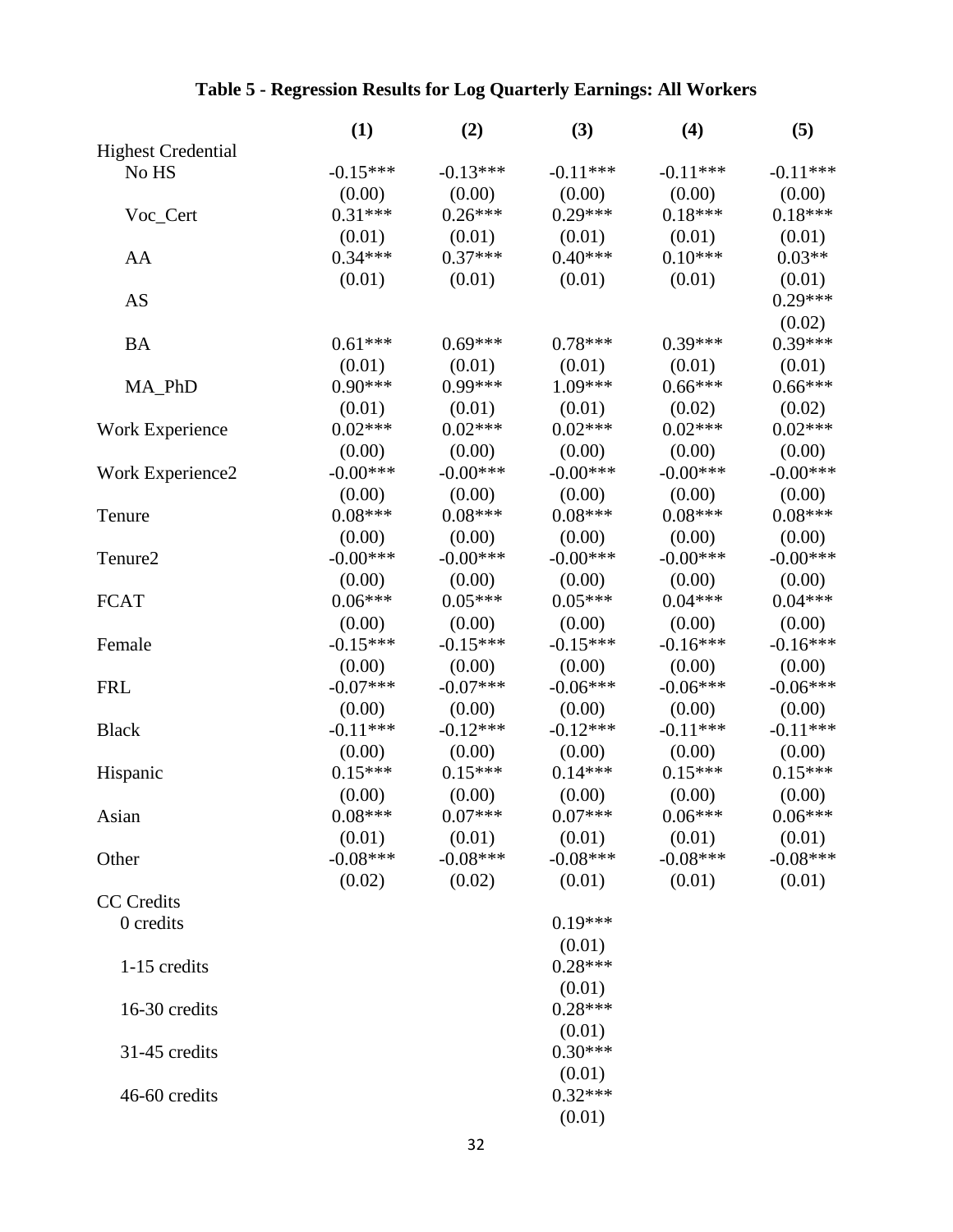# **Table 5 (cont'd)**

| 60-80 credits                 |           |           | $0.32***$ |           |           |
|-------------------------------|-----------|-----------|-----------|-----------|-----------|
|                               |           |           | (0.01)    |           |           |
| <b>University Credits</b>     |           |           |           |           |           |
| 0 credits                     |           |           | 0.02      |           |           |
|                               |           |           | (0.03)    |           |           |
| 1-30 credits                  |           |           | $0.27***$ |           |           |
|                               |           |           | (0.01)    |           |           |
| 31-60 credits                 |           |           | $0.34***$ |           |           |
|                               |           |           | (0.01)    |           |           |
| 61-90 credits                 |           |           | $0.41***$ |           |           |
|                               |           |           | (0.02)    |           |           |
| 91-120 credits                |           |           | $0.48***$ |           |           |
|                               |           |           | (0.03)    |           |           |
| 121-150 credits               |           |           | $0.55***$ |           |           |
|                               |           |           | (0.03)    |           |           |
| <b>Post-secondary Credits</b> |           |           |           |           |           |
| Earned (100s)                 |           |           |           |           |           |
| CC credits                    |           | $0.57***$ |           | $0.21***$ | $0.20***$ |
|                               |           | (0.01)    |           | (0.01)    | (0.01)    |
| University credits            |           | $0.47***$ |           | $0.23***$ | $0.24***$ |
|                               |           | (0.01)    |           | (0.01)    | (0.01)    |
| Post-secondary GPA            |           |           |           | $0.10***$ | $0.10***$ |
|                               |           |           |           | (0.00)    | (0.00)    |
| Post-secondary Credits        |           |           |           |           |           |
| (100s)                        |           |           |           |           |           |
| Math                          |           |           |           | $0.42***$ | $0.49***$ |
|                               |           |           |           | (0.04)    | (0.04)    |
| Science                       |           |           |           | $0.16***$ | $0.16***$ |
|                               |           |           |           | (0.02)    | (0.02)    |
| Observations                  | 3,739,354 | 3,739,354 | 3,739,354 | 3,739,354 | 3,739,354 |
| R-squared                     | 0.36      | 0.36      | 0.36      | 0.36      | 0.36      |

Notes: \*\*\*  $p<0.01$ , \*\*  $p<0.05$ , \*  $p<0.1$ . The dependent variable is ln(quarterly earnings). Robust standard errors are in parentheses. FCAT scores are standardized to mean 1, standard deviation 0. Postsecondary GPA is measured on a 4 point scale.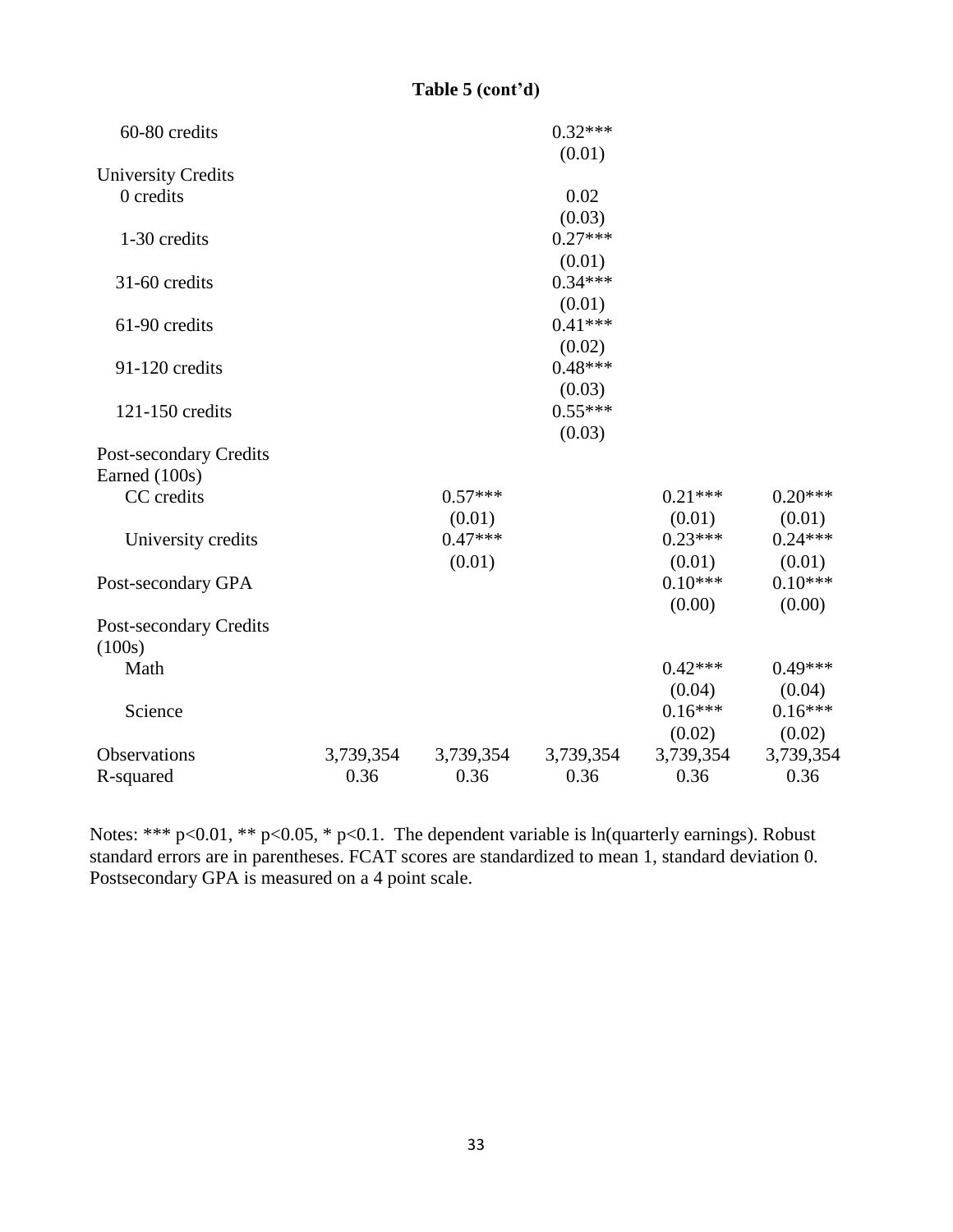# **Table 6 - Regression Results for Fields of Study: By Level of Education**

|                                  | AA & Below | <b>BA &amp; Above</b> |
|----------------------------------|------------|-----------------------|
| <b>Highest Credential</b>        |            |                       |
| No HS                            | $-0.12***$ |                       |
|                                  | (0.01)     |                       |
| Voc_Cert                         | $-0.05$    | $0.40***$             |
|                                  | (0.12)     | (0.09)                |
| AA                               | 0.19       | $0.31***$             |
|                                  | (0.12)     | (0.07)                |
| <b>BA</b>                        |            | $0.48***$             |
|                                  |            | (0.07)                |
| MA_PhD                           |            | $0.73***$             |
|                                  |            | (0.07)                |
| Completed field of study         |            |                       |
| Manufacturing                    | $0.26***$  | $-1.88***$            |
| Construction                     | $0.25***$  | $0.29*$               |
| <b>Health Tech</b>               | $0.23***$  | $0.16**$              |
| Other Health                     | $0.48***$  | $0.39***$             |
| Transportation                   | $0.30**$   | $0.81***$             |
|                                  | $0.08*$    | $0.29***$             |
| Business/Management<br>Education | $-0.38***$ | $0.03*$               |
|                                  | 0.06       | $0.47***$             |
| Engineering                      | $-0.21**$  | $0.15***$             |
| Communications                   |            |                       |
| Legal                            | $-0.01$    | $0.11***$             |
| Security                         | $0.32***$  | $0.07***$             |
| Bio, Math/Stats, Phys Sci        | $0.15**$   | $0.20***$             |
| Social Science                   | $-0.80***$ | $0.07***$             |
| Other                            | $-0.08*$   | $0.13***$             |
| No CIP                           | 0.02       | $0.31***$             |
| Work Experience                  | $0.02***$  | $0.02***$             |
|                                  | (0.00)     | (0.00)                |
| Work Experience <sup>2</sup>     | $-0.00***$ | $-0.00***$            |
|                                  | (0.00)     | (0.00)                |
| Tenure                           | $0.08***$  | $0.05***$             |
|                                  | (0.00)     | (0.00)                |
| Tenure <sup>2</sup>              | $-0.00***$ | $-0.00***$            |
|                                  | (0.00)     | (0.00)                |
| <b>FCAT</b>                      | $0.06***$  | $0.06***$             |
|                                  | (0.00)     | (0.01)                |
| Female                           | $-0.13***$ | $-0.08***$            |
|                                  | (0.01)     | (0.01)                |
| <b>FRL</b>                       | $-0.05***$ | $-0.02*$              |
|                                  | (0.01)     | (0.01)                |
| <b>Black</b>                     | $-0.08***$ | $-0.07***$            |
|                                  | (0.01)     | (0.01)                |
| Hispanic                         | $0.15***$  | $0.08***$             |
|                                  | (0.01)     | (0.01)                |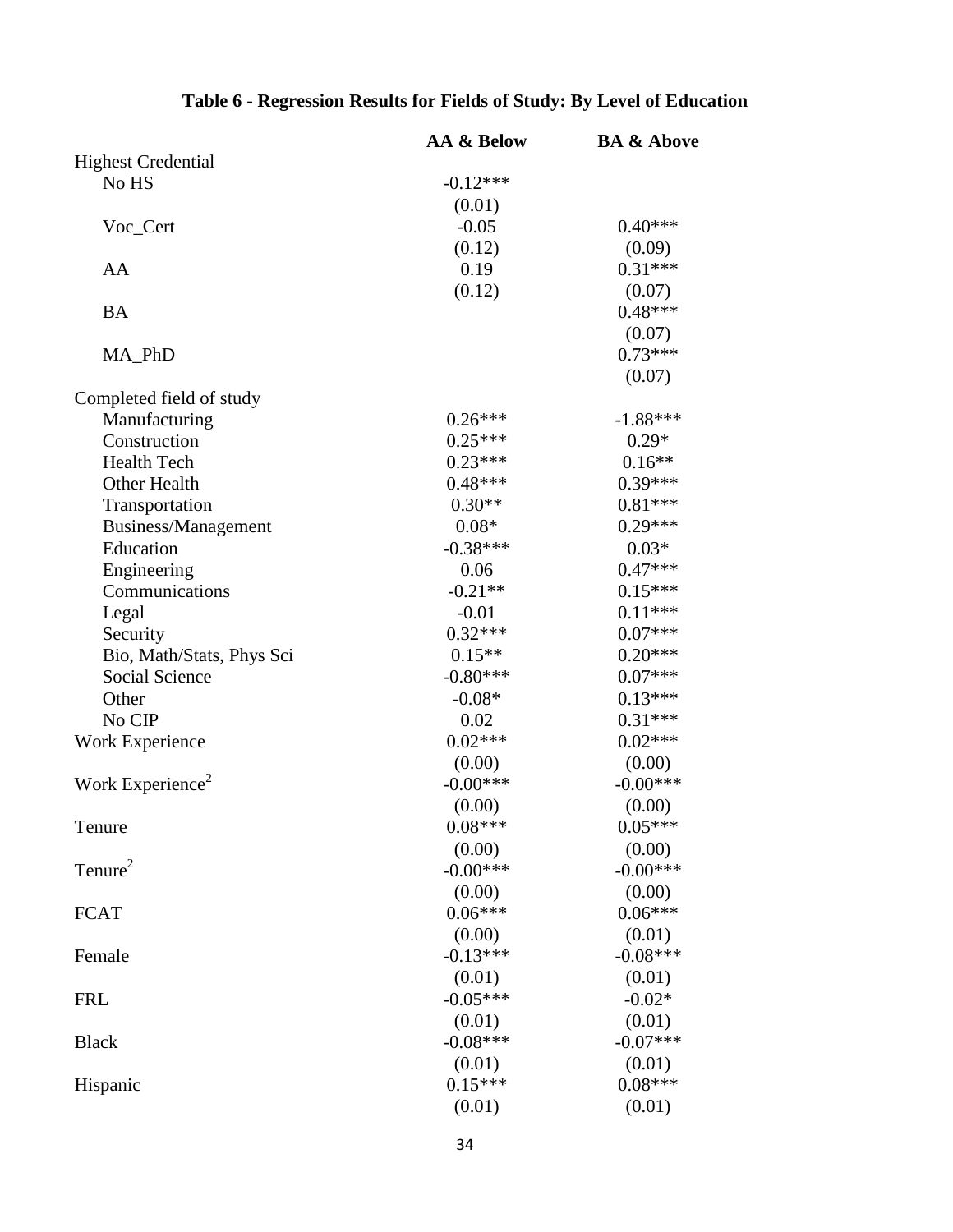|                     | Table 6 (cont'd) |         |
|---------------------|------------------|---------|
| Asian               | 0.03             | $-0.01$ |
|                     | (0.02)           | (0.02)  |
| Other               | $-0.08**$        | $-0.01$ |
|                     | (0.03)           | (0.05)  |
| <b>Observations</b> | 635,272          | 264,516 |
| R-squared           | 0.24             | 0.18    |

Notes: \*\*\* p<0.01, \*\* p<0.05, \* p<0.1. The dependent variable is ln(quarterly earnings). Robust standard errors are in parentheses. FCAT scores are standardized to mean 1, standard deviation 0. Controls for demographics are included but not reported.